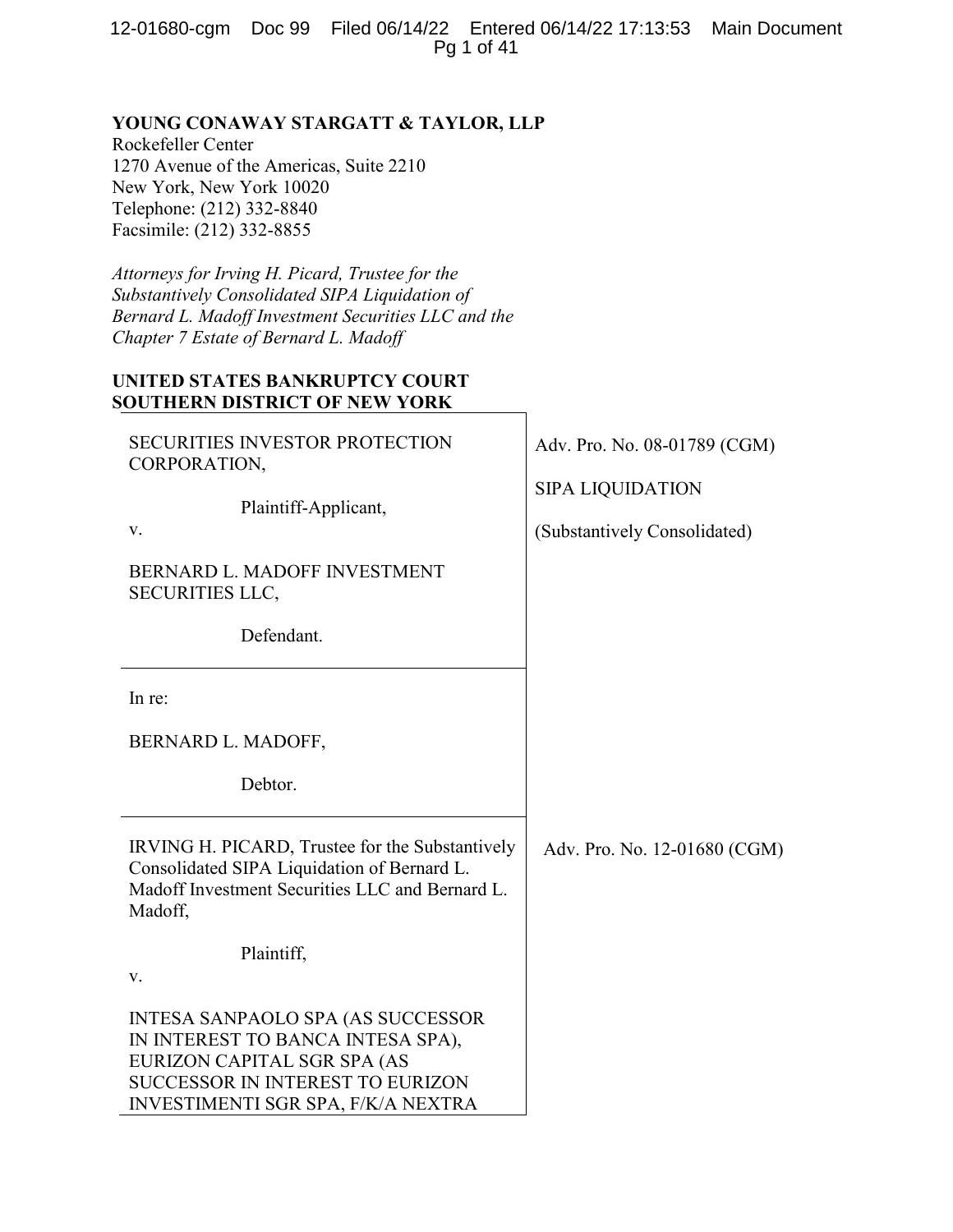12-01680-cgm Doc 99 Filed 06/14/22 Entered 06/14/22 17:13:53 Main Document Pg 2 of 41

INVESTMENT MANAGEMENT SGR SPA, AND EURIZON ALTERNATIVE INVESTMENTS SGR SPA, FKA NEXTRA ALTERNATIVE INVESTMENTS SGR SPA), EURIZON LOW VOLATILITY F/K/A NEXTRA LOW VOLATILITY, EURIZON LOW VOLATILITY II F/K/A NEXTRA LOW VOLATILITY II, EURIZON LOW VOLATILITY PB F/K/A NEXTRA LOW VOLATILITY PB, EURIZON MEDIUM VOLATILITY F/K/A NEXTRA MEDIUM VOLATILITY, EURIZON MEDIUM VOLATILITY II F/K/A NEXTRA MEDIUM VOLATILITY II, EURIZON TOTAL RETURN F/K/A NEXTRA TOTAL RETURN,

Defendants.

## **TRUSTEE'S MEMORANDUM OF LAW IN OPPOSITION TO DEFENDANTS EURIZON CAPITAL SGR SPA, EURIZON LOW VOLATILITY, AND EURIZON MEDIUM VOLATILITY'S MOTION TO DISMISS**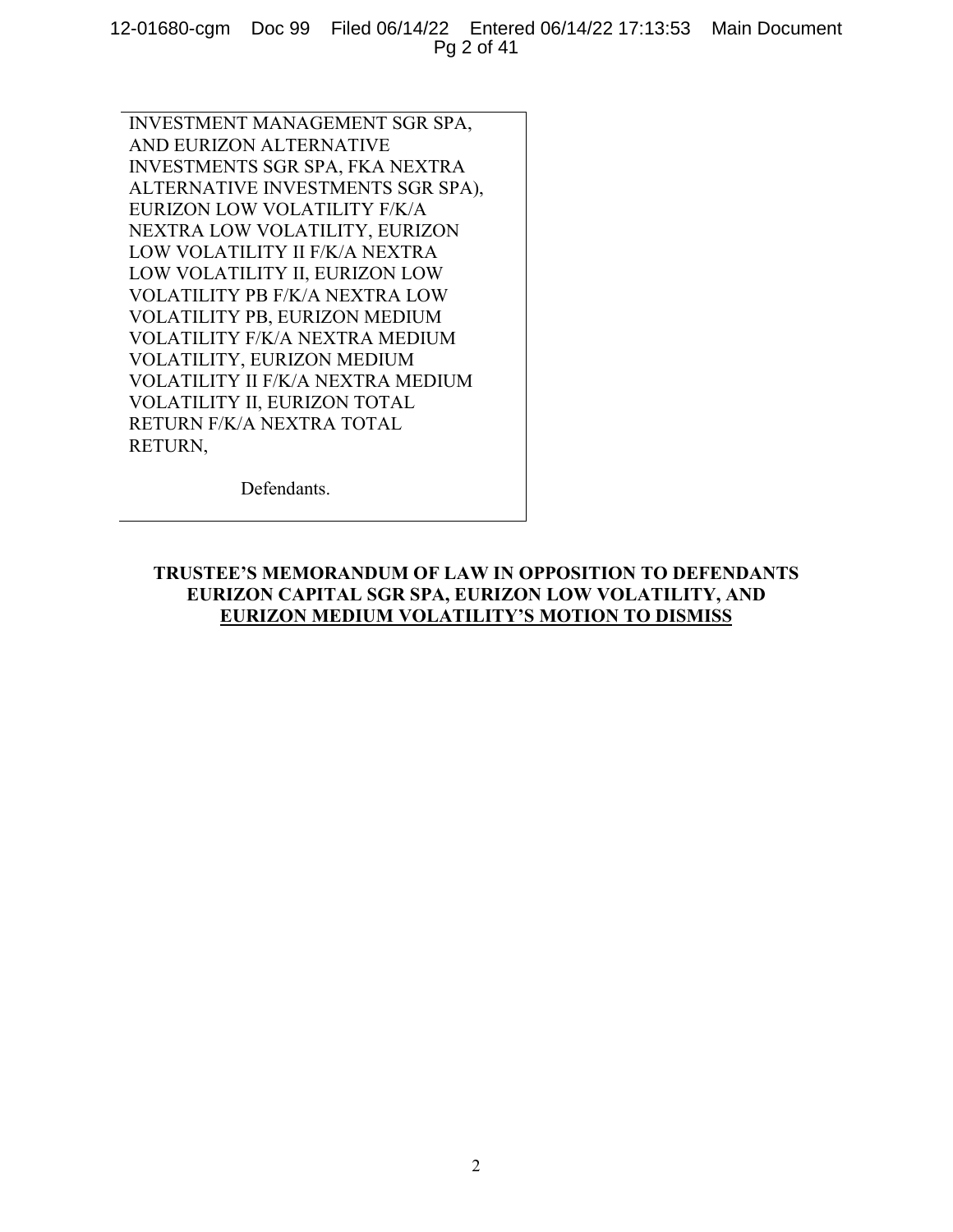12-01680-cgm Doc 99 Filed 06/14/22 Entered 06/14/22 17:13:53 Main Document Pg 3 of 41

# **TABLE OF CONTENTS**

# **Page**

| I.   |                 |    |                                                                                                                                   |    |
|------|-----------------|----|-----------------------------------------------------------------------------------------------------------------------------------|----|
| II.  |                 |    |                                                                                                                                   |    |
| Ш.   |                 |    |                                                                                                                                   |    |
|      |                 |    |                                                                                                                                   |    |
| L.   |                 |    |                                                                                                                                   |    |
| II.  |                 |    |                                                                                                                                   |    |
|      | А.              |    |                                                                                                                                   |    |
|      | <b>B.</b>       |    | The Eurizon Defendants Are Bound by the Actual Knowledge Exception                                                                |    |
|      | $\mathcal{C}$ . |    | The Eurizon Defendants are Also Precluded From Arguing That Section                                                               |    |
| III. |                 |    | The Trustee Adequately Alleged Fraudulent Intent Under the Bankruptcy Code                                                        |    |
| IV.  |                 |    | The Trustee Sufficiently Pleads the Avoidability of the Initial Transfers.  19                                                    |    |
|      | A.              |    | The Incorporated Material Complies with Rule 10 and Rule 8.  19                                                                   |    |
|      |                 | 1. | The Trustee's Incorporation of the Allegations from the Fairfield<br>Amended Complaint is Sufficient to Plead Avoidability of the |    |
|      |                 | 2. | Incorporation is Permitted Where it Achieves the Purpose of                                                                       |    |
|      |                 | 3. |                                                                                                                                   |    |
|      | <b>B.</b>       |    | The Court May Take Judicial Notice of the Fairfield Inv. Decision. 24                                                             |    |
|      | C.              |    | At the Very Least, the Trustee Should be Afforded the Opportunity to                                                              |    |
| V.   |                 |    | The Trustee's Complaint States a Valid Cause of Action for Recovery of Stolen                                                     | 25 |
|      | А.              |    |                                                                                                                                   |    |
|      | <b>B.</b>       |    |                                                                                                                                   |    |
|      | C.              |    | The Eurizon Defendants' Tracing Arguments are Inappropriate for a                                                                 |    |
|      | D.              |    | The Eurizon Defendants' Claims of Double Recovery are Premature31                                                                 |    |
|      |                 |    |                                                                                                                                   |    |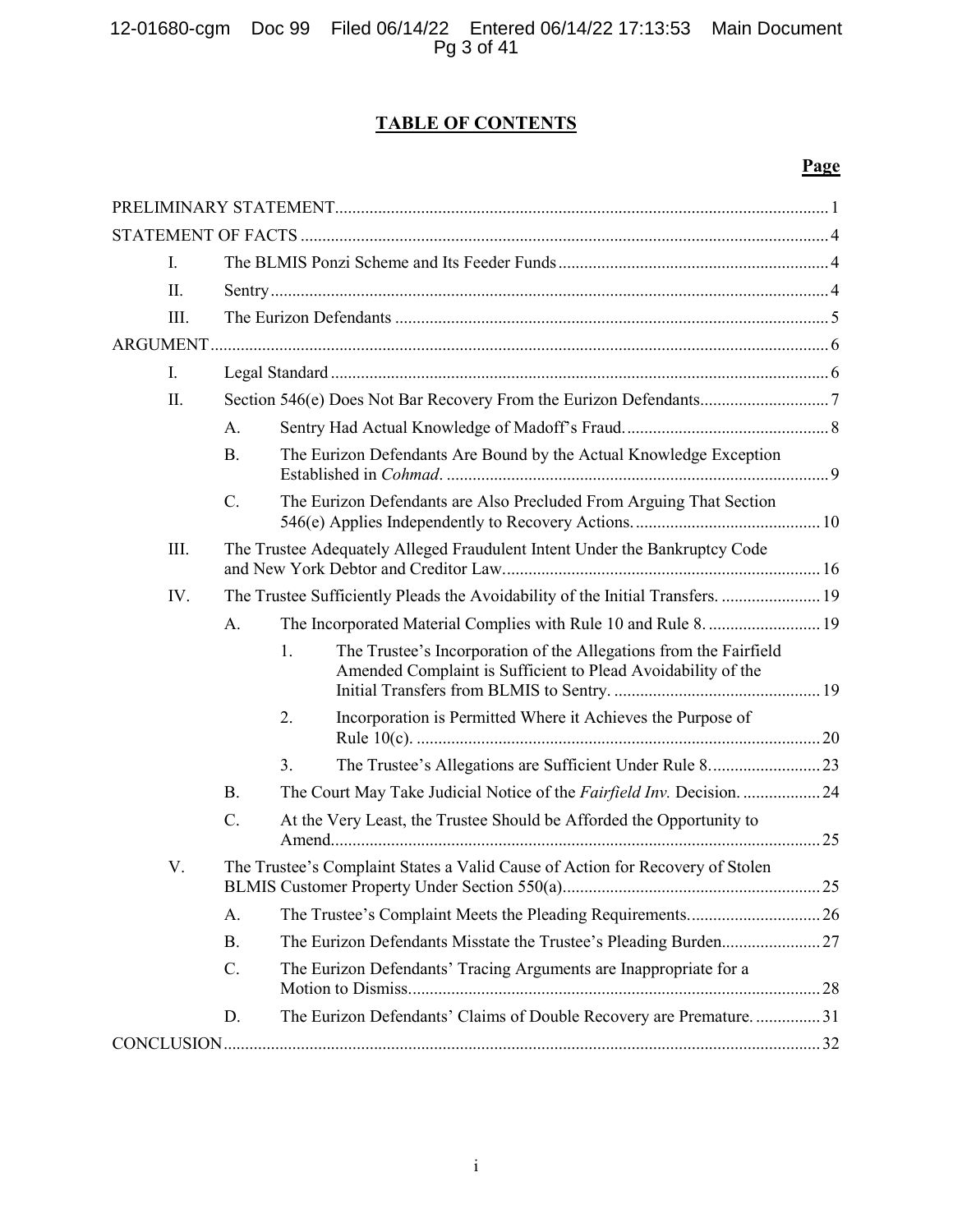## 12-01680-cgm Doc 99 Filed 06/14/22 Entered 06/14/22 17:13:53 Main Document Pg 4 of 41

# **TABLE OF AUTHORITIES**

**Page(s)**

## **CASES**

| 45 John Lofts, LLC v. Meridian Cap. Grp. LLC (In re 45 John Lofts, LLC), |
|--------------------------------------------------------------------------|
| Am. Casein Co. v. Geiger (In re Geiger),                                 |
| Angell v. Ber Care, Inc. (In re Caremerica, Inc.),                       |
| Armstrong v. Collins,                                                    |
| Ashcroft v. Iqbal,                                                       |
| In re $AVI$ , Inc.,                                                      |
| Bear Stearns Sec. Corp. v. Gredd (In re Manhattan Inv. Fund Ltd.),       |
| Bell Atl. Corp. v. Twombly,                                              |
| Cargo Partner AG v. Albatrans, Inc.,                                     |
| CNB Int'l Inc. v. Kelleher (In re CNB Int'l, Inc.),                      |
| Davis v. Bifani,                                                         |
| DeMasi v. Benefico,                                                      |
| In re Ditech Holding Corp.,                                              |
| In re Dreier,                                                            |
| Enron Creditors Recovery Corp. v. Alfa, S.A.B. de C.V.,                  |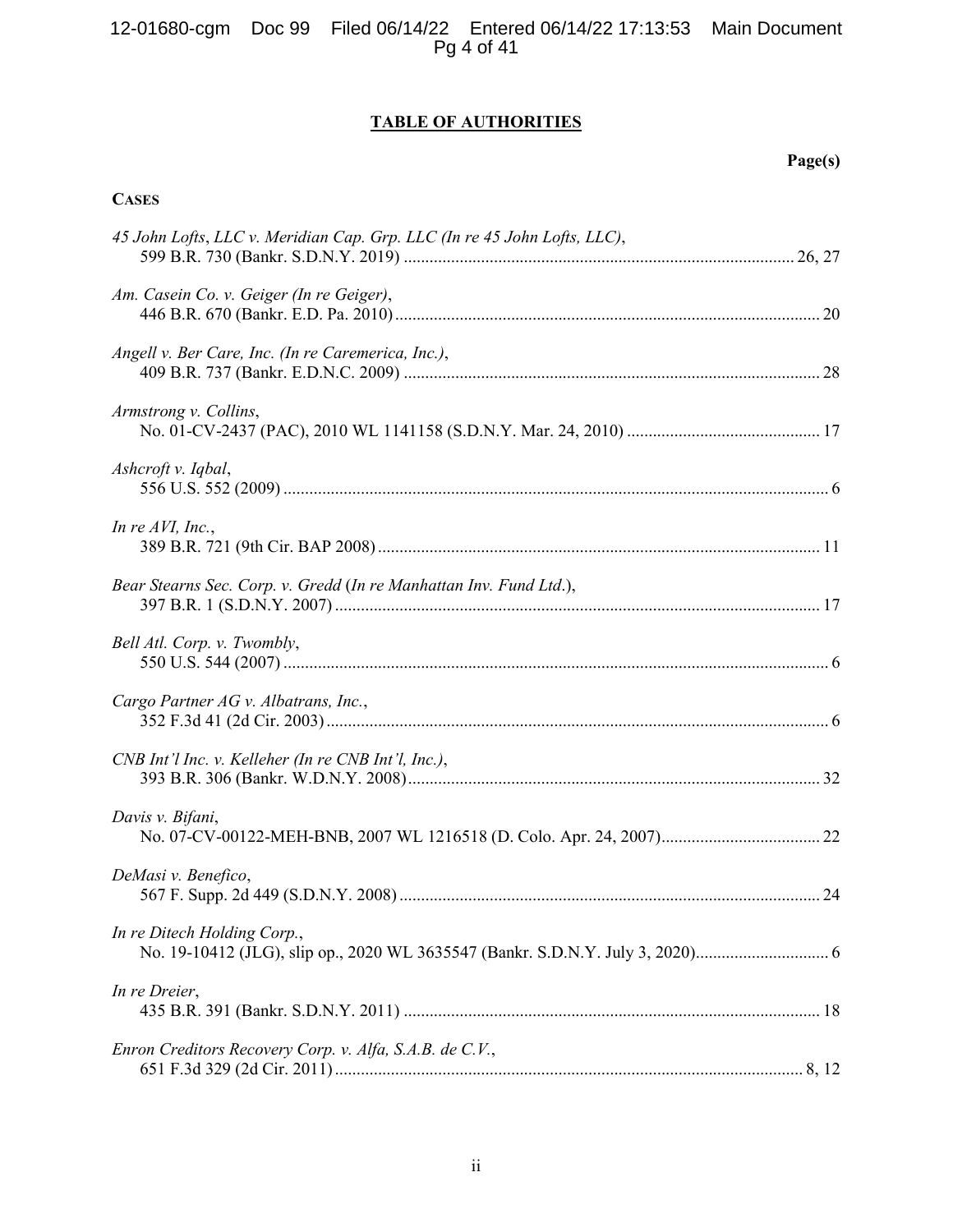## 12-01680-cgm Doc 99 Filed 06/14/22 Entered 06/14/22 17:13:53 Main Document Pg 5 of 41

| Ferrari v. Cnty. of Suffolk,                                |  |
|-------------------------------------------------------------|--|
| Foman v. Davis,                                             |  |
| Gowan v. Amaranth Advisors L.L.C. (In re Dreier LLP),       |  |
| Great Lakes Dredge & Dock Co. v. Tanker Robert Watt Miller, |  |
| Helms v. Metro. Life Ins. Co. (In re O'Malley),             |  |
| Johnson v. Holder,                                          |  |
| Kelley v. Safe Harbor Managed Acct. 101, Ltd.,              |  |
| Kelley v. Westford Special Situations Master Fund, L.P.,    |  |
| Krys v. Sugrue (In re Refco Inc. Sec. Litig.),              |  |
| Lowden v. William M. Mercer, Inc.,                          |  |
| In re Madoff Sec.,                                          |  |
| Mass. Mut. Life Ins. Co. v. Residential Funding Co., LLC,   |  |
| Morrison v. Off. of the U.S. Tr. (In re Morrison),          |  |
| Muhammad v. Bethel-Muhammad,                                |  |
| New Hampshire v. Maine,                                     |  |
| Nycomed U.S. Inc. v. Glenmark Generics Ltd.,                |  |
| Perez v. Terrestar Corp. (In re Terrestar Corp.),           |  |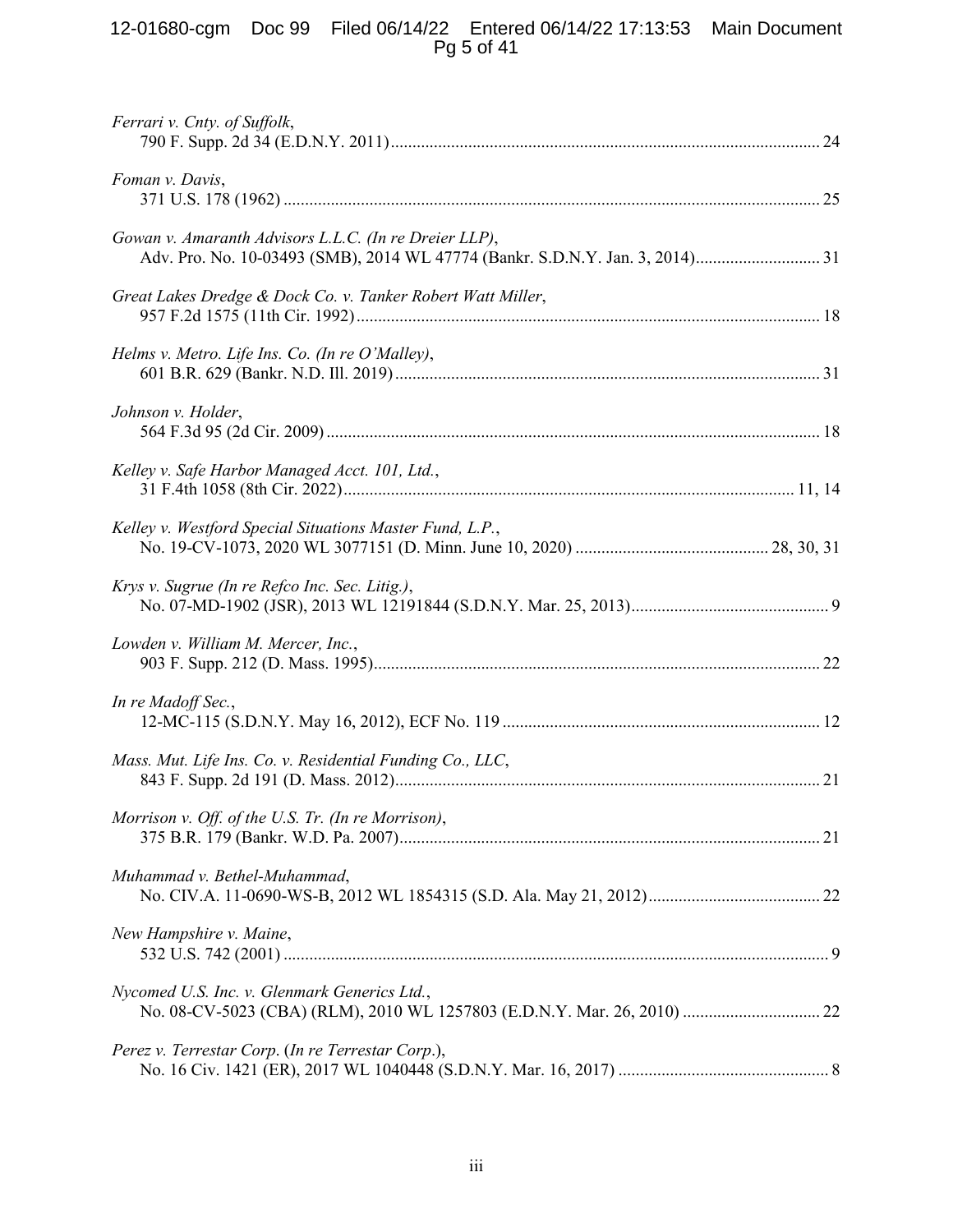## 12-01680-cgm Doc 99 Filed 06/14/22 Entered 06/14/22 17:13:53 Main Document Pg 6 of 41

| Picard v. Avellino (In re BLMIS),                                                                                                         |
|-------------------------------------------------------------------------------------------------------------------------------------------|
| Picard v. BAM L.P.,                                                                                                                       |
| Picard v. Banque Syz & Co., SA,                                                                                                           |
| Picard v. BNP Paribas S.A. (In re BLMIS),                                                                                                 |
| Picard v. Ceretti (In re BLMIS),                                                                                                          |
| Picard v. Charles Ellerin Rev. Tr. (In re BLMIS),<br>Adv. Pro. No. 10-04398 (BRL), 2012 WL 892514 (Bankr. S.D.N.Y. Mar. 14, 2012)  26, 29 |
| Picard v. Citibank, N.A. (In re Bernard L. Madoff Inv. Sec. LLC),                                                                         |
| Picard v. Cohen,<br>Adv. Pro. No. 10-04311 (SMB), 2016 WL 1695296 (Bankr. S.D.N.Y. Apr. 25, 2016)  10, 16                                 |
| Picard v. Cohmad Sec. Corp. (In re BLMIS),                                                                                                |
| Picard v. Est. of Seymour Epstein (In re BLMIS),                                                                                          |
| Picard v. Estate (Succession) of Igoin (In re BLMIS),                                                                                     |
| Picard v. Fairfield Inv. Fund Ltd.,                                                                                                       |
| Picard v. Ida Fishman Rev. Tr. (In re BLMIS),                                                                                             |
| Picard v. Intesa Sanpaolo,                                                                                                                |
| Picard v. JABA Assocs. LP (In re BLMIS),                                                                                                  |
| Picard v. Jacob M. Dick Rev. Living Tr. DTD 4/6/01 et al. (In re BLMIS),                                                                  |
| Picard v. Ken-Wen Family Ltd. P'ship et al. (In re BLMIS),                                                                                |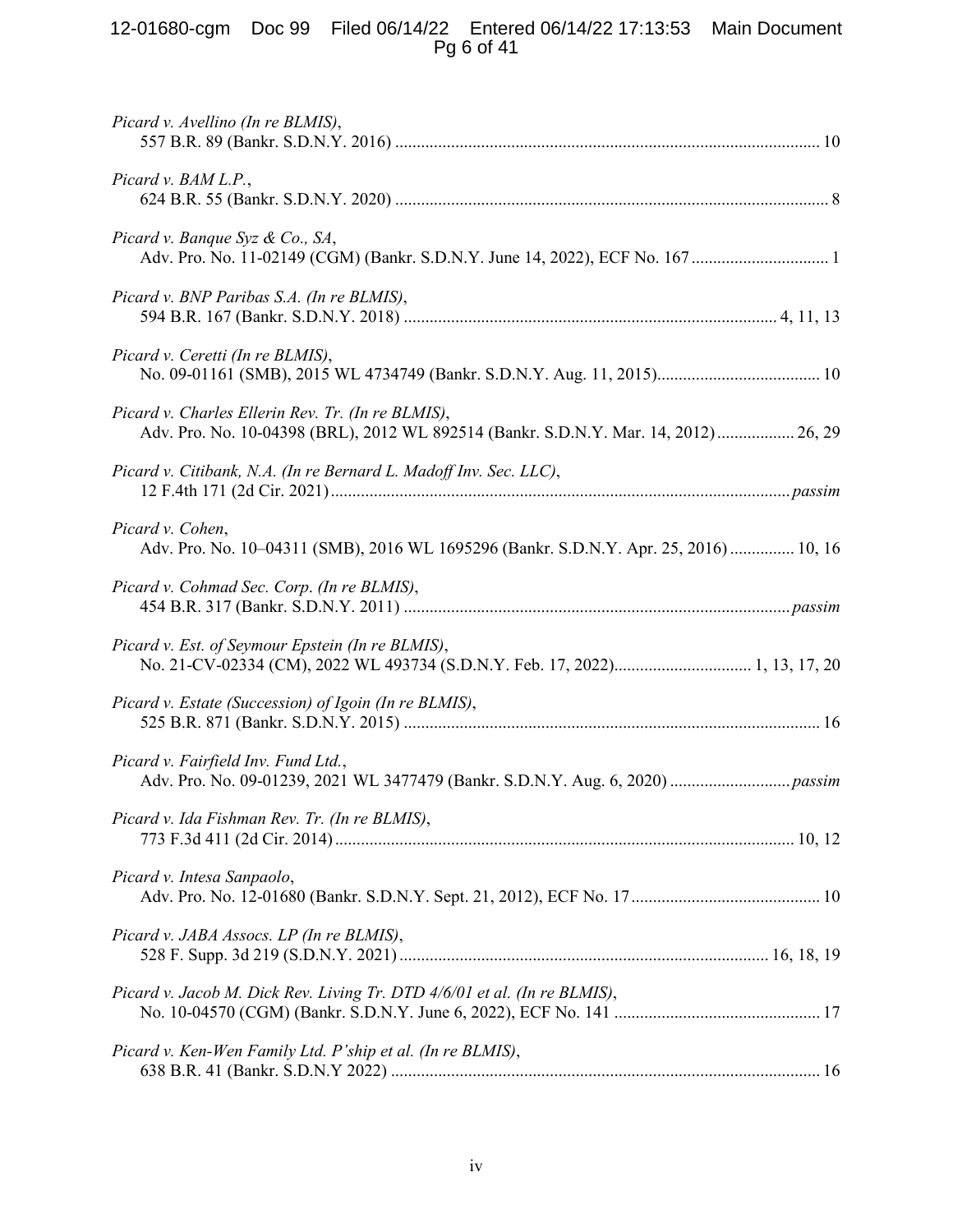## 12-01680-cgm Doc 99 Filed 06/14/22 Entered 06/14/22 17:13:53 Main Document Pg 7 of 41

| Picard v. Legacy Cap. Ltd.,                                                                                        |  |
|--------------------------------------------------------------------------------------------------------------------|--|
| Picard v. Lowrey (In re BLMIS),                                                                                    |  |
| Picard v. Magnify, Inc. (In re BLMIS),                                                                             |  |
| Picard v. Mayer (In re BLMIS),<br>Adv. Pro. No. 20-01316 (CGM), 2021 WL 4994435 (Bankr. S.D.N.Y. Oct. 27, 2021) 26 |  |
| Picard v. Mendelow (In re BLMIS),                                                                                  |  |
| Picard v. Merkin (In re BLMIS),                                                                                    |  |
| Picard v. Merkin (In re BLMIS),                                                                                    |  |
| Picard v. Merkin (In re BLMIS),                                                                                    |  |
| Picard v. Multi-Strategy Fund Ltd.,                                                                                |  |
| Picard v. Sage Realty,                                                                                             |  |
| Picard v. Shapiro (In re BLMIS),                                                                                   |  |
| Picard v. Square One Fund Ltd.,                                                                                    |  |
| In re Picard,                                                                                                      |  |
| In re Pilgrim's Pride Corp.,                                                                                       |  |
| Porat v. Lincoln Towers Cmty. Ass'n,                                                                               |  |
| Preterm-Cleveland v. McCloud,                                                                                      |  |
| Roth v. Jennings,                                                                                                  |  |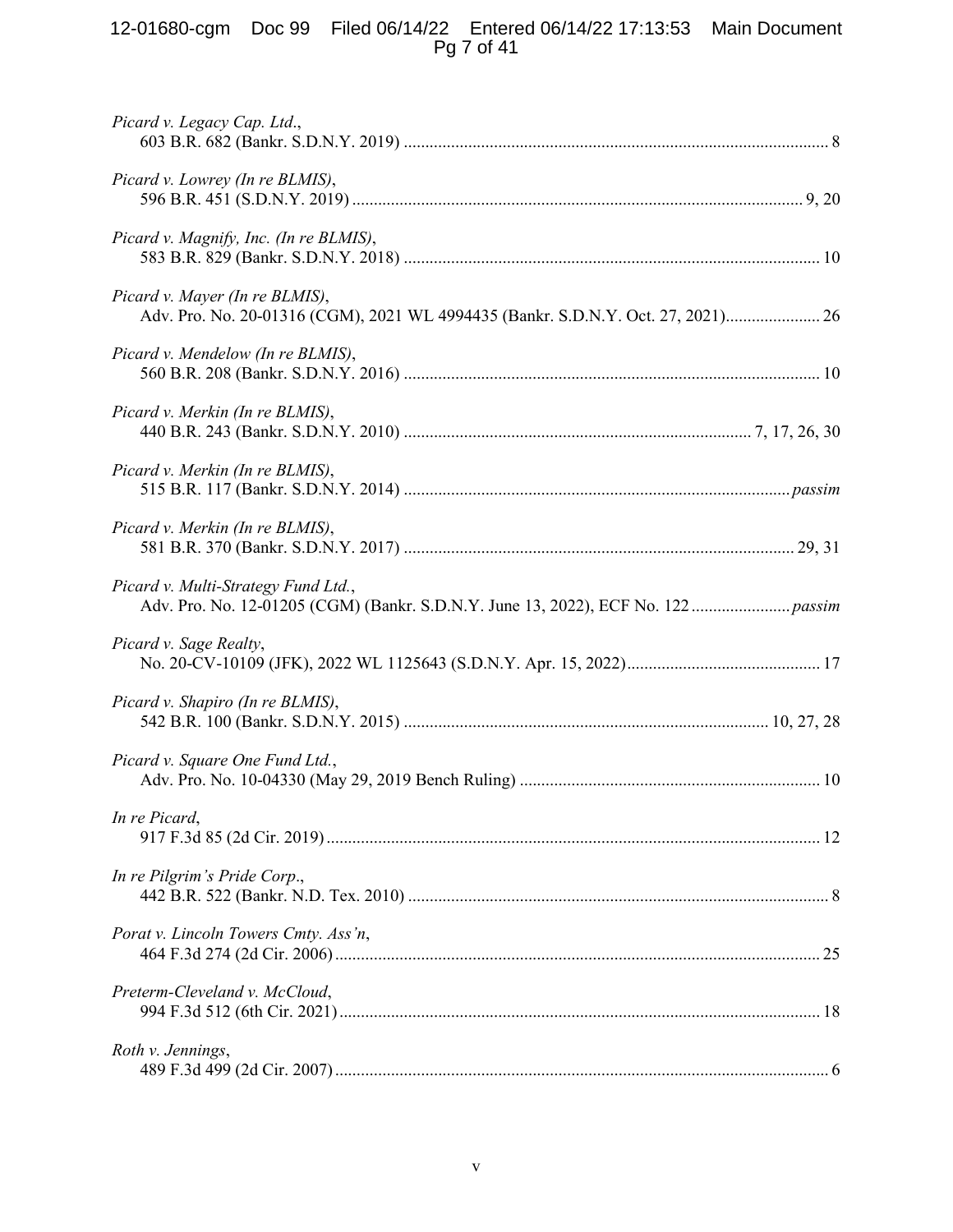# 12-01680-cgm Doc 99 Filed 06/14/22 Entered 06/14/22 17:13:53 Main Document<br>Pg 8 of 41

| Rothman v. Gregor,                                                                 |  |
|------------------------------------------------------------------------------------|--|
| Sass v. Barclays Bank PLC (In re Am. Home Mortg., Holdings, Inc.),                 |  |
| Sec. Inv. Prot. Corp. v. Bernard L. Madoff Inv. Sec. LLC,                          |  |
| Sec. Inv. Prot. Corp. v. Bernard L. Madoff Inv. Sec. LLC,                          |  |
| SEC v. F.O. Baroff Co.                                                             |  |
| Sharp Int'l Corp. v. State Street Bank & Tr. Co. (In re Sharp Int'l Corp. et al.), |  |
| Sherman v. A.J. Pegno Constr. Corp.,                                               |  |
| Silverman v. K.E.R.U. Realty Corp. (In re Allou Distribs., Inc.),                  |  |
| In re SunEdison, Inc.,                                                             |  |
| Taylor v. Sturgell,                                                                |  |
| United States v. Int'l Longshoremen's Ass'n,                                       |  |
| United States v. Quintieri,                                                        |  |
| Whitaker Sec., LLC v. Rosenfeld (In re Rosenfeld),                                 |  |
| <b>STATUTES</b>                                                                    |  |
|                                                                                    |  |
|                                                                                    |  |
|                                                                                    |  |
|                                                                                    |  |
| <b>RULES</b>                                                                       |  |
|                                                                                    |  |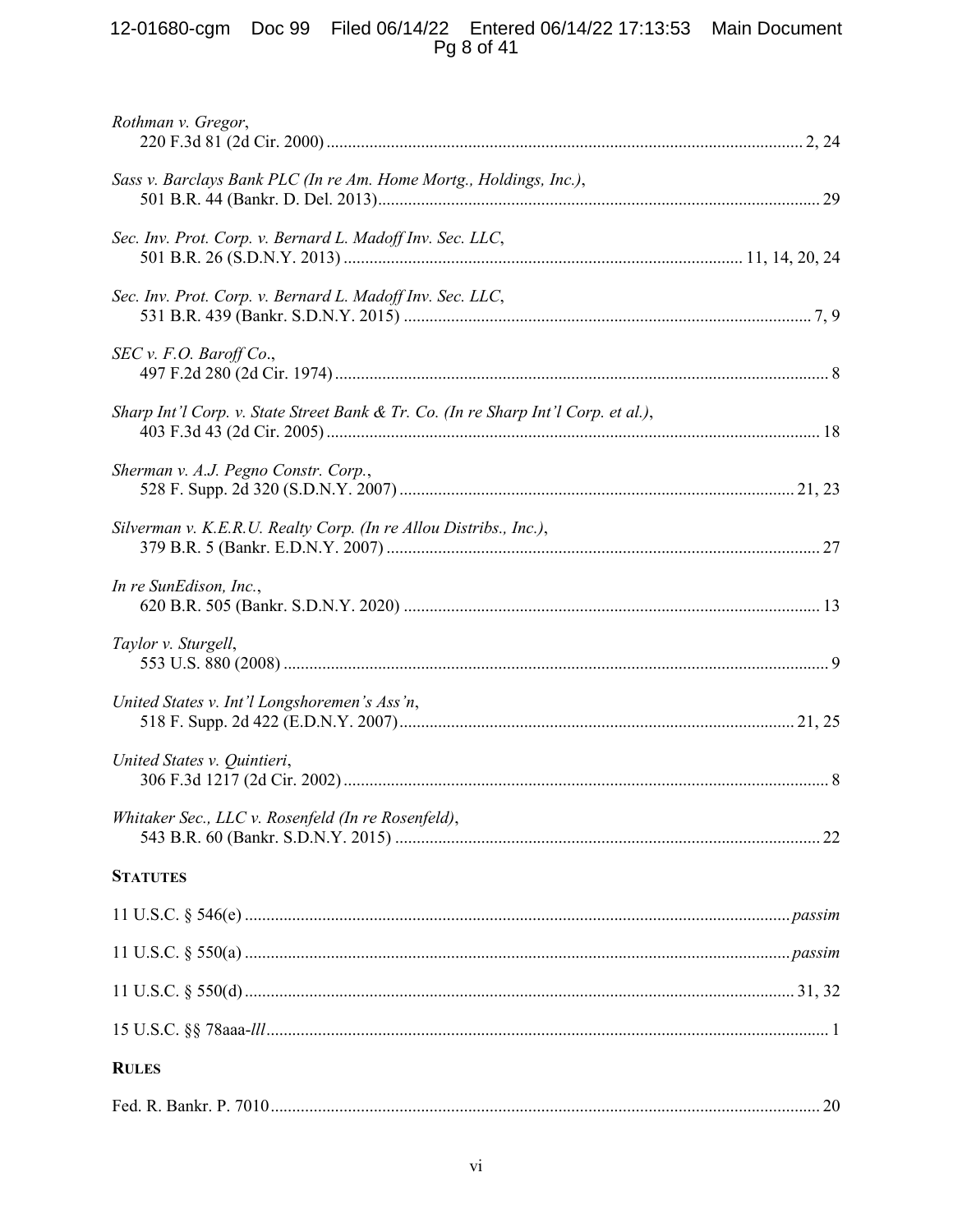# 12-01680-cgm Doc 99 Filed 06/14/22 Entered 06/14/22 17:13:53 Main Document<br>Pg 9 of 41

| <b>OTHER AUTHORITIES</b>                                                             |  |
|--------------------------------------------------------------------------------------|--|
| 5A Charles Alan Wright & Arthur R. Miller, Federal Practice and Procedure § 1326 (3d |  |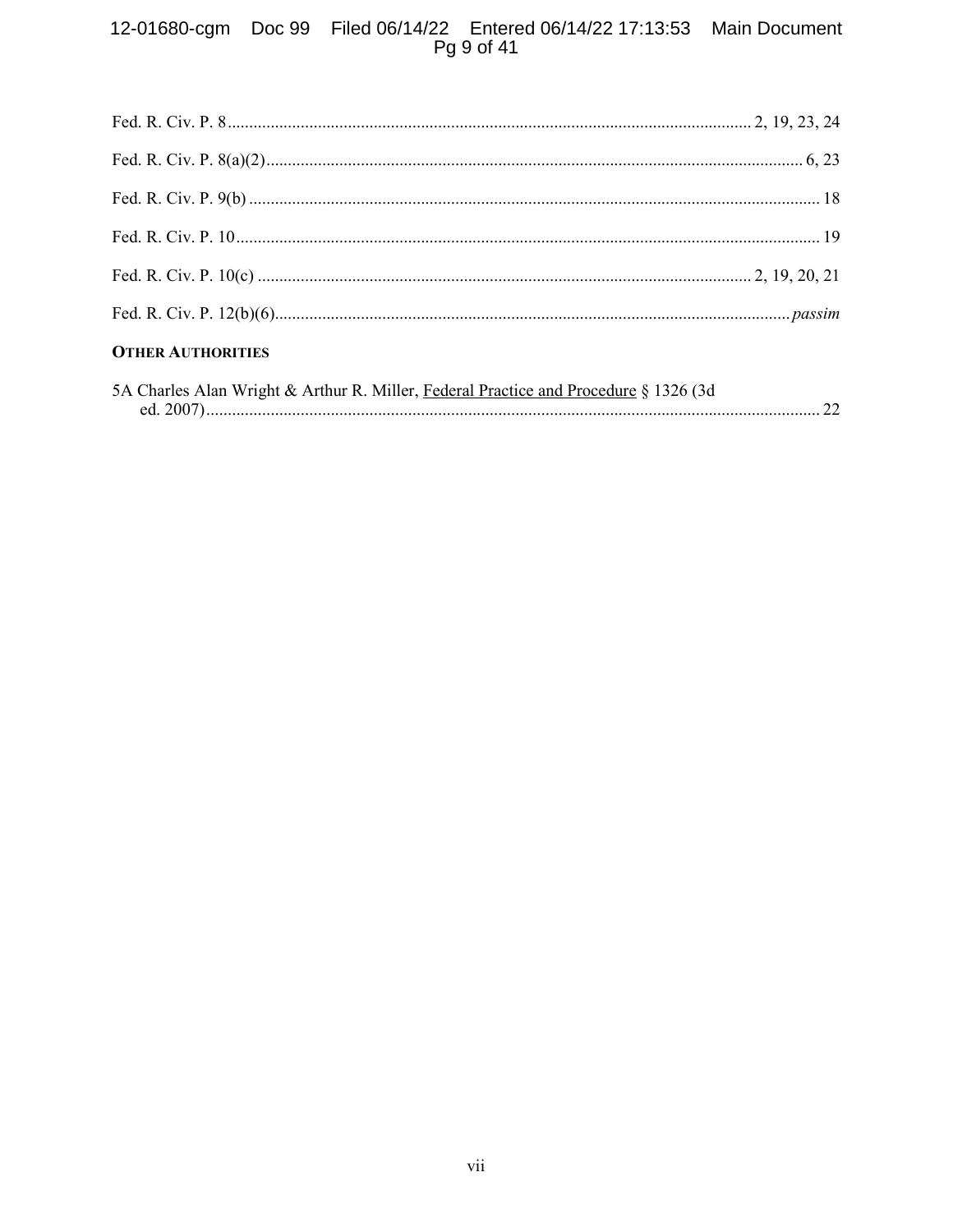## 12-01680-cgm Doc 99 Filed 06/14/22 Entered 06/14/22 17:13:53 Main Document Pg 10 of 41

<span id="page-9-4"></span>Irving H. Picard (the "Trustee"), as trustee for the substantively consolidated liquidation of Bernard L. Madoff Investment Securities LLC ("BLMIS") under the Securities Investor Protection Act, 15 U.S.C. §§ 78aaa-*lll* ("SIPA"), and the chapter 7 estate of Bernard L. Madoff, respectfully submits this memorandum of law in opposition to the motion to dismiss the Trustee's Complaint pursuant to Rule 12(b)(6) of the Federal Rules of Civil Procedure ("FRCP" or the "Rules") filed by defendants Eurizon Capital SGR SpA ("Eurizon Capital"), Eurizon Low Volatility ("Low Volatility"), and Eurizon Medium Volatility ("Medium Volatility") (collectively, the "Eurizon Defendants") (the "Motion").

## <span id="page-9-3"></span><span id="page-9-2"></span><span id="page-9-0"></span>**PRELIMINARY STATEMENT**

The Trustee sufficiently pleaded claims under Section 550 to recover approximately \$11.65 million of stolen BLMIS customer property transferred from Fairfield Sentry Limited ("Sentry") to the Eurizon Defendants.<sup>[1](#page-9-5)</sup> The Eurizon Defendants move to dismiss the Trustee's Complaint on three grounds, arguing that (1) the safe harbor under Section 546(e) bars recovery, (2) the Trustee failed to allege the avoidability of the initial transfers, and (3) the Trustee failed to allege that the Eurizon Defendants are subsequent transferees of stolen customer property. As this Court recently held in *Picard v. Multi-Strategy Fund Ltd.*, all three arguments fail. *See* Memorandum Decision Denying Defendant's Motion to Dismiss, *Picard v. Multi-Strategy Fund Ltd.*, Adv. Pro. No. 12- 01205 (CGM) (Bankr. S.D.N.Y. June 13, 2022), ECF No. 122 ("*Multi-Strategy*").[2](#page-9-6)

<span id="page-9-1"></span> $\overline{a}$ 

<span id="page-9-5"></span><sup>&</sup>lt;sup>1</sup> The amount originally sought in the Trustee's Complaint was approximately \$105.3 million. By way of stipulation entered on March 29, 2022, the Trustee agreed not to pursue certain transfers from Kingate Global Fund Ltd. and Kingate Euro Fund Ltd. in the amount of \$93,661,909. *See Stipulation and Order to Dismiss Certain Transfers Alleged in the Complaint and Set a Briefing Schedule*, ECF No. 93.

<span id="page-9-6"></span><sup>2</sup> The Court's memorandum decision denying defendant's motion to dismiss in *Picard v. Banque Syz & Co., SA*, Adv. Pro. No. 11-02149 (CGM) (Bankr. S.D.N.Y. June 14, 2022), ECF No. 167 ("Banque Syz"), which was filed earlier today, is consistent in all material respects with the *Multi-Strategy* opinion. Much like *Multi-Strategy*, the Banque Syz opinion extinguishes each of the Eurizon Defendants' arguments and provides additional support for the denial of the Motion.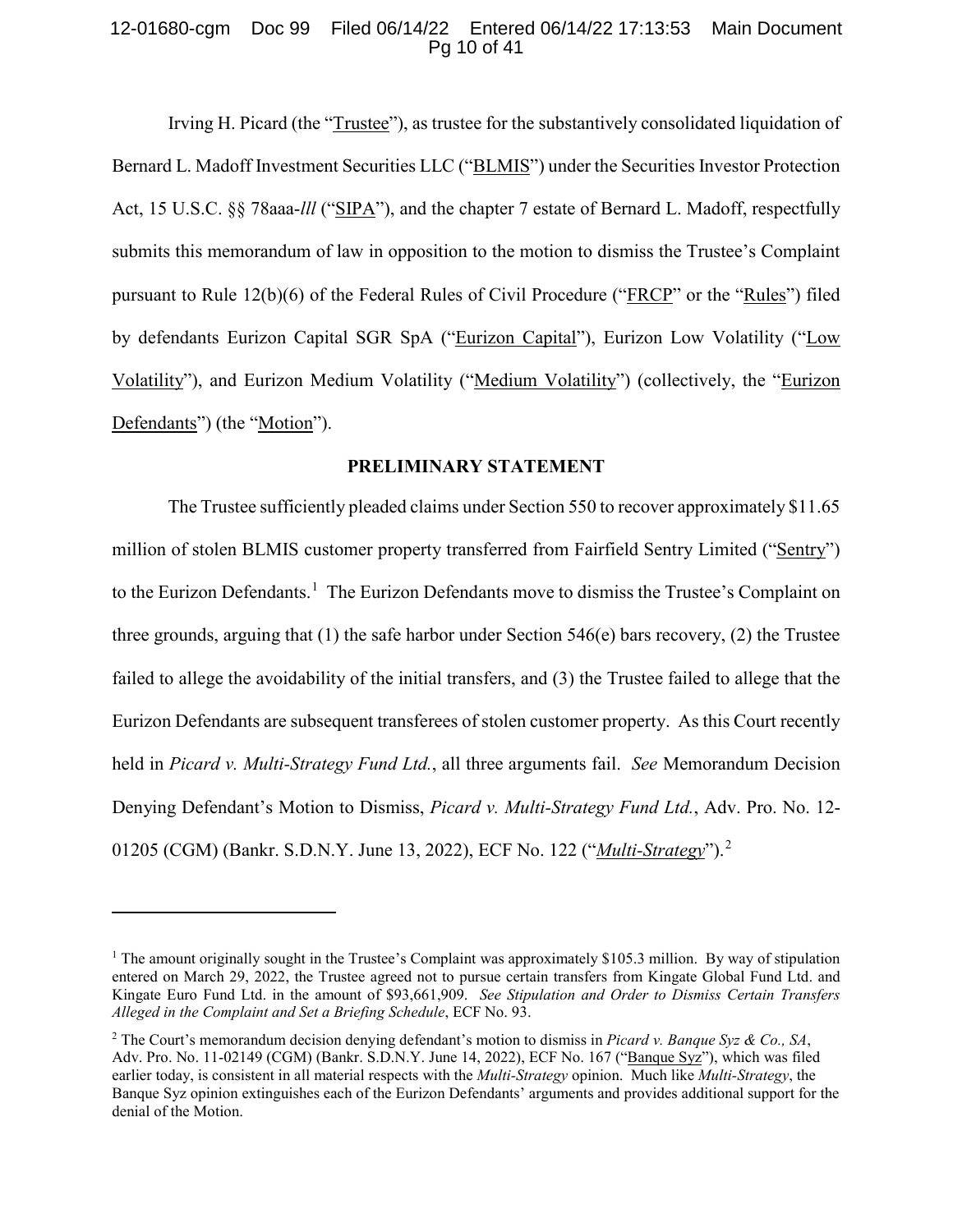#### 12-01680-cgm Doc 99 Filed 06/14/22 Entered 06/14/22 17:13:53 Main Document Pg 11 of 41

First, controlling precedent holds that Section 546(e) does not bar recovery because it is the initial transferee's knowledge, not the Eurizon Defendants' knowledge, that guides the analysis as to whether the initial transfers from BLMIS to Sentry are avoidable. The concepts of avoidance and recovery are separate and distinct—Section 546(e) applies to the avoidance of *initial* transfers, not the recovery of subsequent transfers under Section 550. *Id.* at 19. The Eurizon Defendants conflate these two fundamental principles.

Second, the Trustee plausibly alleged the avoidability of the initial transfers from BLMIS to Sentry based on the Ponzi scheme presumption. Although unnecessary, the Court may also (1) take judicial notice of the operative Second Amended Complaint<sup>[3](#page-10-3)</sup> against Sentry and (2) rely on its recent decision in *Picard v. Fairfield Inv. Fund Ltd.* ("*Fairfield Inv.*") as law of the case. In *Fairfield Inv.*, the Court held that the Second Amended Complaint sufficiently alleged the avoidability of the initial transfers from BLMIS.<sup>[4](#page-10-4)</sup> The Court affirmed this ruling in *Multi-Strategy*.

<span id="page-10-2"></span>Third, the Trustee's incorporation by reference of the amended complaint filed in the *Fairfield Inv.* adversary proceeding (the "Fairfield Amended Complaint")<sup>[5](#page-10-5)</sup> complies with both Rule 10(c) and Rule 8. *See Multi-Strategy*, Adv. Pro. No. 12-01205, at 14. Incorporation is a practical method for the Trustee to plead avoidance of the relevant transfers. The Court has held on numerous occasions that the Trustee can rely on the Ponzi scheme presumption to allege and establish the avoidability of the initial transfers. And the Court may take judicial notice of the

 $\ddot{\phantom{a}}$ 

<span id="page-10-3"></span><span id="page-10-0"></span> $3$  After the Trustee filed the Complaint against the Eurizon Defendants, the Trustee filed a second amended complaint (the "Second Amended Complaint") against the Fairfield Greenwich Group. *See* Second Amended Complaint, *Picard v. Fairfield Inv. Fund Ltd.*, Adv. Pro. No. 09-01239 (Bankr. S.D.N.Y. Aug. 28, 2020), ECF No. 286. The Court may take judicial notice of the Trustee's Second Amended Complaint. *See Rothman v. Gregor*, 220 F.3d 81, 91–92 (2d Cir. 2000) (taking judicial notice of a later filed complaint in a related proceeding).

<span id="page-10-4"></span><span id="page-10-1"></span><sup>4</sup> *See Fairfield Inv.*, Adv. Pro. No. 09-01239 (CGM), 2021 WL 3477479, at \*4 (Bankr. S.D.N.Y. Aug. 6, 2021).

<span id="page-10-5"></span><sup>5</sup> Adv. Pro. No. 09-01239 (BRL) (Bankr. S.D.N.Y. July 20, 2010), ECF No. 23.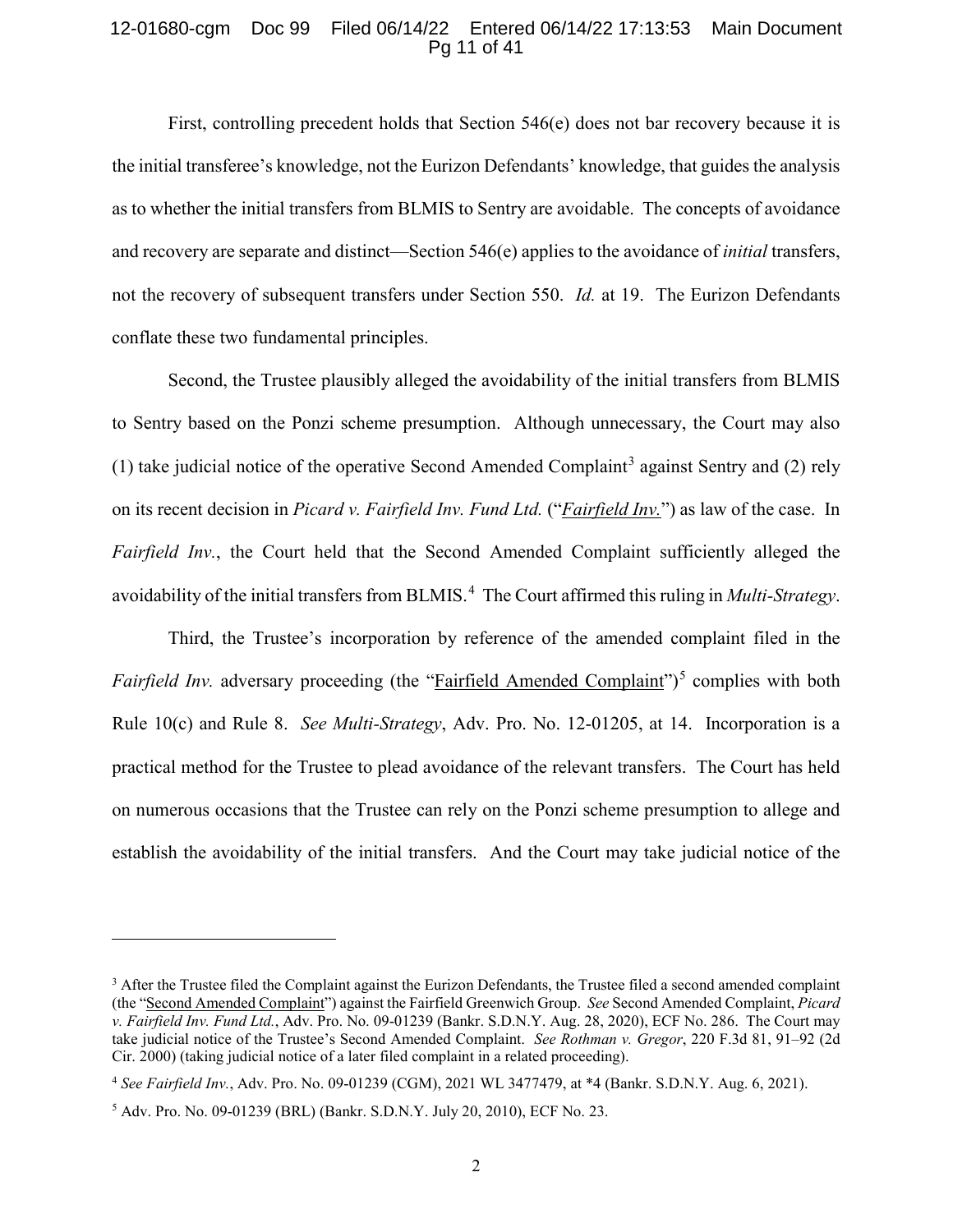## 12-01680-cgm Doc 99 Filed 06/14/22 Entered 06/14/22 17:13:53 Main Document Pg 12 of 41

Trustee's Second Amended Complaint and its own opinion in *Fairfield Inv.*, in which the Court held that the Second Amended Complaint plausibly alleged Sentry's actual knowledge of fraud.<sup>[6](#page-11-1)</sup> Because the Court's rulings in adversary proceedings within this SIPA liquidation proceeding constitute law of the case, and because no sufficient reason exists to deviate from its prior rulings, the Court should find that the Trustee adequately alleged Sentry's actual knowledge of fraud.

<span id="page-11-0"></span>Fourth, the Trustee satisfied Section 550(a) by plausibly alleging the relevant pathways through which stolen customer property moved from BLMIS to Sentry and subsequently to the Eurizon Defendants. The Trustee also alleged the necessary vital statistics, i.e., the "who, when, and how much," for each subsequent transfer the Eurizon Defendants received. *See Multi-Strategy*, Adv. Pro. No. 12-01205, at 22 (finding that including the information such as that contained in Ex. C to the Trustee's Complaint provides the defendant with the necessary "who, when, and how much" of the subsequent transfers). The Eurizon Defendants admit as much. *See* Eurizon Defendants' Memorandum of Law in Support of Their Motion to Dismiss the Complaint, ECF No. 96 (the "Memorandum"), at 24. At this stage, nothing more is required. The Trustee is not required to plead a dollar-for-dollar accounting. *See Multi-Strategy*, Adv. Pro. No. 12-01205, at 13. Accepting the Eurizon Defendants' arguments would require the Court to resolve expert and fact issues, which is contrary to well-established case law in this SIPA liquidation proceeding. And the law of the case should not be disturbed.

Accordingly, the Trustee respectfully requests that the Court deny the Motion.

 $\ddot{\phantom{a}}$ 

<span id="page-11-1"></span><sup>6</sup> *Fairfield Inv.*, 2021 WL 3477479, at \*8.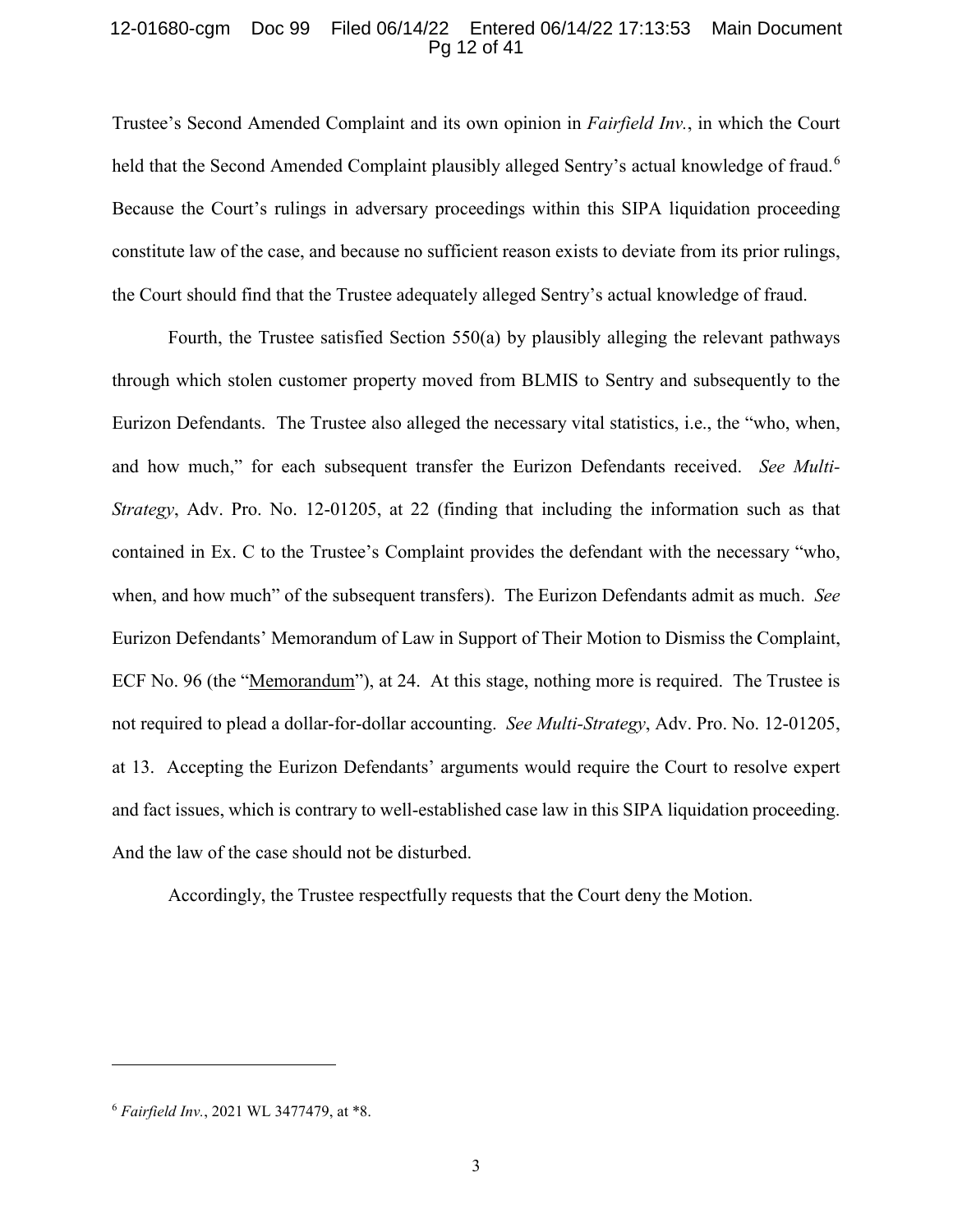## <span id="page-12-0"></span>**STATEMENT OF FACTS**

## **I. THE BLMIS PONZI SCHEME AND ITS FEEDER FUNDS**

Madoff founded and operated BLMIS from New York until its collapse in 2008. *See* Compl. ¶ 40. BLMIS had three principal business units, one of which was an investment advisory business that purported to employ strategies to maximize returns and minimize risk to its investors. *Id.*  $\P$  32–34. In reality, BLMIS operated a Ponzi scheme through its investment advisory business. *Id*.  $\mathbb{I}$  17–18, 32–42. BLMIS never purchased any securities on behalf of its investors and sent falsified monthly statements showing fictitious transactions and gains. *See Picard v. BNP Paribas S.A. (In re BLMIS)*, 594 B.R. 167, 197 (Bankr. S.D.N.Y. 2018) ("*BNP*")*.* After his arrest for securities fraud, investment advisor fraud, and mail and wire fraud, Madoff admitted through criminal plea allocutions that he (1) operated a Ponzi scheme through the investment advisory business and (2) never made the investments he promised his clients, using their money instead to pay withdrawals and make other avoidable transfers to other BLMIS account holders. Compl. ¶¶ 17, 35–38. Failure to pay these withdrawals would have resulted in demand, investigation, the filing of claims, and ultimate disclosure of the Ponzi scheme. *Id.* ¶ 39. By the time of its collapse, BLMIS's liabilities were many billions of dollars greater than its assets. *Id.* ¶ 42.

#### **II. SENTRY**

<span id="page-12-1"></span>Sentry is a Madoff "feeder fund"—a large investment fund created for the express purpose of funneling investors' funds into BLMIS. *See Picard v. Citibank, N.A. (In re Bernard L. Madoff Inv. Sec. LLC)*, 12 F.4th 171, 179 (2d Cir. 2021), *cert. denied sub nom. Citibank, N.A. v. Picard*, 142 S.Ct. 1209 (2022) ("*Citibank*"). Sentry was a U.S. dollar-denominated fund that invested 95% of its assets with BLMIS. Compl. ¶ 2. Fairfield Greenwich Group ("FGG"), a *de facto* partnership with its principal place of business in New York, managed and controlled Sentry. *See id.* ¶ 8; *Fairfield Inv.*, 2021 WL 3477479, at \*9. FGG conducted key operations of Sentry from its New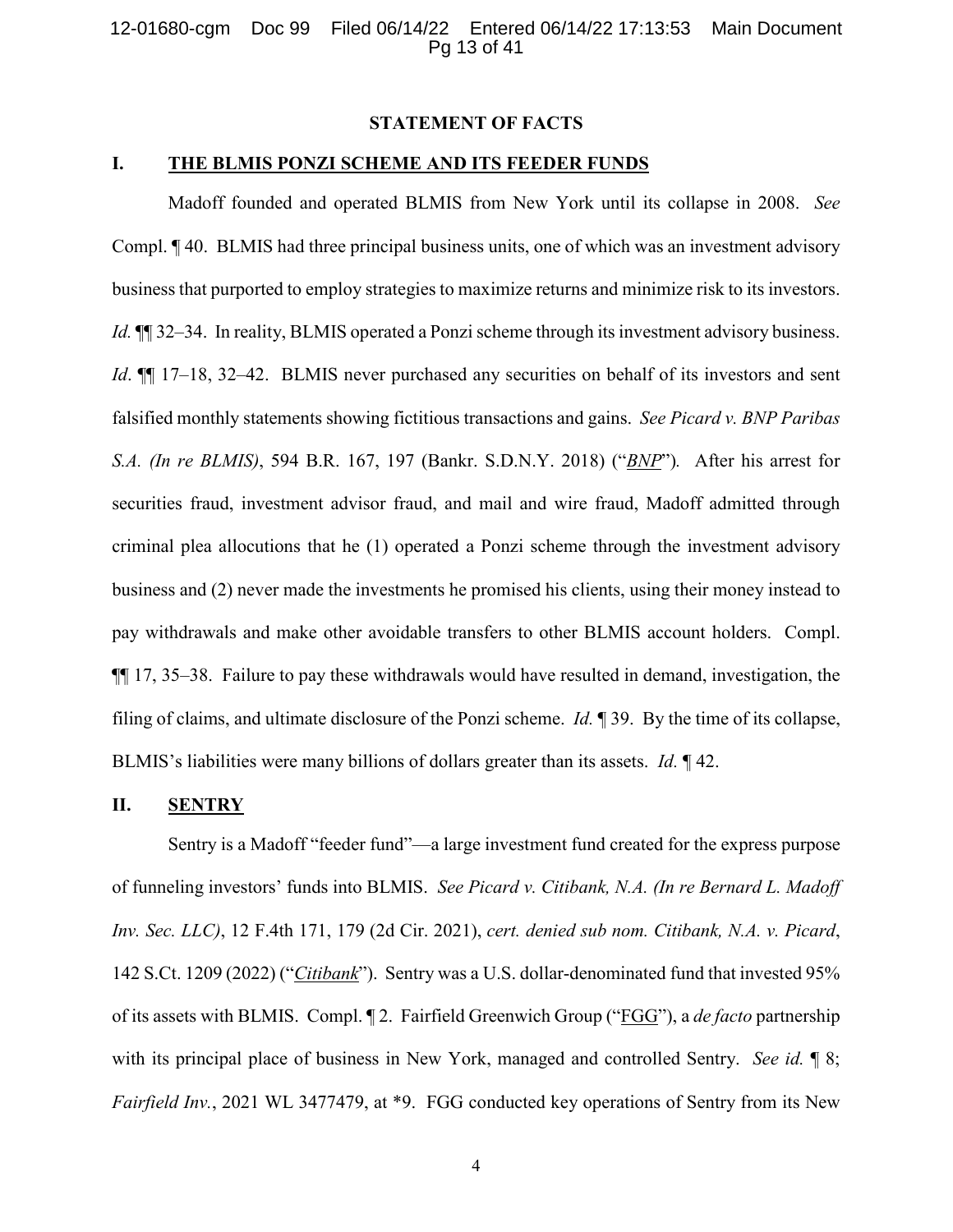#### 12-01680-cgm Doc 99 Filed 06/14/22 Entered 06/14/22 17:13:53 Main Document Pg 14 of 41

York Office. For example, a New York-based partner approved or rejected subscriptions in Sentry. FGG's Finance Group, which was responsible for processing subscriptions and redemptions, performing due diligence, communicating with investors, and providing investor support, was also located in New York.

Following BLMIS's collapse, the Trustee filed an adversary proceeding against Sentry and certain related defendants to avoid and recover approximately \$3 billion in fraudulent transfers of stolen customer property. Compl. ¶ 44. In 2011, the Trustee settled with Sentry. *Id.* ¶ 49. As part of the settlement, the Court entered a \$3.054 billion judgment against Sentry. *Id.* The Trustee then commenced adversary proceedings against the Eurizon Defendants, and others, to recover the stolen customer property.

## **III. THE EURIZON DEFENDANTS**

The Eurizon Defendants invested in and received redemptions—transfers of stolen BLMIS customer property—from Sentry beginning in 2003, if not earlier. *See id.* ¶¶ 50, 51. The Eurizon Defendants knew Sentry was a Madoff feeder fund. *See id.* ¶ 7. When the Eurizon Defendants received the subsequent transfers, Eurizon Capital and its predecessor in interest served as the asset management division of the largest bank in Italy, Banca Intesa SpA. *Id.* ¶ 3. Banca Intesa SpA was a global provider of investment management and financial services to corporations, institutions, and high-net-worth individuals. *Id.* At all relevant times, Eurizon Capital managed Low Volatility and Medium Volatility. *Id.* ¶¶ 25, 28.

As part of the Trustee's continuing efforts in this SIPA liquidation proceeding to recover BLMIS customer property that was stolen as part of Madoff's Ponzi scheme, and as clearly alleged in the Complaint, the Trustee seeks to recover (1) two transfers totaling \$7,913,079 made from Sentry to Low Volatility on June 16, 2003, and March 15, 2005, and (2) one transfer totaling \$3,740,436 made from Sentry to Medium Volatility on September 15, 2004. *See id.* ¶¶ 50, 51;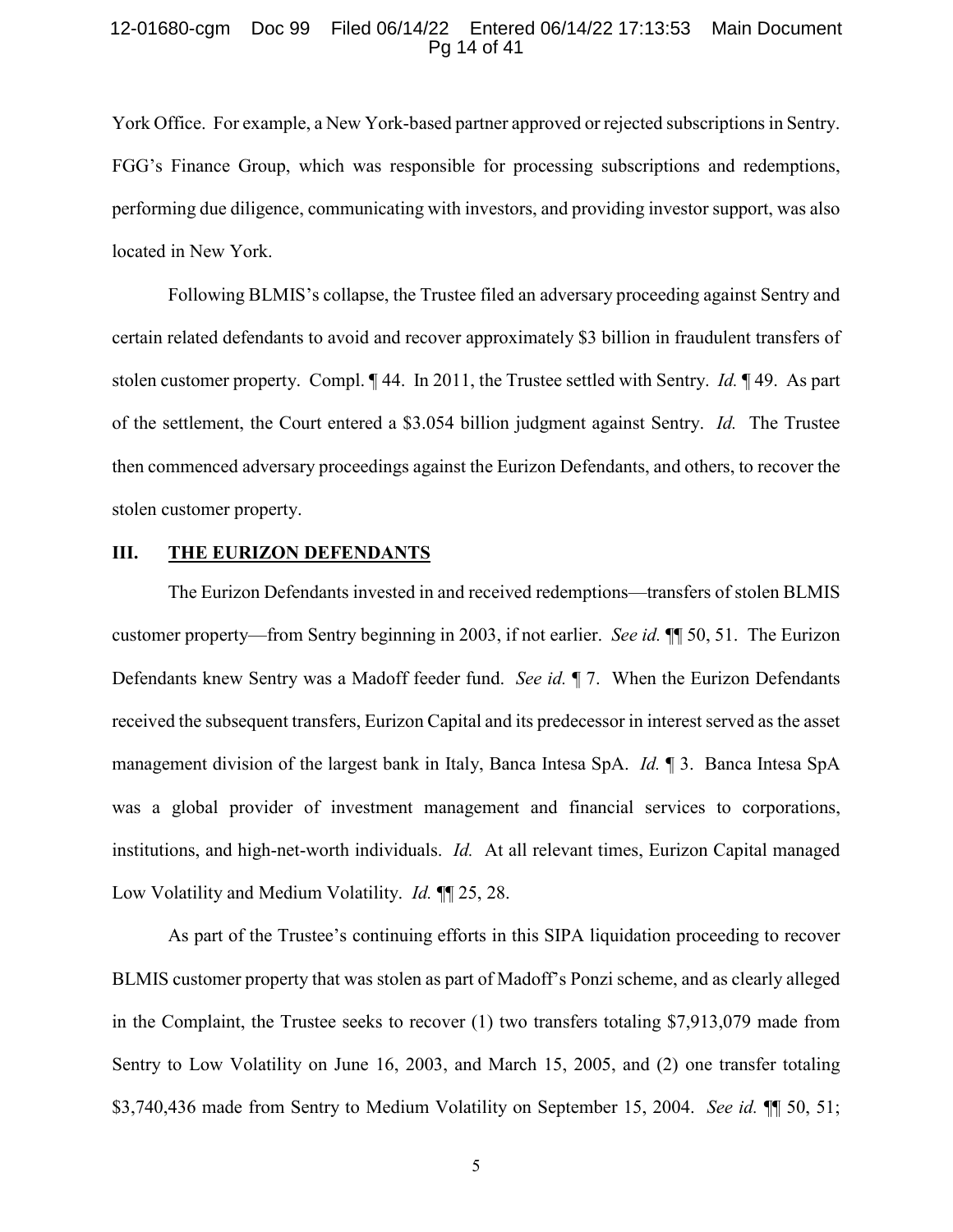#### 12-01680-cgm Doc 99 Filed 06/14/22 Entered 06/14/22 17:13:53 Main Document Pg 15 of 41

Exs. C, D. Each transfer the Eurizon Defendants received from Sentry was a transfer of stolen BLMIS customer property—property the Trustee is attempting to recover through this adversary proceeding.

The Court addressed the issues raised by the Eurizon Defendants in its *Multi-Strategy* opinion, holding that (1) Section 546(e) does not bar recovery of subsequent transfers from Sentry to the Eurizon Defendants, (2) the Trustee's incorporation of the Fairfield Amended Complaint adequately alleged the avoidability of the initial transfers, and (3) the Fairfield Second Amended Complaint sufficiently alleges that Sentry had actual knowledge of the Madoff fraud. *See Multi-Strategy*, Adv. Pro. No. 12-01205, at 12-22. The Court's *Multi-Strategy* opinion disposes of each of the Eurizon Defendants' arguments.

#### <span id="page-14-4"></span><span id="page-14-3"></span><span id="page-14-2"></span><span id="page-14-0"></span>**ARGUMENT**

#### **I. LEGAL STANDARD**

When considering a motion to dismiss under Rule 12(b)(6), the Court "must liberally construe all claims, accept all factual allegations in the complaint as true, and draw all reasonable inferences in favor of the trustee." *See In re Ditech Holding Corp.*, No. 19-10412 (JLG), slip op., 2020 WL 3635547, at \*5 (Bankr. S.D.N.Y. July 3, 2020) (including omitted portion) (quoting *In re J.P. Jeanneret Assoc., Inc.*, 769 F. Supp 2d 340, 353 (S.D.N.Y. 2011) (citing *Cargo Partner AG v. Albatrans, Inc.*, 352 F.3d 41, 44 (2d Cir. 2003)); *see also Roth v. Jennings*, 489 F.3d 499, 510 (2d Cir. 2007).

<span id="page-14-5"></span><span id="page-14-1"></span>To survive a motion to dismiss, a complaint must contain a "short and plain statement of the claim showing that the pleader is entitled to relief." Fed. R. Civ. P. 8(a)(2). At the pleading stage, the allegations in the complaint need only meet the "plausibility" standard. In other words, they only need to "nudge[] [the] claims . . . across the line from conceivable to plausible." *Ashcroft v. Iqbal*, 556 U.S. 552, 680 (2009) (quoting *Bell Atl. Corp. v. Twombly*, 550 U.S. 544, 570 (2007)).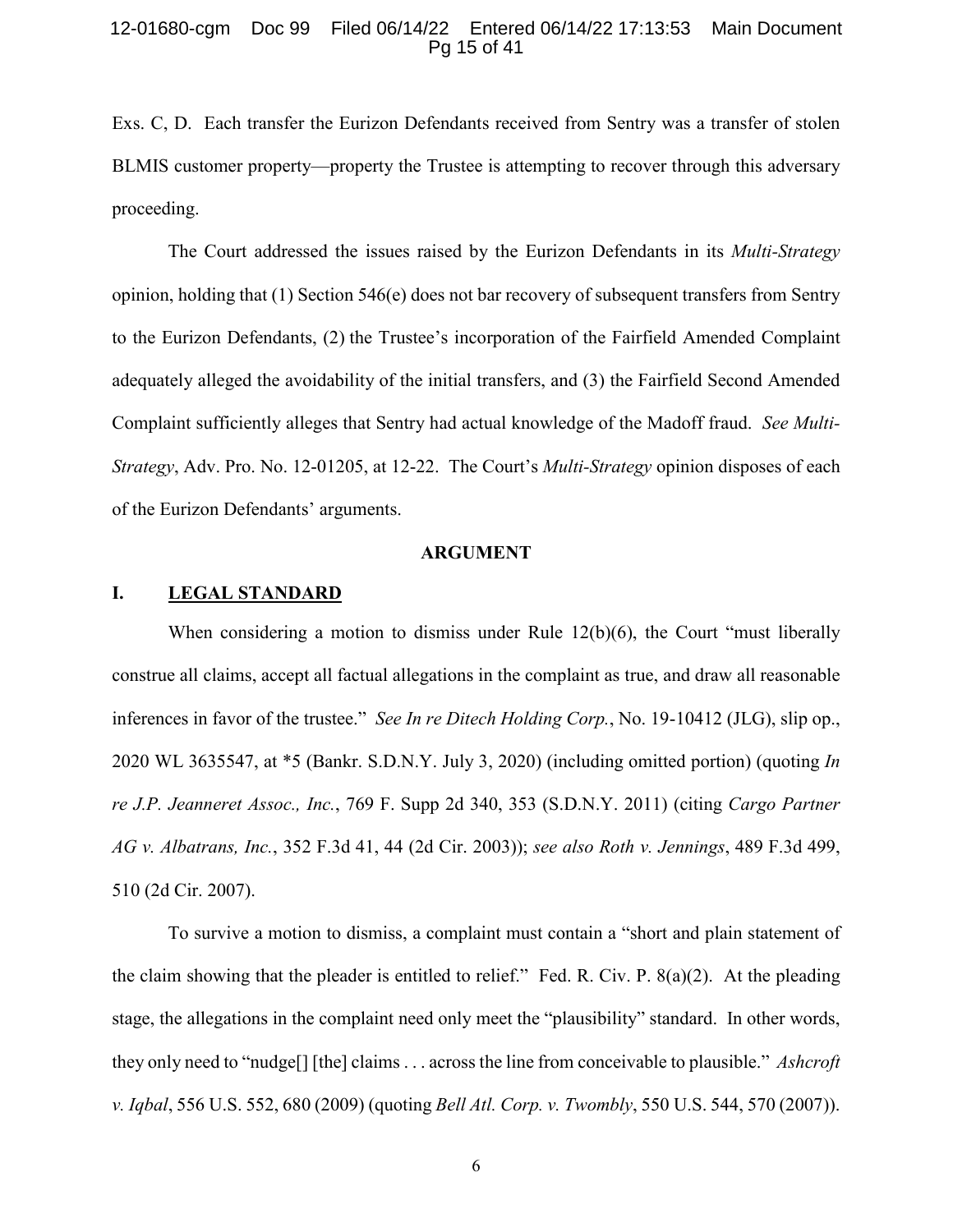#### 12-01680-cgm Doc 99 Filed 06/14/22 Entered 06/14/22 17:13:53 Main Document Pg 16 of 41

A claim is plausible on its face when "the plaintiff pleads factual content that allows the court to draw the reasonable inference that the defendant is liable for the misconduct alleged." *Id.*, at 678 (internal citation omitted).

Here, and as explained more fully below, the Complaint sets forth the elements of the Trustee's claims, plausibly pleading the Eurizon Defendants' receipt of subsequent transfers of stolen customer property and the grounds upon which the Trustee seeks to recover such transfers from the Eurizon Defendants. Dismissal here is inappropriate. *See Picard v. Merkin (In re BLMIS)*, 440 B.R. 243, 254–71, 273 (Bankr. S.D.N.Y. 2010).

# <span id="page-15-1"></span>**II. SECTION 546(E) DOES NOT BAR RECOVERY FROM THE EURIZON DEFENDANTS.**

<span id="page-15-2"></span><span id="page-15-0"></span>Section 546(e) provides a safe harbor for the avoidance of certain initial transfers made outside the two-year period referenced in Section 548(a)(1)(A). *See* 11 U.S.C. § 546(e). In *Sec. Inv. Prot. Corp. v. Bernard L. Madoff Inv. Sec. LLC* (often referred to as Cohmad), however, the District Court held that an initial transferee's actual knowledge of Madoff's fraud precluded application of the Section 546(e) safe harbor, thereby allowing the Trustee to avoid transfers made by BLMIS prior to the two-year period referenced in Section  $548(a)(1)(A)$ . No. 12-MC-115 (JSR), 2013 WL 1609154, at \*1, \*10 (S.D.N.Y. Apr. 15, 2013) (Rakoff, J.) ("*Cohmad*"). In the Complaint, the Trustee sufficiently pleaded Sentry's—the relevant transferee for purposes of a Section 546(e) analysis—actual knowledge of the Madoff fraud by incorporating the Fairfield Amended Complaint. *See Multi-Strategy*, Adv. Pro. No. 12-01205, at 18 ("This Court determined that the Fairfield Complaint is replete with allegations demonstrating that Fairfield Sentry had actual knowledge that BLMIS was not trading securities."). As such, Section 546(e) does not provide a basis to dismiss the Trustee's Complaint. As discussed below, the Eurizon Defendants' Section 546(e) argument is based on the tortured misreading of Section 546(e) and *Cohmad*, and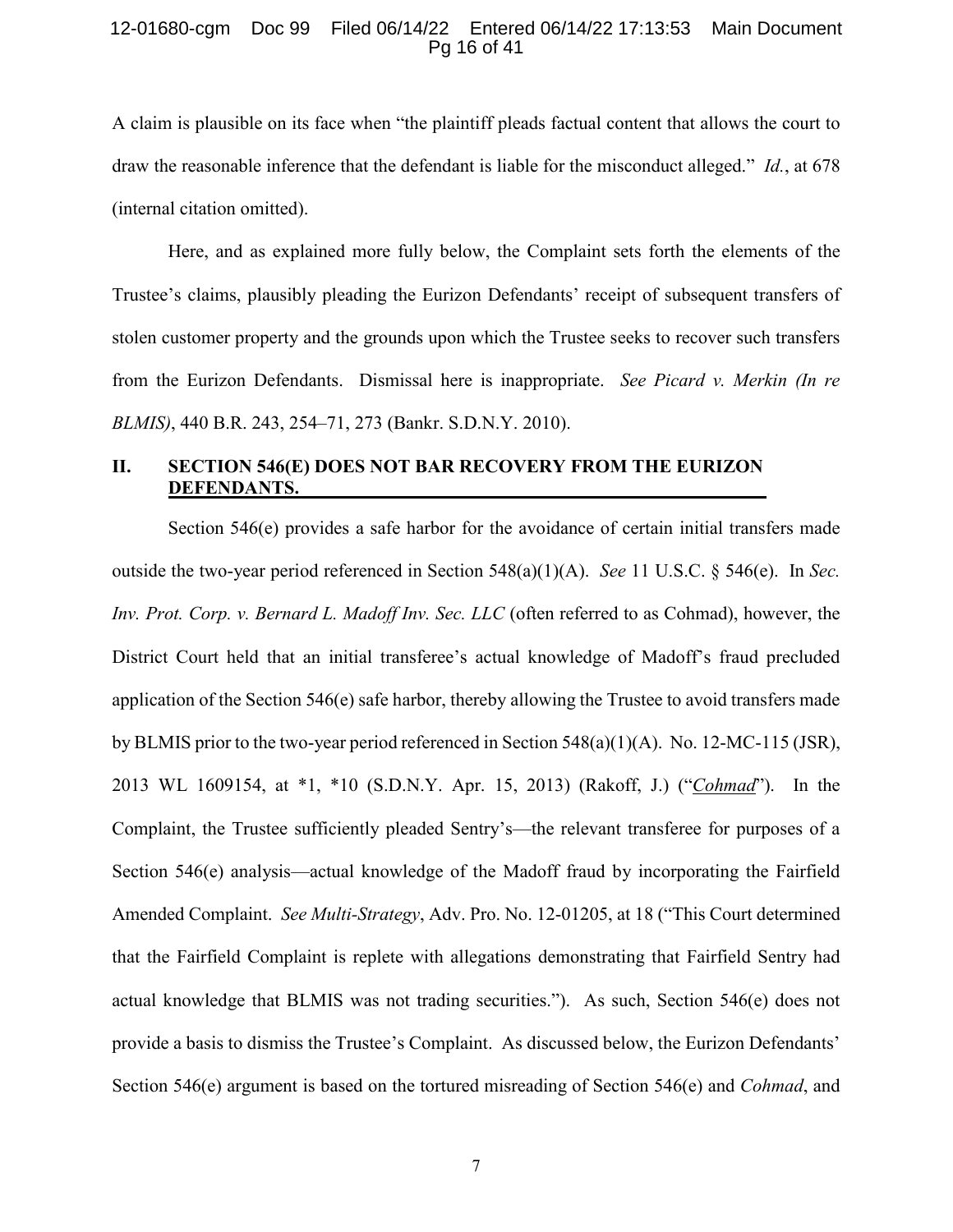#### 12-01680-cgm Doc 99 Filed 06/14/22 Entered 06/14/22 17:13:53 Main Document Pg 17 of 41

has already been rejected by the Court in other adversary proceedings commenced in this SIPA liquidation proceeding.

## <span id="page-16-0"></span>**A. Sentry Had Actual Knowledge of Madoff's Fraud.**

Evident from the *Multi-Strategy* opinion, the Eurizon Defendants' reading of *Cohmad* is wrong. The Section 546(e) safe harbor applies to the *avoidance* of certain *initial* transfers. It does not apply to the *recovery* of related *subsequent* transfers. The Court has previously found that the Trustee has sufficiently pled that the initial transferee, Sentry, had actual knowledge of Madoff's fraud and that such initial transfers are avoidable. *Fairfield Inv.*, 2021 WL 3477479, at \*4–5. This finding is law of the case and there is no reason to deviate from and overturn such precedent.

<span id="page-16-6"></span>The Eurizon Defendants cannot overcome the law of the case doctrine because no cogent and compelling reason exists to deviate from the above-discussed established law of these adversary proceedings. *See United States v. Quintieri*, 306 F.3d 1217, 1225 (2d Cir. 2002) (citations omitted) (holding that when a court has ruled on an issue, that decision should generally be adhered to by that court in subsequent stages in the same case unless "cogent" and "compelling" reasons militate otherwise). The Court continues to uphold the law of the case doctrine.<sup>[7](#page-16-7)</sup> Following the doctrine ensures defrauded customers holding similar claims receive similar treatment. *In re Pilgrim's Pride Corp*., 442 B.R. 522, 531 (Bankr. N.D. Tex. 2010); *see also SEC v. F.O. Baroff Co*., 497 F.2d 280, 283 (2d Cir. 1974) (holding that the purpose of SIPA is protection and equal treatment of public customers of broker-dealers).

<span id="page-16-5"></span><span id="page-16-4"></span> $\overline{a}$ 

<span id="page-16-7"></span><span id="page-16-3"></span><span id="page-16-2"></span><span id="page-16-1"></span><sup>7</sup> *See Picard v. BAM L.P.*, 624 B.R. 55, 61 (Bankr. S.D.N.Y. 2020) (citing *Picard v. Nelson*, 610 B.R. 197, 237 (Bankr. S.D.N.Y. 2019) ("The prior decisions within this SIPA proceeding constitute law of the case.")); *Picard v. Legacy Cap. Ltd*., 603 B.R. 682, 700 (Bankr. S.D.N.Y. 2019) (citing *In re Motors Liquidation Co.*, 590 B.R. 39, 62 (S.D.N.Y. 2018) (holding that the law of the case doctrine applies across adversary proceedings within the same bankruptcy case), *aff'd*, 943 F.3d 125 (2d Cir. 2019)); *Perez v. Terrestar Corp*. (*In re Terrestar Corp*.), No. 16 Civ. 1421 (ER), 2017 WL 1040448, at \*4 (S.D.N.Y. Mar. 16, 2017) (applying the law of the case doctrine because "[a]dversary proceedings filed in the same bankruptcy case do not constitute different cases"), *appeal dismissed*, No. 17-1117 (2d Cir. June 29, 2017).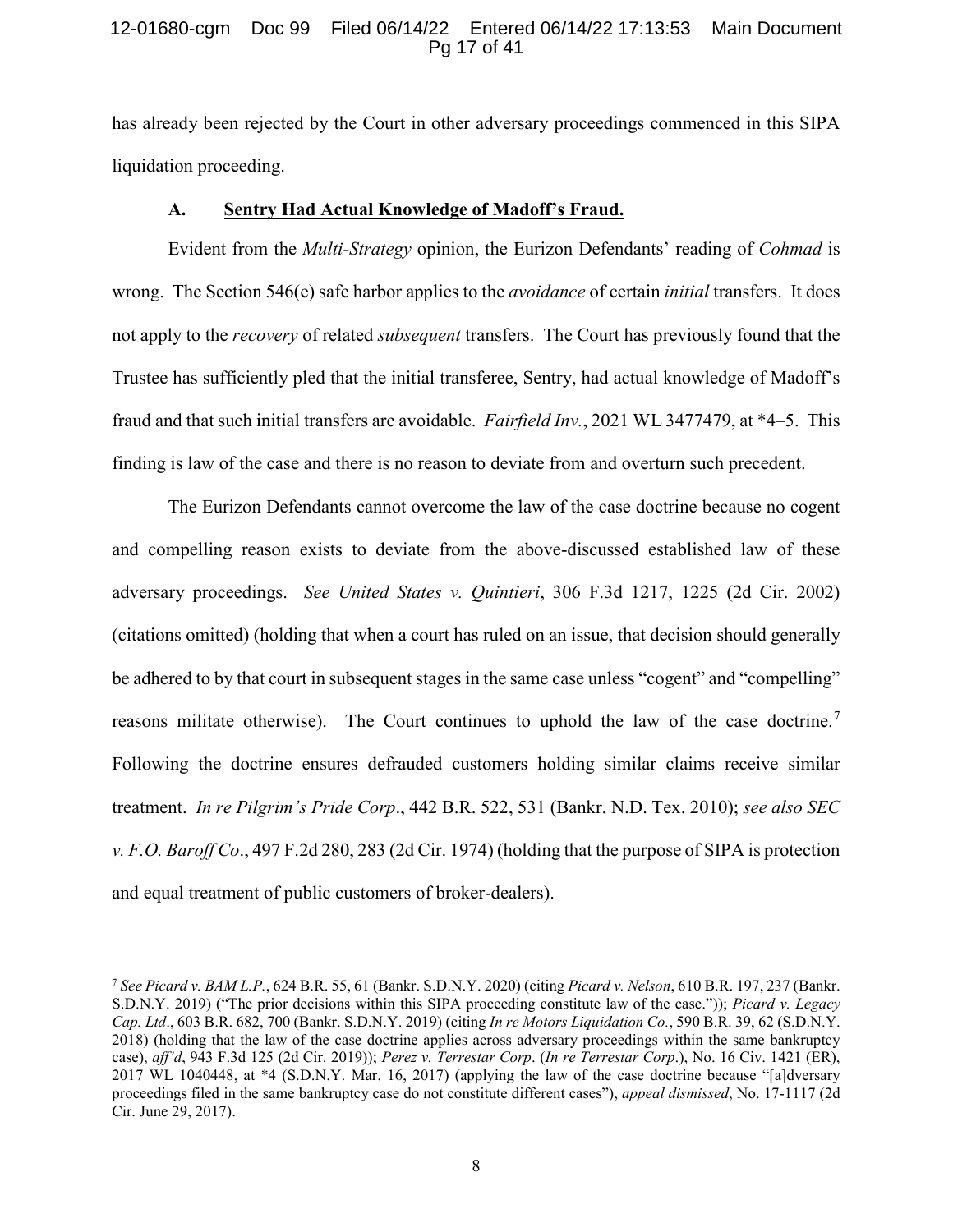## 12-01680-cgm Doc 99 Filed 06/14/22 Entered 06/14/22 17:13:53 Main Document Pg 18 of 41

Recognizing the application of prior rulings, the Eurizon Defendants tacitly admit that the Trustee plausibly alleged Sentry's actual knowledge of Madoff's fraud. *See* Memorandum at 22. Because the Trustee has adequately pleaded Sentry's actual knowledge of fraud, Section 546(e) does not bar the avoidance of initial transfers to Sentry.<sup>[8](#page-17-5)</sup>

## <span id="page-17-3"></span><span id="page-17-2"></span>**B. The Eurizon Defendants Are Bound by the Actual Knowledge Exception Established in** *Cohmad***.**

As law of the case, the Eurizon Defendants are bound by the actual knowledge exception in *Cohmad*. *See, e.g.*, *Sec. Inv. Prot. Corp. v. Bernard L. Madoff Inv. Sec. LLC*, 531 B.R. 439, 466 (Bankr. S.D.N.Y. 2015) ("Those moving defendants that participated in the withdrawal of the reference of the antecedent debt/value issue have had their day in court and Judge Rakoff's decisions are law of the case."); *Picard v. Lowrey (In re BLMIS)*, 596 B.R. 451, 463 (S.D.N.Y. 2019), *aff'd sub nom. Picard v. Gettinger (In re BLMIS)*, 976 F.3d 184 (2d Cir. 2020), *cert. denied sub nom. Gettinger v. Picard*, 141 S. Ct. 2603, (2021) (holding that the law of the case doctrine foreclosed relitigation of an issue where the district court "considered and rejected the very arguments that defendants now make"). The Court "has already determined that the Fairfield Complaint contains sufficient allegations of Fairfield Sentry's actual knowledge to defeat the safe harbor defense on a Rule 12(b)(6) motion." *Multi-Strategy*, Adv. Pro. No. 12-01205, at 17 (citing *Fairfield Inv.*, 2021 WL 347779, at \*4). No sufficient reason exists to deviate from the wellestablished law of these adversary proceedings in this SIPA liquidation proceeding.

 $\ddot{\phantom{a}}$ 

<span id="page-17-5"></span><span id="page-17-4"></span><span id="page-17-1"></span><span id="page-17-0"></span><sup>8</sup> Though not necessary to the Court's analysis, the Eurizon Defendants' argument that the Trustee is in privity with the Fairfield liquidators and therefore bound by any rulings in the Fairfield liquidation is incorrect. *See* Memorandum at 23 n.20. The Eurizon Defendants cite no relevant authority for this argument because none exists. For example, *New Hampshire v. Maine*, 532 U.S. 742 (2001) does not even involve non-party preclusion. And if *Taylor v. Sturgell*, 553 U.S. 880 (2008) "stands for anything, it is for the need to narrow and regularize the use of preclusion against nonparties." *Krys v. Sugrue (In re Refco Inc. Sec. Litig.)*, No. 07-MD-1902 (JSR), 2013 WL 12191844, at \*11 (S.D.N.Y. Mar. 25, 2013).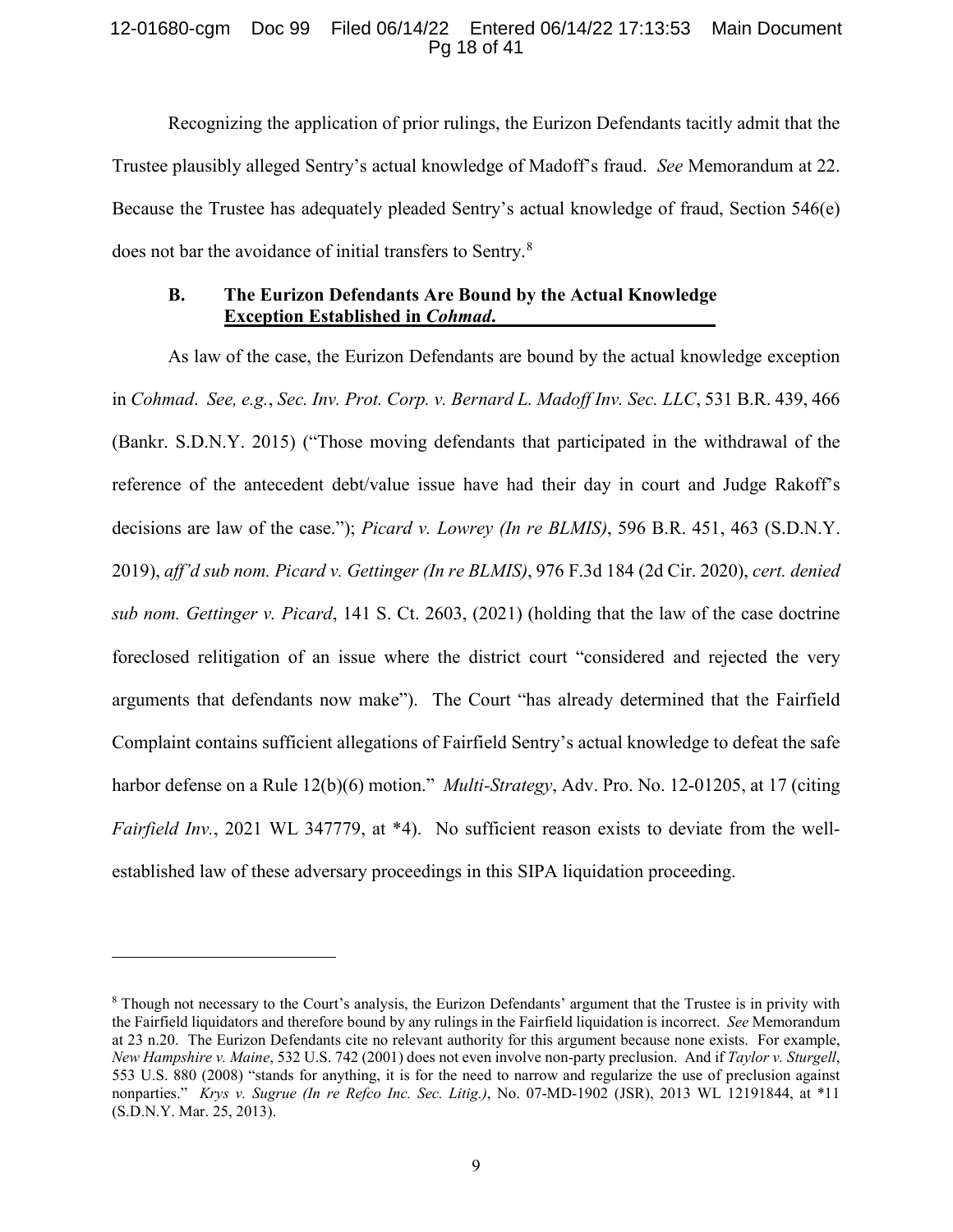## 12-01680-cgm Doc 99 Filed 06/14/22 Entered 06/14/22 17:13:53 Main Document Pg 19 of 41

The Eurizon Defendants also cannot relitigate whether actual knowledge bars application of Section 546(e). *Cohmad* was issued in connection with consolidated proceedings before the District Court as to the application of Section 546(e). The District Court then remanded the relevant cases back to this Court, and the Court has since applied the actual knowledge "exception" on several occasions.<sup>[9](#page-18-10)</sup> The Eurizon Defendants participated in those District Court proceedings and are bound by the *Cohmad* decision. [10](#page-18-11) The Eurizon Defendants' attempt to preserve their right to appeal that decision in the future is irrelevant to this Motion. Memorandum at 21 n.15.

<span id="page-18-3"></span>Also, the Second Circuit's decision in *Ida Fishman*, upon which the Eurizon Defendants rely heavily, does not warrant reconsideration of *Cohmad*'s actual knowledge exception. *See Picard v. Ida Fishman Rev. Tr. (In re BLMIS)*, 773 F.3d 411 (2d Cir. 2014) ("*Ida Fishman*"). As the Court recognized, *Ida Fishman* did not address the actual knowledge exception. *See Picard v. Cohen*, Adv. Pro. No. 10–04311 (SMB), 2016 WL 1695296, at \*10 n.16 (Bankr. S.D.N.Y. Apr. 25, 2016).

## <span id="page-18-2"></span>**C. The Eurizon Defendants are Also Precluded From Arguing That Section 546(e) Applies Independently to Recovery Actions.**

<span id="page-18-9"></span> $\overline{a}$ 

The Trustee is not required to allege the Eurizon Defendants' actual knowledge to invoke the actual knowledge exception to Section 546(e). Here, the Eurizon Defendants simply repackage

<span id="page-18-10"></span><span id="page-18-6"></span><span id="page-18-5"></span><span id="page-18-0"></span><sup>9</sup> *See, e.g.*, *Fairfield Inv.*, 2021 WL 3477479, at \*4 (applying the actual knowledge exception); *Picard v. Square One Fund Ltd.*, Bench Ruling on Motion to Dismiss, Adv. Pro. No. 10-04330 (Bankr. S.D.N.Y. May 29, 2019) (same); *Picard v. Magnify, Inc. (In re BLMIS)*, 583 B.R. 829, 841 (Bankr. S.D.N.Y. 2018) (same); *Picard v. Mendelow (In re BLMIS)*, 560 B.R. 208, 225–26 (Bankr. S.D.N.Y. 2016) (same); *Picard v. Avellino (In re BLMIS)*, 557 B.R. 89, 112– 19 (Bankr. S.D.N.Y. 2016) (same); *Picard v. Shapiro (In re BLMIS)*, 542 B.R. 100, 112–13 (Bankr. S.D.N.Y. 2015) (same); *Picard v. Ceretti (In re BLMIS)*, No. 09-01161 (SMB), 2015 WL 4734749, at \*13–15 (Bankr. S.D.N.Y. Aug. 11, 2015) (same); *Picard v. Merkin (In re BLMIS)*, 515 B.R. 117, 140–41 (Bankr. S.D.N.Y. 2014) (same).

<span id="page-18-11"></span><span id="page-18-8"></span><span id="page-18-7"></span><span id="page-18-4"></span><span id="page-18-1"></span><sup>10</sup> *See* Memorandum of Law in Support of Motion to Withdraw the Reference to the Bankruptcy Court by the Eurizon Defendants at 7–9, *Picard v. Intesa Sanpaolo*, Adv. Pro. No. 12-01680 (Bankr. S.D.N.Y. Sept. 21, 2012), ECF No. 17 (raising Section 546(e) as a ground for withdrawal, among other grounds).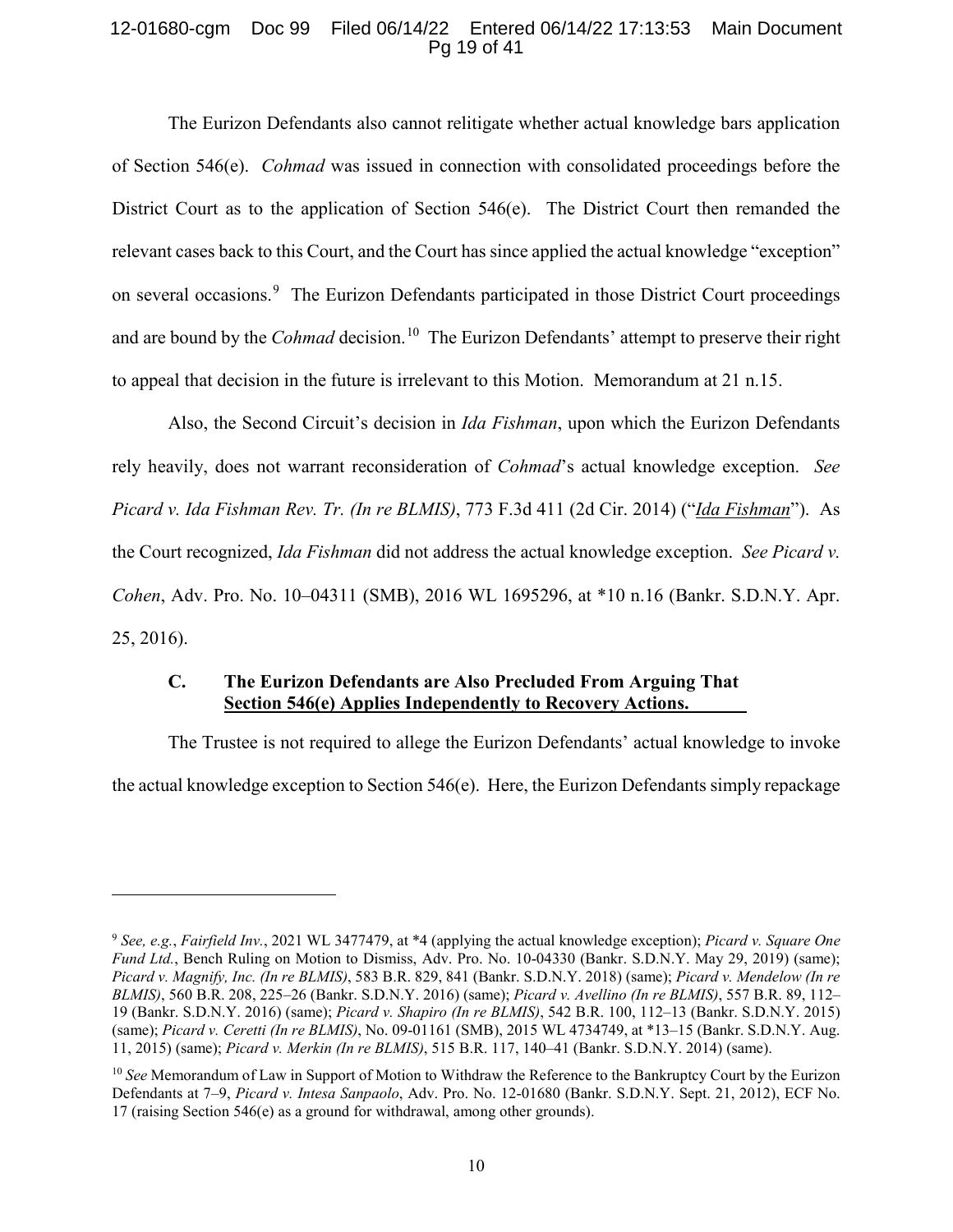#### 12-01680-cgm Doc 99 Filed 06/14/22 Entered 06/14/22 17:13:53 Main Document Pg 20 of 41

<span id="page-19-2"></span>the argument previously rejected by the Court in *BNP* that the Section 546(e) safe harbor should independently apply to recovery actions under Section 550. *BNP*, 594 B.R. at 197.

Section 546(e) applies to the avoidance of *initial* transfers, not the recovery of subsequent transfers under Section 550. *See Multi-Strategy*, Adv. Pro. No. 12-01205, at 19 ("By its terms, the safe harbor is a defense to the avoidance of the initial transfer.") (citing *BNP*, 594 B.R. at 197 ("The Trustee does not . . . 'avoid' the subsequent transfer; he recovers the value of the avoided initial transfer from the subsequent transferee under 11 U.S.C. § 550(a), and the safe harbor does not refer to the recovery claims under section 550.")); *see also* 11 U.S.C. § 546(e) ("Notwithstanding sections 544, 545, 547, 548 $(a)(1)(B)$ , and 548 $(b)$  of this title, the trustee may not *avoid a transfer* . . . except under section 548(a)(1)(A) of this title.") (emphasis added). *Cohmad* does not stand for the proposition that the Court must look solely to the *subsequent transferee's* actual knowledge to determine whether the initial transfer is avoidable.

<span id="page-19-3"></span><span id="page-19-1"></span><span id="page-19-0"></span>The Eighth Circuit made this point clear in a recent decision involving a trustee's attempt to recover a subsequent transfer from a feeder fund in the Petters Ponzi scheme. *See Kelley v. Safe Harbor Managed Acct. 101, Ltd.*, 31 F.4th 1058, 1064 n.5 (8th Cir. 2022) ("Though [the trustee] is seeking to claw back the subsequent transfers made by [the feeder fund] to [the subsequent transferee] through this adversary proceeding, the focus of the Section 546(e) analysis is the initial transfers made by [the initial transferor/debtor] to [the initial transferee/feeder fund]."). In other words, the transfers at issue here are the transfers from BLMIS to Sentry. This safe harbor limitation is consistent with the well-established principle that "the concepts of avoidance and recovery are separate and distinct." *Sec. Inv. Prot. Corp. v. Bernard L. Madoff Inv. Sec. LLC*, 501 B.R. 26, 30 (S.D.N.Y. 2013) (Rakoff, J.) (quoting *In re AVI, Inc.*, 389 B.R. 721, 733 (9th Cir. BAP 2008)). The Bankruptcy Code's avoidance provisions protect against depletion of a debtor's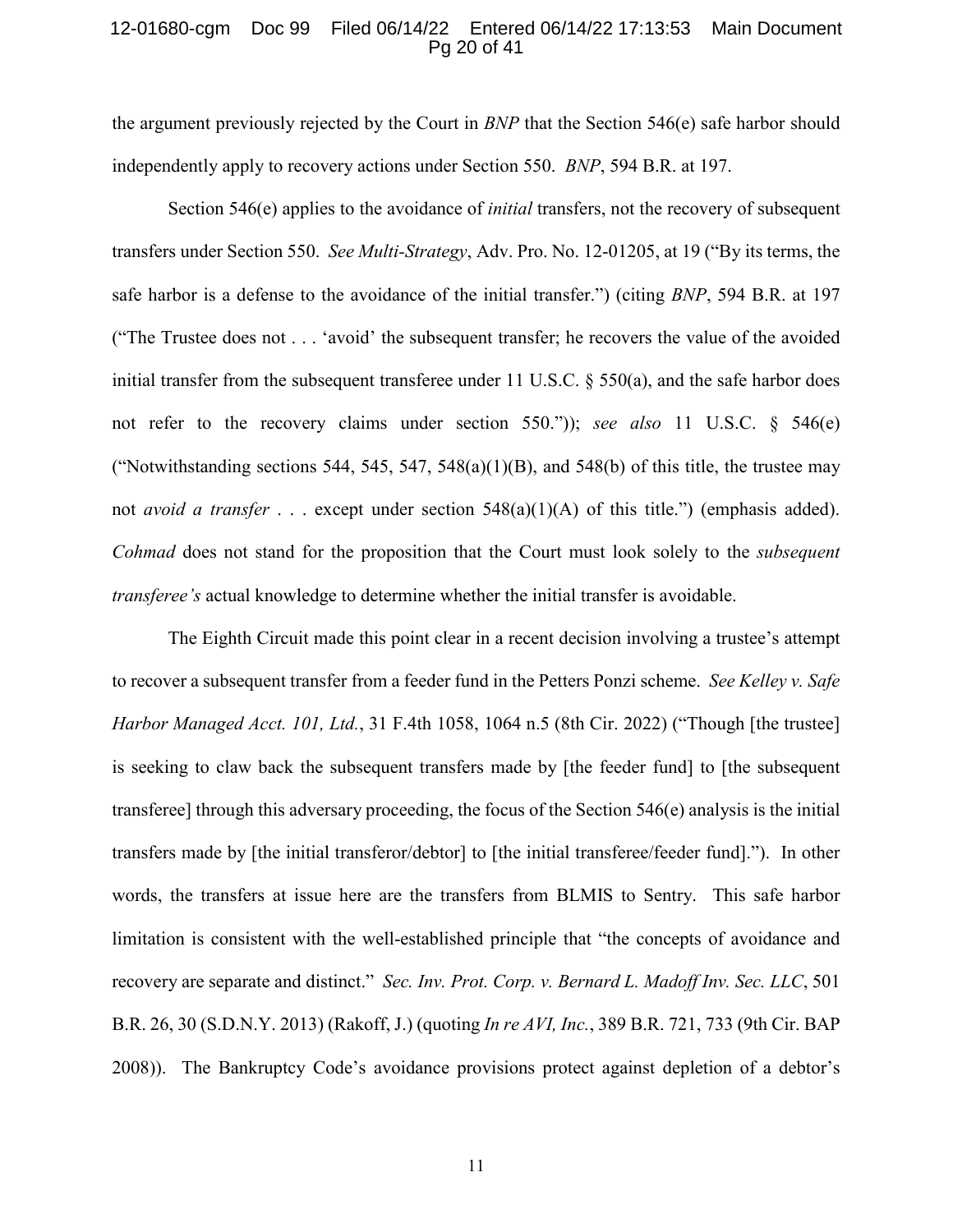## 12-01680-cgm Doc 99 Filed 06/14/22 Entered 06/14/22 17:13:53 Main Document Pg 21 of 41

<span id="page-20-3"></span>estate, while Section 550 is merely a "utility provision," intended to help execute on that purpose by "tracing the fraudulent transfer to its ultimate resting place." *See In re Picard*, 917 F.3d 85, 98 (2d Cir. 2019) (quoting Edward R. Morrison, *Extraterritorial Avoidance Actions: Lessons from Madoff*, 9 Brook. J. Corp. Fin. & Com. L. 268, 273 (2014)). The Court should reject the Eurizon Defendants' attempt to muddle the law by conflating avoidance and recovery under Section 550.

The *Cohmad* court held that Section 546(e) does not provide an independent safe harbor for Section 550 recovery actions against subsequent transferees. The District Court withdrew the reference on whether Section 546(e) barred recovery of a subsequent transfer pursuant to Section  $550<sup>11</sup>$  In its decision, however, the court specifically limited the safe harbor to avoidance claims based on the plain language of Section 546(e). *See Cohmad*, 2013 WL 1609154, at \*4, \*9 (applying the "plain terms" of Section 546(e)), at \*7 (recognizing that subsequent transferees can raise initial transferees' defenses to *avoidance*), and at \*10 ("[B]oth initial transferees and subsequent transferees are entitled to raise a defense based on the application of Section 546(e) to the *initial* transfer from Madoff Securities.") (emphasis added). And though the *Cohmad* court hypothesized, in *dicta*, that a subsequent transferee's subscription agreements with the initial transferee feeder fund might qualify as "financial institutions" or "financial participants," the decision is clear that the focus of the safe harbor is still on the initial transfers. *See id.*, at \*9 ("[T]he question . . . is whether the Trustee has alleged that that *initial transfer* was made in connection with (*i.e.*, related to) a covered securities contract . . . .") (emphasis added).<sup>[12](#page-20-5)</sup>

 $\ddot{\phantom{a}}$ 

<span id="page-20-4"></span><span id="page-20-1"></span><sup>11</sup> *See* Section 546(e) Briefing Order, *In re Madoff Sec.*, 12-MC-115 (S.D.N.Y. May 16, 2012), ECF No. 119 (withdrawing the reference on issue of "whether application of Section 546(e) to an initial or mediate Transfer bars recovery by the Trustee of any subsequent Transfer pursuant to Section 550").

<span id="page-20-5"></span><span id="page-20-2"></span><span id="page-20-0"></span><sup>12</sup> For this same reason, *Enron Creditors Recovery Corp. v. Alfa, S.A.B. de C.V.*, 651 F.3d 329, 339 (2d Cir. 2011) (Memorandum at 20), which the District Court cited in *Cohmad* solely to support its reading of what constitutes a "securities contract," does not change this outcome. The focus is still on the initial transfers, which for purposes of Section 546(e) are the transfers from BLMIS to its feeder funds. *Ida Fishman*, 773 F.3d at 422–23.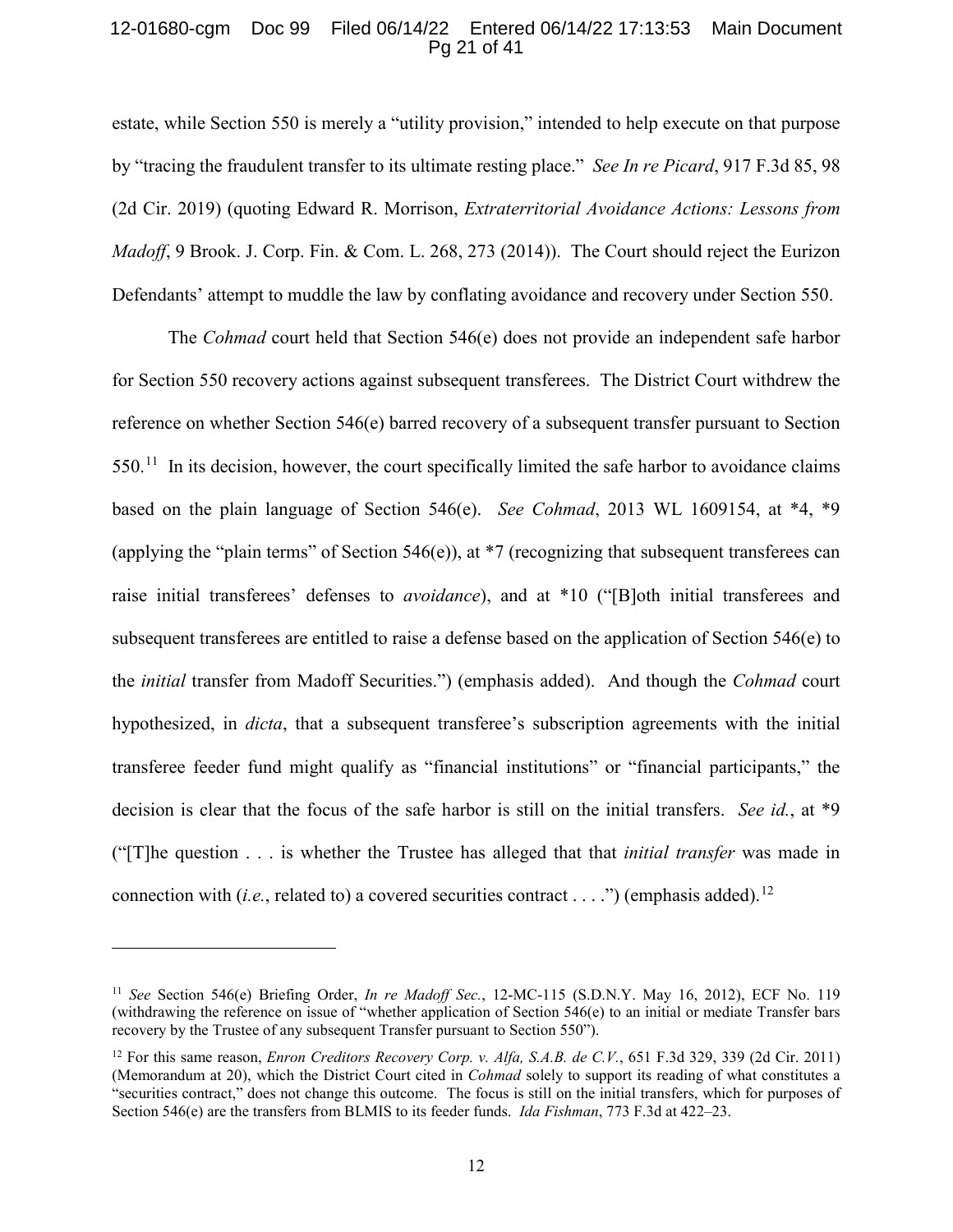#### 12-01680-cgm Doc 99 Filed 06/14/22 Entered 06/14/22 17:13:53 Main Document Pg 22 of 41

<span id="page-21-2"></span><span id="page-21-0"></span>Consistent with *Cohmad*, the Court held in *BNP* that Section 546(e) is applicable only to avoidance, not recovery, and most notably that a subsequent transferee cannot assert the protections of Section 546(e) where the Trustee has adequately pled the initial transferee's actual knowledge. *See BNP*, 594 B.R. at 197; *see also In re SunEdison, Inc.*, 620 B.R. 505, 514 (Bankr. S.D.N.Y. 2020) ("[T]he safe harbor defense only applies by its terms to the initial transfer."). In *BNP*, the Court explicitly rejected the argument being made by the Eurizon Defendants here—that the "*only* way the Trustee can escape the application of Section 546(e) here is by pleading with particularity and plausibility that the [subsequent transferee defendants] actually knew of the Madoff Ponzi scheme." *BNP*, 594 B.R. at 196–97 (emphasis in original). Like *Cohmad*, *BNP* is law of the case. The Eurizon Defendants are bound by both decisions. *See Picard v. Est. of Seymour Epstein (In re BLMIS)*, No. 21-CV-02334 (CM), 2022 WL 493734, at \*12 (S.D.N.Y. Feb. 17, 2022) (finding "in a SIPA liquidation like this one," where different adversary proceedings arise within the same liquidation, that law of the case applies when "prior decisions in an ongoing case either expressly resolve[] an issue or necessarily resolve[] it by implication").

<span id="page-21-1"></span>The Eurizon Defendants nevertheless seek to relitigate this point, arguing that, to the extent the Court relies on the feeder fund agreements as the relevant "securities agreements" in accordance with *Cohmad*, it must then look only to the actual knowledge of the subsequent transferee. *See* Memorandum at 18–21. [13](#page-21-3) Such an interpretation would eliminate the point of the actual knowledge exception—to restrict any transferee with actual knowledge from hiding behind

 $\overline{a}$ 

<span id="page-21-3"></span><sup>&</sup>lt;sup>13</sup> The Eurizon Defendants also contend that, by alleging that the subsequent transfers were stolen customer property, the Trustee has conceded that the initial transfers were "in connection with" the Fairfield Sentry Articles of Association. *See* Memorandum at 18–21. Showing that the subsequent transfers can be traced through the "relevant pathways" to the initial transfers—which issue is analyzed *infra*—is irrelevant to the issue of whether the initial transfers were "in connection with" any transaction or contract between Fairfield Sentry and the Eurizon Defendants for purposes of applying the securities safe harbor.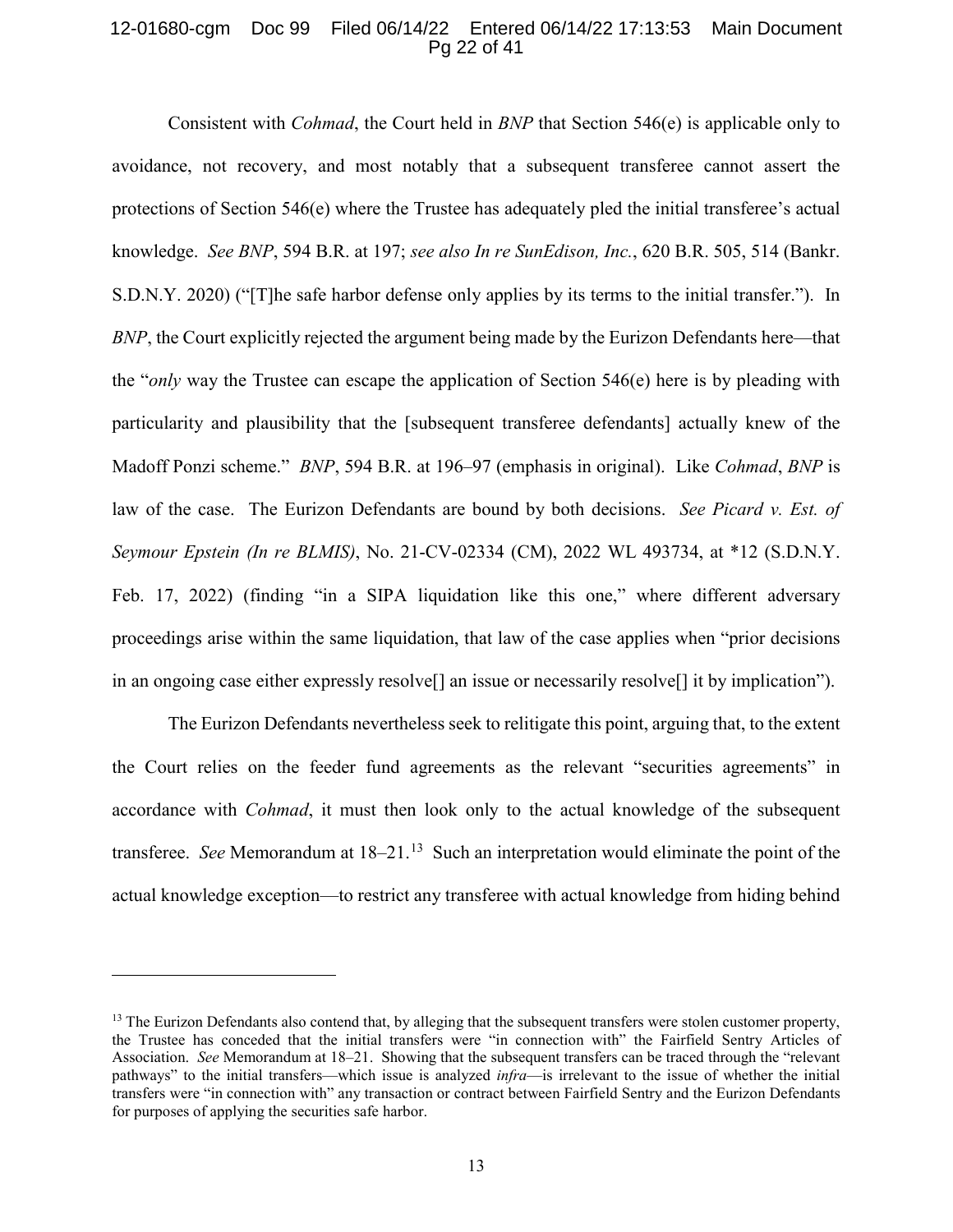#### 12-01680-cgm Doc 99 Filed 06/14/22 Entered 06/14/22 17:13:53 Main Document Pg 23 of 41

the safe harbor. *See Cohmad*, 2013 WL 1609154, at \*3 (explaining that defendants who knew BLMIS was a Ponzi scheme "must have known that the transfers they received directly or indirectly from Madoff Securities were not 'settlement payments'"). Adopting the Eurizon Defendants' position would mean that the safe harbor would apply even where the initial transferee feeder fund *knew* there were no securities transactions in need of protection. Accepting that position would allow an initial transferee who had knowledge of the fraud to place fraudulently transferred monies with a subsequent transferee and out of the reach of a trustee.

<span id="page-22-1"></span>Expanding the safe harbor as suggested would result in subsequent transferees enjoying more avoidance protection than the initial transferee, which does not reflect Congress's intent. *In re Madoff Sec.*, 501 B.R. at 29 ("Section 550(a) requires that the Trustee show that the transfer he seeks to recover is avoidable in each recovery action, and the subsequent transferee in possession of that transfer may raise any defenses to avoidance available to the initial transferee, as well as any defenses to recovery it may have."). As the Eighth Circuit pointed out in *Kelley* while citing *BNP*, under Section 546(e), "a subsequent transferee is protected *indirectly* to the extent that the initial transfer is not avoidable because of the safe harbor." 31 F. 4th at 1064 n.5 (emphasis added) (quoting *BNP*, 594 B.R. at 197).

<span id="page-22-0"></span>The Eurizon Defendants misconstrue *Cohmad*'s holding that a subsequent transferee with actual knowledge cannot benefit from the safe harbor. *See* Memorandum at 26. The *Cohmad* case does not mean that to recover from a subsequent transferee, the Trustee must plead the Eurizon Defendants' actual knowledge. To the contrary, it merely ensures that a subsequent transferee with actual knowledge cannot step into the shoes of an innocent initial transferee to assert the initial transferee's defense to avoidance under Section 546(e). *See Cohmad*, 2013 WL 1609154, at \*1, \*7. ("A defendant cannot be permitted to in effect launder what he or she knows to be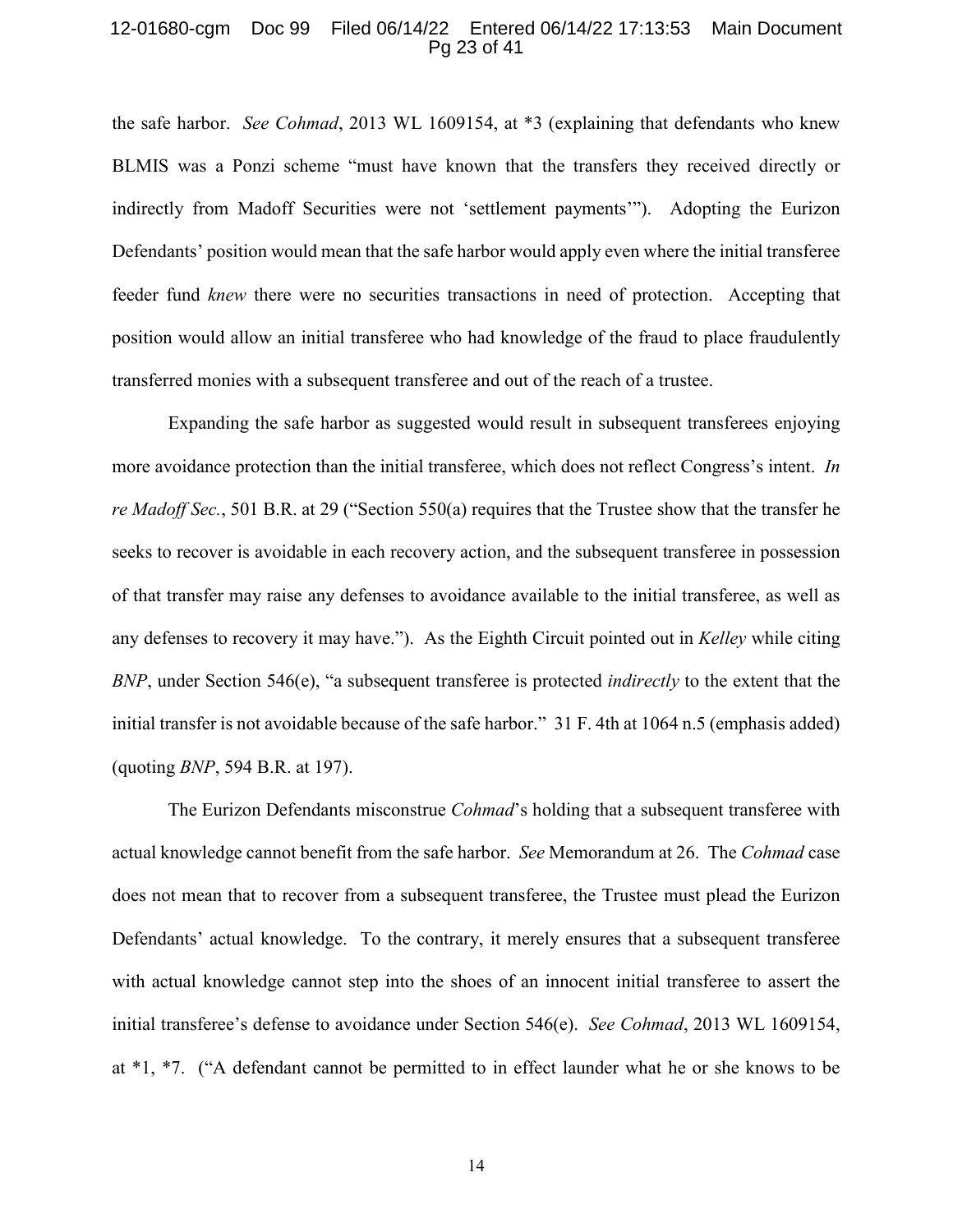#### 12-01680-cgm Doc 99 Filed 06/14/22 Entered 06/14/22 17:13:53 Main Document Pg 24 of 41

fraudulently transferred funds through a nominal third party and still obtain the protections of Section 546(e).").

Finally, the Court's *Fairfield Inv.* decision does not demand a different result. In that case, the Court analyzed the actual knowledge of five different subsequent transferees, dismissing the individual claims against one of them. *See* Memorandum at 22–23. The subsequent transferees in that case, however, were administrators and partners of the Fairfield Greenwich Group, and the Court analyzed their actual knowledge for purposes of imputing it to the initial transferee feeder funds. *Fairfield Inv.*, 2021 WL 3477479, at \*4–7. That case was also decided under old pleading standards where the burden of pleading lack of good faith was on the Trustee. *See Citibank*, 12 F.4th at 195–200 (holding that the Trustee does not have a burden of pleading lack of good faith). The Court dismissed the individual claims against the relevant subsequent transferee (including two-year transfers not protected by Section 546(e)) after determining the Trustee's allegations as to both actual knowledge and willful blindness were insufficient. *Id.*, at \*7–8, \*15. The "focus" of the Section 546(e) argument in *Fairfield Inv.* was on the initial transfer and whether the Trustee had sufficiently pled the *initial transferee's* actual knowledge. The Court did not analyze the issue of whether a subsequent transferee's actual knowledge is separately required to defeat the application of Section 546(e). In fact, during a recent oral argument on this issue, the Court confirmed that it dismissed the claims against Corina Noel Piedrahita (the fifth subsequent transferee defendant) in the *Fairfield Inv.* case on good faith grounds, not because Ms. Piedrahita lacked actual knowledge of the Madoff fraud. *See* May 18, 2022 Hr'g Tr. at 75:18–76:7 ("I think you're misreading it. That's not correct. I dismissed on good faith."). The Court confirmed this ruling in *Multi-Strategy*, holding that "[t]he Court never considered whether the safe harbor could be raised by a subsequent transferee in that case" because Section 546(e) "is inapplicable to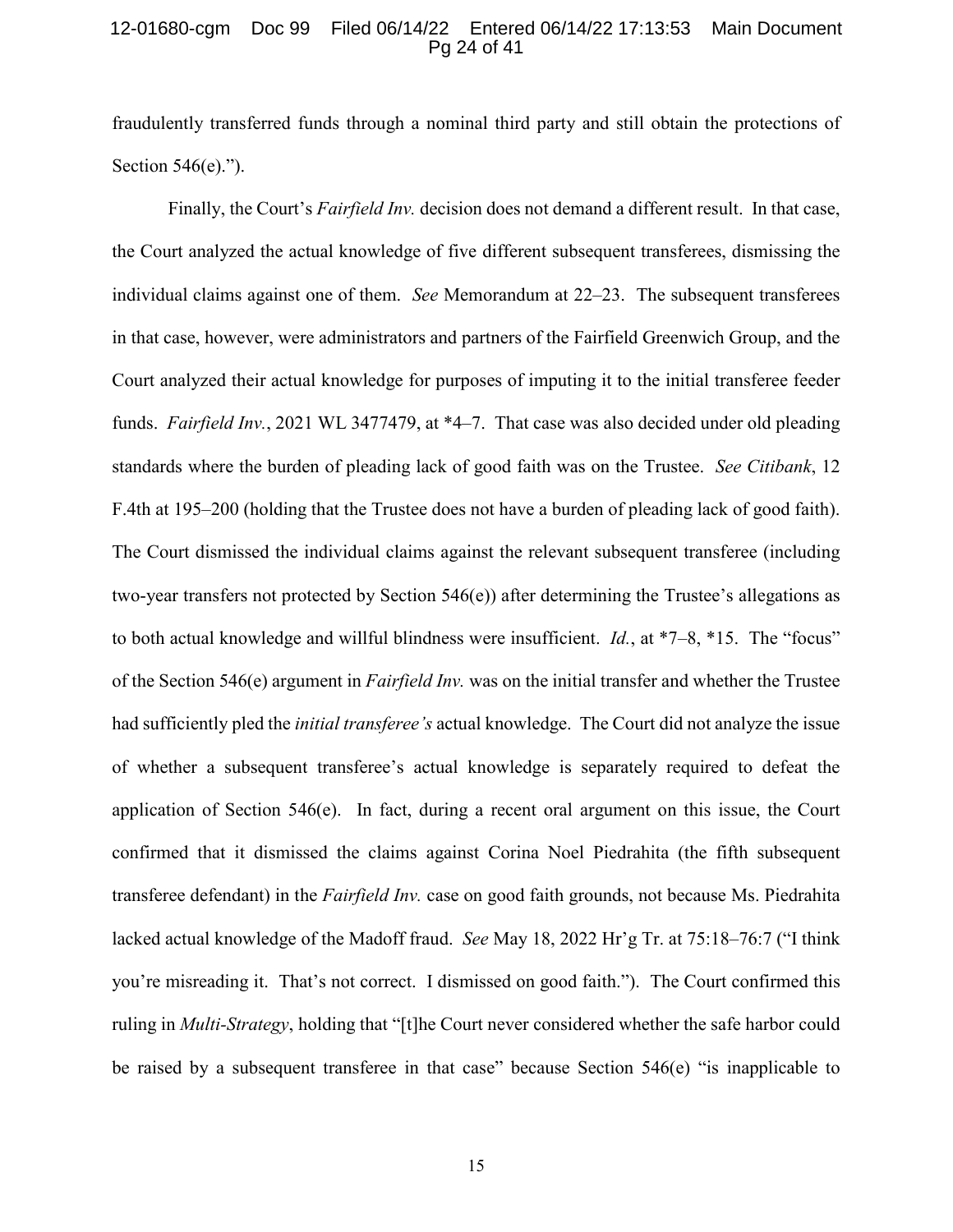## 12-01680-cgm Doc 99 Filed 06/14/22 Entered 06/14/22 17:13:53 Main Document Pg 25 of 41

subsequent transferees." *Multi-Strategy*, Adv. Pro. No. 12-01205, at 21.

For all of these reasons, the Court should reject the Eurizon Defendants' argument that Section 546(e) bars recovery of the subsequent transfers they received from Sentry.

## **III. The Trustee Adequately Alleged Fraudulent Intent Under the Bankruptcy Code and New York Debtor and Creditor Law.**

<span id="page-24-3"></span><span id="page-24-2"></span><span id="page-24-1"></span><span id="page-24-0"></span>The Ponzi scheme presumption satisfies the Trustee's burden of pleading fraudulent intent. The Court has repeatedly held that the Trustee can establish fraudulent intent by either showing that the debtor operated a Ponzi scheme or through a badges of fraud analysis. *See Picard v. Ken-Wen Family Ltd. P'ship et al. (In re BLMIS)*, 638 B.R. 41, 49 (Bankr. S.D.N.Y 2022); *Picard v. JABA Assocs. LP (In re BLMIS)*, 528 F. Supp. 3d 219, 236–41 (S.D.N.Y. 2021); *Lisa Beth Nissenbaum Tr.*, 2021 WL 1141638, at \*11–15; *Picard v. Cohen*, Adv. Pro. No. 10-04311 (SMB), 2016 WL 1695296, at \*5 (Bankr. S.D.N.Y. Apr. 25, 2016) ("[T]he Trustee is entitled to rely on the Ponzi scheme presumption pursuant to which all transfers are deemed to have been made with actual fraudulent intent." (citing *In re Bernard L. Madoff*, 531 B.R. at 471)); *Picard v. Cohmad Sec. Corp*. *(In re BLMIS)*, 454 B.R. 317, 330 (Bankr. S.D.N.Y. 2011) ("[T]he fraudulent intent on the part of the debtor/transferor . . . is established as a matter of law by virtue of the 'Ponzi scheme presumption.'"). Under the presumption, "the existence of a Ponzi scheme demonstrates actual intent as [a] matter of law because transfers made in the course of a Ponzi scheme could have been made for no purpose other than to hinder, delay or defraud creditors." *Citibank*, 12 F.4th at 181 (citing *Picard v. Estate (Succession) of Igoin (In re BLMIS)*, 525 B.R. 871, 892 n.21 (Bankr. S.D.N.Y. 2015)). Courts have repeatedly concluded that the Trustee has satisfied the fraudulent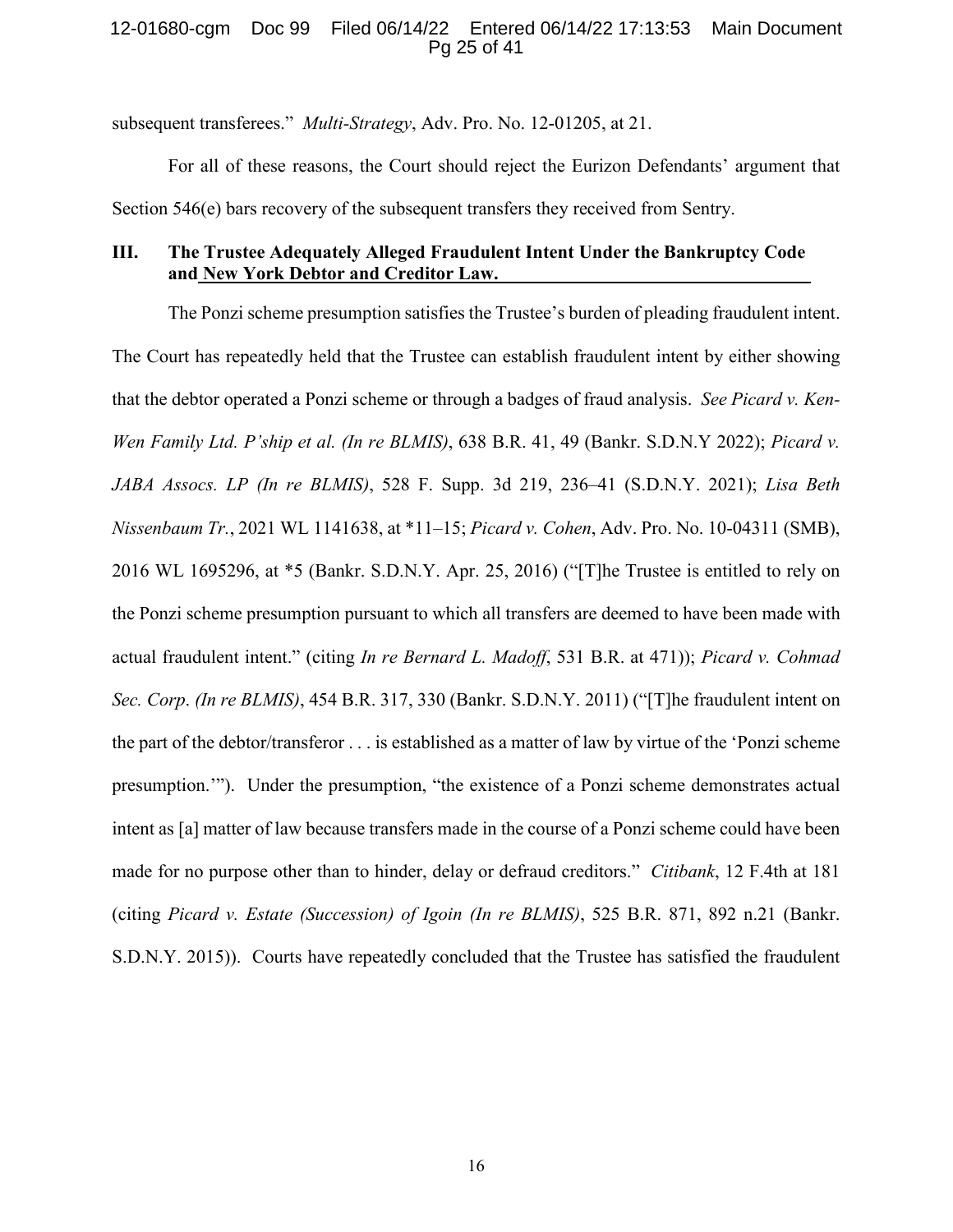## 12-01680-cgm Doc 99 Filed 06/14/22 Entered 06/14/22 17:13:53 Main Document Pg 26 of 41

intent elements of both Section 548(a)(1)(A) for two-year fraudulent transfers and NYDCL  $\S 276$ for six-year transfers by virtue of the Ponzi scheme presumption.<sup>14</sup>

<span id="page-25-2"></span>The Eurizon Defendants nevertheless urge the Court, in a footnote, to disregard this settled principle based on a concurring opinion to the *Citibank* decision. Memorandum at 24 n.16. The Court rejected this identical argument in two recent cases, holding that the Court "will follow all courts who have opined on the issue and allow the Trustee to rely on the Ponzi scheme presumption." *See* Memorandum Decision Granting Summary Judgment in Favor of the Trustee, *Picard v. Est. of James Goodman, et al. (In re BLMIS)*, Adv. Pro. No. 10-04762 (CGM) (Bankr. S.D.N.Y. June 6, 2022), ECF No. 127, at \*10–11 (citing *In re BLMIS LLC ("Epstein II")*, No. 1:21-CV-02334-CM, 2022 WL 493734, at \*11 (S.D.N.Y. Feb. 17, 2022) (internal citation omitted)); *see also* Memorandum Decision Granting Summary Judgment in Favor of the Trustee, *Picard v. Jacob M. Dick Rev. Living Tr. DTD 4/6/01 et al. (In re BLMIS)*, No. 10-04570 (CGM) (Bankr. S.D.N.Y. June 6, 2022), ECF No. 141, at \*10–11 (same). The District Court also recently rejected the Eurizon Defendants' argument, holding that, "[n]otwithstanding Judge Menashi's concerns, 'the Ponzi scheme presumption remains the law of this Circuit.'" *Picard v. Sage Realty*, No. 20-CV-10109 (JFK), 2022 WL 1125643, at \*28 (S.D.N.Y. Apr. 15, 2022) (quoting *Bear Stearns Sec. Corp. v. Gredd* (*In re Manhattan Inv. Fund Ltd*.), 397 B.R. 1, 11 (S.D.N.Y. 2007)).

<span id="page-25-3"></span><span id="page-25-1"></span>The only way to overcome the law of the case doctrine is by showing "cogent" or "compelling" reasons such as an "intervening change in controlling law, the availability of new

 $\ddot{\phantom{a}}$ 

<span id="page-25-6"></span><span id="page-25-5"></span><span id="page-25-4"></span><span id="page-25-0"></span><sup>&</sup>lt;sup>14</sup> See Sage Realty, 2022 WL 1125643, at \*27–28 (concluding that the Trustee has established actual intent to defraud pursuant to the Ponzi scheme presumption); *see also Merkin*, 440 B.R. at 257 (finding that the Trustee adequately pleaded actual fraud under NYDCL § 276 by virtue of the Ponzi scheme presumption). The Ponzi scheme presumption has also been embraced in this jurisdiction outside the BLMIS context. *See, e.g.*, *Armstrong v. Collins*, No. 01-CV-2437 (PAC), 2010 WL 1141158, at \*20 (S.D.N.Y. Mar. 24, 2010) ("In considering claims of actual fraud, 'courts have widely found that Ponzi scheme operators necessarily act with actual intent to defraud creditors due to the very nature of their schemes.'") (quoting *Terry v. June*, 432 F. Supp 635, 639 (W.D. Va. 2006)).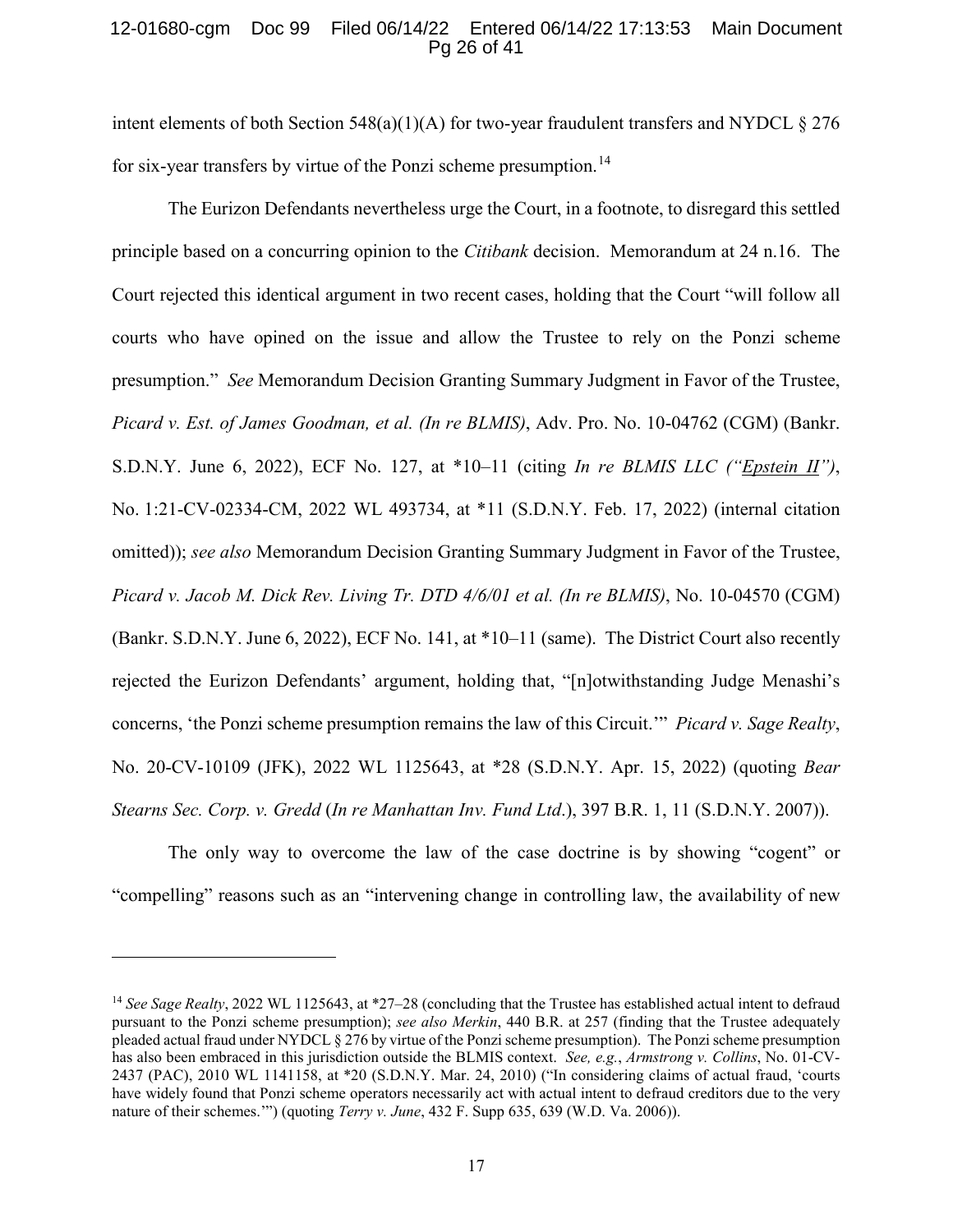#### 12-01680-cgm Doc 99 Filed 06/14/22 Entered 06/14/22 17:13:53 Main Document Pg 27 of 41

<span id="page-26-4"></span><span id="page-26-2"></span>evidence, or the need to correct a clear error or prevent manifest injustice." *See Johnson v. Holder*, 564 F.3d 95, 99–100 (2d Cir. 2009) (quoting *United States v. Quintieri*, 306 F.3d 1217, 1230 (2d Cir. 2002)). Judge Menashi's concurrence did not create a change in controlling law. *Preterm-Cleveland v. McCloud*, 994 F.3d 512, 531 (6th Cir. 2021) (recognizing that a concurring opinion, "being dicta, creates no controlling law"); *Great Lakes Dredge & Dock Co. v. Tanker Robert Watt Miller*, 957 F.2d 1575, 1578 (11th Cir. 1992) (recognizing that dicta was "neither the law of the case nor binding precedent"). No such reasons exist.

<span id="page-26-6"></span><span id="page-26-5"></span><span id="page-26-3"></span><span id="page-26-1"></span><span id="page-26-0"></span>Contrary to the Eurizon Defendants' argument, the Ponzi scheme presumption satisfies the specificity requirements of Rule 9(b). Any reference to *Sharp Int'l Corp. v. State Street Bank & Tr. Co. (In re Sharp Int'l Corp. et al.)*, 403 F.3d 43 (2d Cir. 2005) is unavailing because, as the Court previously held, a defendant cannot contend that the Trustee has failed to plead intentional fraudulent intent in light of the Ponzi scheme presumption. *See Picard v. Merkin (In re BLMIS)*, 515 B.R. 117, 149 (Bankr. S.D.N.Y. 2014) ("*Merkin I*"*)*. *Sharp* did not call into question the continued validity of the Ponzi scheme presumption. *See, e.g.*, *In re Dreier*, 435 B.R. 391, 425 (Bankr. S.D.N.Y. 2011) (rejecting an argument that *Sharp* eliminated the Ponzi scheme presumption because "*Sharp* did not involve a Ponzi scheme and the Second Circuit did not discuss or refer to the Ponzi scheme presumption or Ponzi [s]chemes in general"). Numerous courts have also found that BLMIS's actual intent to defraud has been established independent of the presumption, based on the same "badges of fraud" alleged in the Complaint—including the concealment of facts by BLMIS, BLMIS's insolvency, and the lack of consideration provided for BLMIS's transfers of fictitious profits to customers. Compl. ¶¶ 32–42; *see also JABA Assocs. LP*, 528 F. Supp. 3d at 240 (citing *Picard v. Nelson (In re BLMIS)*, 610 B.R. 197, 235 (Bankr. S.D.N.Y.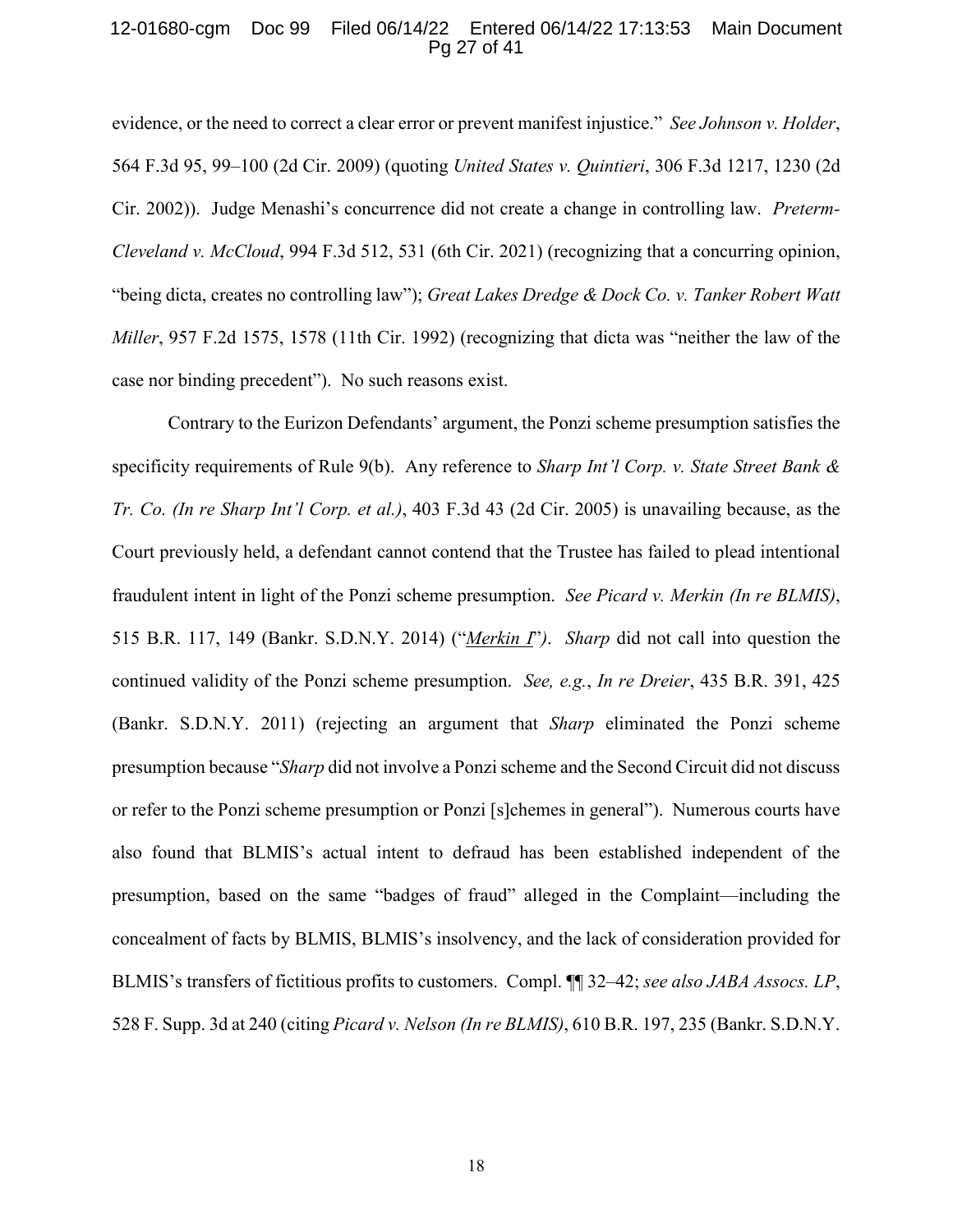## 12-01680-cgm Doc 99 Filed 06/14/22 Entered 06/14/22 17:13:53 Main Document Pg 28 of 41

2019) ("[T]he existence of the badges of fraud supply a separate basis to conclude that the Two-Year Transfers were made with the actual intent to defraud.")).

# **IV. THE TRUSTEE SUFFICIENTLY PLEADS THE AVOIDABILITY OF THE INITIAL TRANSFERS.**

<span id="page-27-0"></span>As the Court held in *Multi-Strategy*, incorporation of the Fairfield Amended Complaint is proper. *See Multi-Strategy*, Adv. Pro. No. 12-01205, at 14. The Court held that the Trustee sufficiently "pleaded the avoidability of the initial transfers by adopting by reference the entirety of the complaint filed against Fairfield Sentry in adversary proceeding 09-1239." *Id*. Thus, there is no doubt that the Trustee may incorporate by reference a complaint filed in a different adversary proceeding within the same SIPA liquidation proceeding, as the Trustee has done here. Here, the Complaint alleges that "the Trustee incorporates by reference the allegations contained in the Fairfield Amended Complaint as if fully set forth herein." Compl. ¶ 44. The Eurizon Defendants argue that this incorporation by reference under Rule 10(c) places an "unjustified burden" on the Eurizon Defendants to "decipher[] the basic elements" of the Trustee's avoidance claim. *See* Memorandum at 26. They also profess that they have not had fair notice under Rule 8 that the Trustee is seeking to avoid the initial transfers. *Id.* at 26–27. The *Multi-Strategy* opinion disposes of these arguments.

#### **A. The Incorporated Material Complies with Rule 10 and Rule 8.**

<span id="page-27-1"></span>*1. The Trustee's Incorporation of the Allegations from the Fairfield Amended Complaint is Sufficient to Plead Avoidability of the Initial Transfers from BLMIS to Sentry.* 

The District Court has already found sufficient the Trustee's incorporation by reference of the initial transferee complaints—including the Fairfield Amended Complaint—in the Trustee's subsequent transfer actions:

> [T]he Trustee's complaint against [the subsequent transfer defendant] incorporates by reference the complaints against Kingate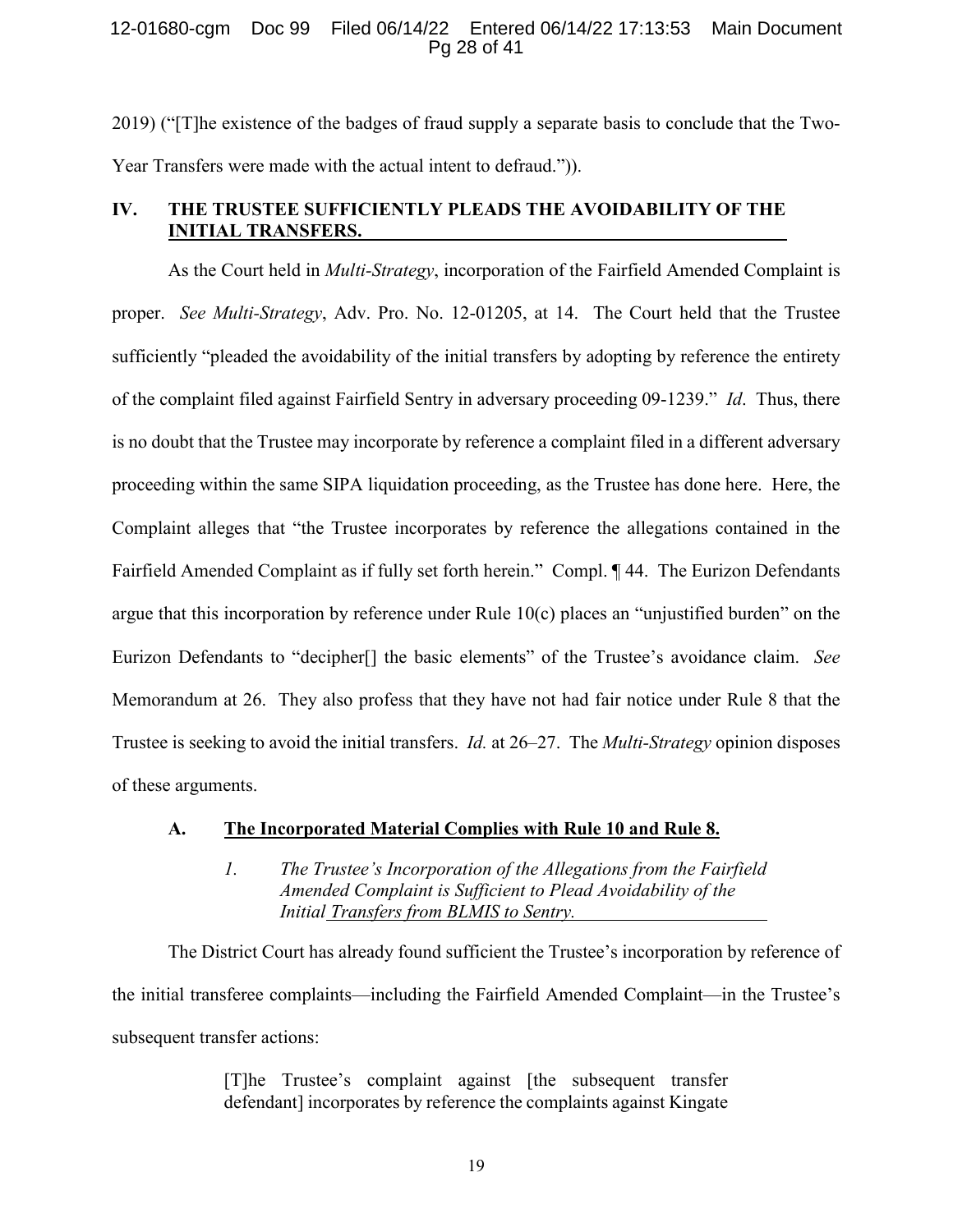## 12-01680-cgm Doc 99 Filed 06/14/22 Entered 06/14/22 17:13:53 Main Document Pg 29 of 41

<span id="page-28-1"></span>and Fairfield, including the allegations concerning the avoidability of the initial transfers, and further alleges the avoidability of these transfers outright. . . . Thus, the avoidability of the transfers from Madoff Securities to Kingate and Fairfield is sufficiently pleaded for purposes of section 550(a).

<span id="page-28-3"></span>*In re Madoff Sec.*, 501 B.R. at 36; *accord Multi-Strategy*, Adv. Pro. No. 12-01205, at 14. "Through the reference to the Fairfield Complaint, the Trustee has adequately pleaded the avoidability of the initial transfer." *Multi-Strategy*, Adv. Pro. No. 12-01205, at 15. Once again, this decision allowing for incorporation by reference is law of the case. *See Est. of Seymour Epstein*, 2022 WL 493734, at \*12 (S.D.N.Y. Feb. 17, 2022). No intervening change of controlling law exists to stray from this precedent. *See Lowrey*, 596 B.R. at 463–64.

<span id="page-28-2"></span><span id="page-28-0"></span>As the Court recently held in *Multi-Strategy*, all adversary proceedings filed under the umbrella of a single bankruptcy case are considered one action for purposes of Rule 10(c). *See Multi-Strategy*, Adv. Pro. No. 12-01205, at 14 (citing *Am. Casein Co. v. Geiger (In re Geiger)*, 446 B.R. 670, 679 (Bankr. E.D. Pa. 2010)). In *Geiger*, a bankruptcy court allowed incorporation by reference of pleadings filed in a different adversary proceeding within the same chapter 7 case because the pleadings "directly relate[d] to, materially affect[ed], and [were] filed in a single bankruptcy case." *Id.* This is so because the bankruptcy case is "an umbrella under which all actions concerning [the] estate must be brought pursuant to the Bankruptcy Rules." *Id.* Because this adversary proceeding and the matter filed against Sentry fall under the same BLMIS liquidation proceeding umbrella, the Trustee may incorporate allegations from the Fairfield Amended Complaint to pleadings in other adversary proceedings.

## <span id="page-28-4"></span>*2. Incorporation is Permitted Where it Achieves the Purpose of Rule 10(c).*

Rule 10(c), made applicable by Federal Rule of Bankruptcy Procedure 7010, allows the incorporation of other pleadings by reference. Rule 10(c) is intended to "facilitate pleadings that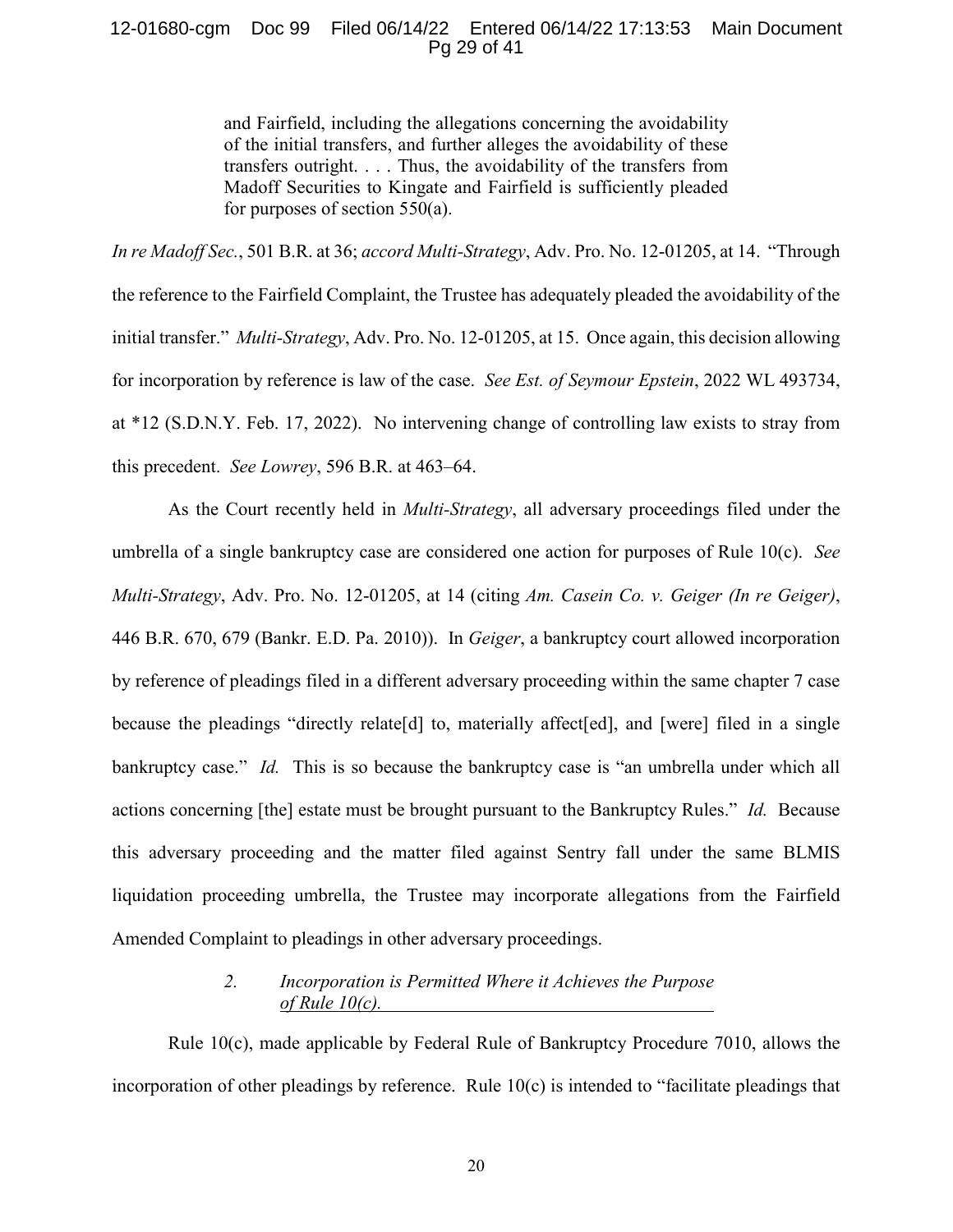#### 12-01680-cgm Doc 99 Filed 06/14/22 Entered 06/14/22 17:13:53 Main Document Pg 30 of 41

<span id="page-29-1"></span>are 'short, concise, and free of unwarranted repetition,' as well as to promote 'convenience' in pleading." *Morrison v. Off. of the U.S. Tr. (In re Morrison)*, 375 B.R. 179, 193 (Bankr. W.D. Pa. 2007) (quoting 5A Charles Alan Wright & Arthur R. Miller, Federal Practice and Procedure § 1326 (3d ed. 2007) ("Wright and Miller")).

<span id="page-29-4"></span><span id="page-29-2"></span>Even if the Court were to find that the adversary proceedings are not one action for purposes of Rule 10(c), the Court still can permit incorporation by reference. Although the Eurizon Defendants suggest that a party cannot incorporate pleadings from other actions under any circumstances, Memorandum at 25–26, Rule 10(c) is not so limited. The District Court for the Southern District of New York and other federal courts have permitted incorporation by reference of pleadings in separate actions in appropriate circumstances. *See Sherman v. A.J. Pegno Constr. Corp.*, 528 F. Supp. 2d 320, 323 n.5 (S.D.N.Y. 2007) (citation omitted) (interpreting Rule 10(c)'s reference to "another pleading" as not being confined to another pleading in the same action, and permitting incorporation of entire pleadings in separate cases); *Mass. Mut. Life Ins. Co. v. Residential Funding Co., LLC*, 843 F. Supp. 2d 191, 214 n.15 (D. Mass. 2012) (holding incorporation by reference appropriate where "the court [was] familiar with the filings in the other [] case[], which [were] substantially similar to [that] case, and the usual concerns about inferring arguments from other submissions ha[d] less force").

<span id="page-29-3"></span><span id="page-29-0"></span>Cases cited by the Eurizon Defendants are inapplicable because in those cases, unlike in this one where the BLMIS adversary proceedings all fall under the SIPA liquidation proceeding, the plaintiffs were incorporating pleadings in unrelated actions in an attempt to add new claims. *See, e.g.*, *United States v. Int'l Longshoremen's Ass'n*, 518 F. Supp. 2d 422, 461–66 (E.D.N.Y. 2007) (holding that the government improperly incorporated by reference various pleadings from numerous prior civil and criminal actions in order to plead entirely new claims not otherwise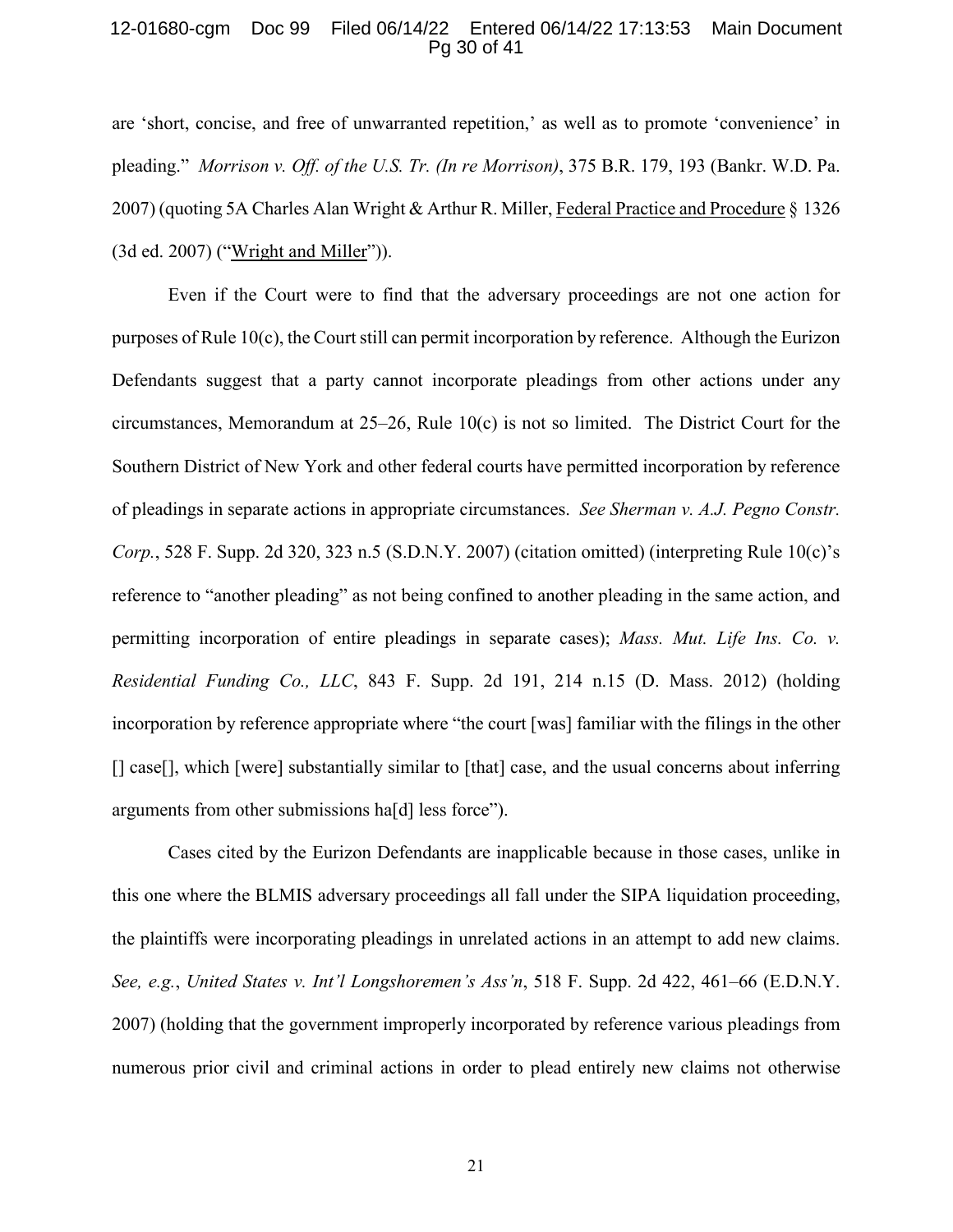#### 12-01680-cgm Doc 99 Filed 06/14/22 Entered 06/14/22 17:13:53 Main Document Pg 31 of 41

<span id="page-30-3"></span><span id="page-30-0"></span>alleged in the complaint, and where the complaint did not expressly incorporate the pleadings); *Davis v. Bifani*, No. 07-CV-00122-MEH-BNB, 2007 WL 1216518, at \*1 (D. Colo. Apr. 24, 2007) (holding that the plaintiff could not incorporate by reference additional claims in a parallel statecourt action that were not alleged in the federal-court complaint); *Nycomed U.S. Inc. v. Glenmark Generics Ltd.*, No. 08-CV-5023 (CBA) (RLM), 2010 WL 1257803, at \*4 (E.D.N.Y. Mar. 26, 2010) (holding that incorporation by reference of "subject matter" of a separate pleading "alluding to" evidence of willful infringement was improperly incorporated by reference into the complaint for purposes of stating a new willful infringement claim). As recognized by those courts, incorporation would have led to confusion or a lack of notice of the claims. By contrast, the Trustee is not seeking to add claims through incorporation, and as discussed *infra*, the Eurizon Defendants cannot legitimately argue they lacked notice that the Trustee was seeking to avoid the initial transfers to Sentry. [15](#page-30-6)

<span id="page-30-5"></span>The Trustee references only one other pleading—the Fairfield Amended Complaint. The purpose of the incorporation is explicit and is in the section of the Trustee's Complaint labeled "Initial Transfers From BLMIS to Sentry," following allegations relating to the Trustee's avoidance claims in the Fairfield Amended Complaint. *See* Compl. ¶ 44; *see also* Wright & Miller § 1326 ("If the incorporation is clear, less emphasis need be placed on the source of the incorporated material."); *Whitaker Sec., LLC v. Rosenfeld (In re Rosenfeld)*, 543 B.R. 60, 66 (Bankr. S.D.N.Y. 2015) (noting that some courts fear incorporation by reference will not provide

<span id="page-30-4"></span> $\overline{a}$ 

<span id="page-30-6"></span><span id="page-30-2"></span><span id="page-30-1"></span><sup>&</sup>lt;sup>15</sup> In the other cases cited by the Eurizon Defendants, the information the plaintiffs sought to incorporate was even more irrelevant, such as unidentified "evidence" submitted in another action separate and apart from any pleadings (*Muhammad v. Bethel-Muhammad*, No. CIV.A. 11-0690-WS-B, 2012 WL 1854315, at \*3 n.5 (S.D. Ala. May 21, 2012)), and arguments in a previously filed motion to dismiss (*Lowden v. William M. Mercer, Inc.*, 903 F. Supp. 212, 215 (D. Mass. 1995)).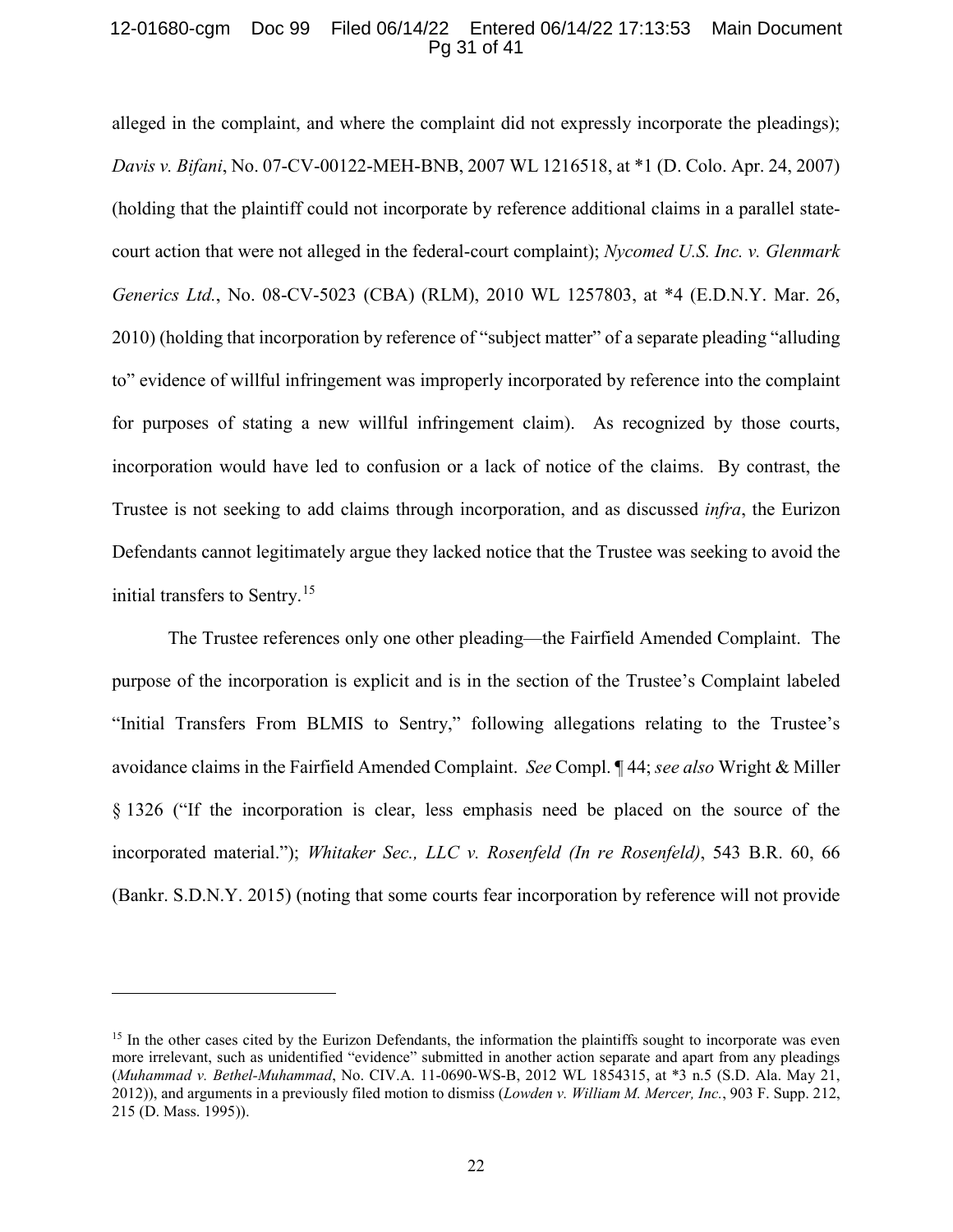#### 12-01680-cgm Doc 99 Filed 06/14/22 Entered 06/14/22 17:13:53 Main Document Pg 32 of 41

adequate notice as to claims or factual allegations, but allowing incorporation because "there is no danger of such prejudice").

Reference to the Fairfield Amended Complaint provides notice of the avoidability of the initial transfers in a manner that avoids repetition and over-complication. Courts have noted that "[t]he ability to incorporate matters from other pleadings is especially useful in multiparty litigation when the presence of common questions often results in the pleadings of the parties on the same side of the litigation being virtually identical, which makes employing simple incorporations by reference highly desirable." *Sherman*, 528 F. Supp. 2d at 323 n.5 (quoting Wright & Miller § 1326); Wright & Miller § 1326 n.1 ("Adoption by reference avoids overly long or complicated pleadings.").

## <span id="page-31-1"></span><span id="page-31-0"></span>*3. The Trustee's Allegations are Sufficient Under Rule 8.*

Incorporation of the Fairfield Amended Complaint satisfies Rule 8(a)(2). The purpose of the incorporation in the Trustee's Complaint was to make a *prima facie* showing that the initial transfers are avoidable under Section 548(a) so that the Trustee can recover from the Eurizon Defendants under Section 550(a). *See Citibank*, 12 F.4th at 196–97 (holding that "[i]f a trustee establishes a *prima facie* case under the fraudulent transfer provisions, then he or she is entitled to recovery unless the transferee can establish an *affirmative defense*") (emphasis in original) (quoting *Gettinger*, 976 F.3d at 190). The Eurizon Defendants fret that they "might have to respond, paragraph-by-paragraph, to the allegations in the Fairfield Amended Complaint" that are "extraneous" to the issues in this case. Memorandum at 27 n.18. In the Complaint, the Trustee makes specific allegations regarding the Eurizon Defendants' liability under Section 550(a) throughout, and only incorporates the Fairfield Amended Complaint—as part of one paragraph in pleading the avoidability of the initial transfers. The Eurizon Defendants can respond under the Rules like any other paragraph; their burden is minimal. And the fact that they already analyzed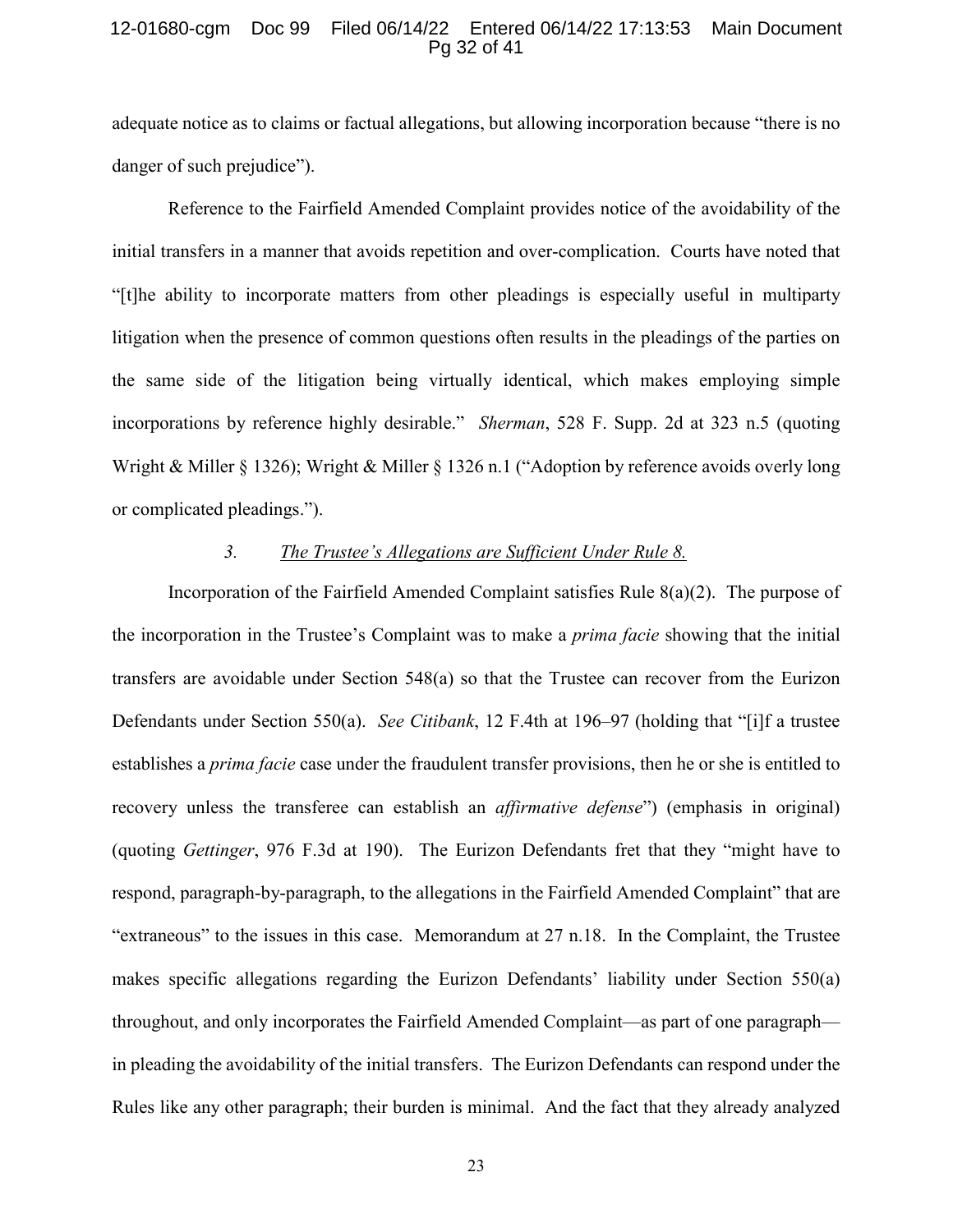#### 12-01680-cgm Doc 99 Filed 06/14/22 Entered 06/14/22 17:13:53 Main Document Pg 33 of 41

both the Fairfield Amended Complaint and the Fairfield Second Amended Complaint, *see* Memorandum at 5–6, going as far as to include them in their undisclosed tracing analysis, belies the Eurizon Defendants' arguments that they have insufficient notice of the Trustee's allegations.

Repleading the initial transfer allegations does nothing to provide a "short and plain statement." Such duplication is unnecessary in pleading recovery under Section 550, and is inconsistent with the purpose of Rule 8. *See In re Madoff Sec.*, 501 B.R. at 36. Until a subsequent transferee files a motion to dismiss, it is not clear whether that defendant would even challenge avoidability of initial transfers. Adding such allegations would instead create unwarranted repetition and would unnecessarily add countless pages to the Trustee's Complaint.

## <span id="page-32-3"></span><span id="page-32-1"></span>**B. The Court May Take Judicial Notice of the** *Fairfield Inv.* **Decision.**

<span id="page-32-2"></span><span id="page-32-0"></span>The Court may also (1) take judicial notice of the operative Second Amended Complaint against Sentry and (2) rely on its recent decision holding that the Second Amended Complaint sufficiently alleged the avoidability of the initial transfers from BLMIS as law of the case. *See Fairfield Inv.*, 2021 WL 3477479, at \*4. On a motion to dismiss, "a court may take judicial notice of prior pleadings, orders, judgments, and other related documents that appear in the court records of prior litigation and that relate to the case *sub judice*." *Ferrari v. Cnty. of Suffolk*, 790 F. Supp. 2d 34, 38 n.4 (E.D.N.Y. 2011). "Included among such matters are decisions in prior lawsuits." *DeMasi v. Benefico*, 567 F. Supp. 2d 449, 453 (S.D.N.Y. 2008). And the fact that the noticed Second Amended Complaint was filed after this Complaint against the Eurizon Defendants is of no consequence. *See Rothman*, 220 F.3d at 91–92 (noticing a later filed complaint in a related proceeding). The Trustee complied with the Rules in pleading the avoidability of the initial transfers.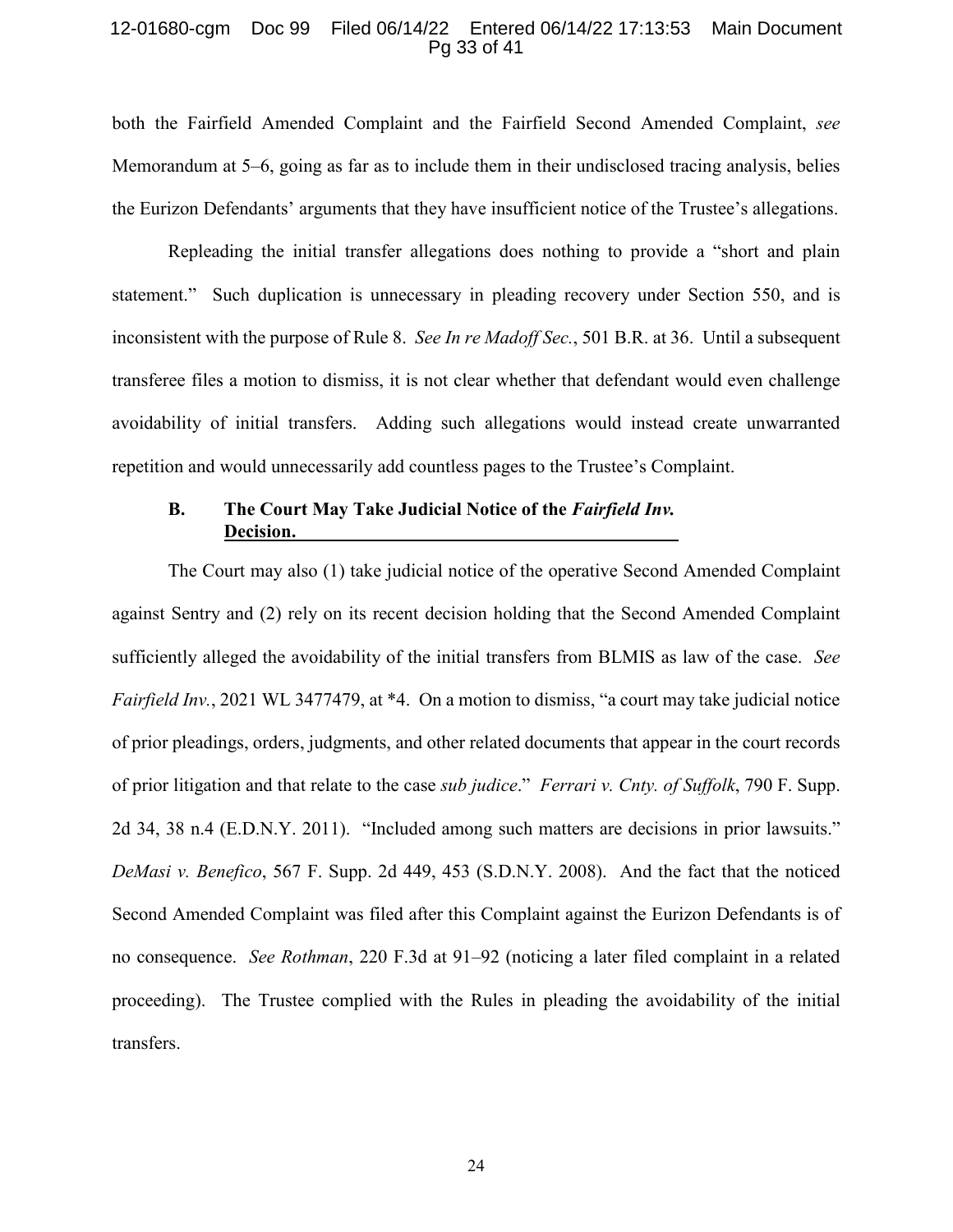## 12-01680-cgm Doc 99 Filed 06/14/22 Entered 06/14/22 17:13:53 Main Document Pg 34 of 41

## <span id="page-33-2"></span><span id="page-33-0"></span>**C. At the Very Least, the Trustee Should be Afforded the Opportunity to Amend.**

The Trustee respectfully requests an opportunity to amend if the Court decides not to take judicial notice of the Second Amended Complaint. The cases the Eurizon Defendants rely upon make clear that leave to amend extends to complaints that were dismissed for improperly incorporating other pleadings or motions by reference. *See e.g.*, *Int'l Longshoremen's Ass'n*, 518 F. Supp. 2d at 483 (granting leave to amend). As the Supreme Court has noted, "[i]f the underlying facts or circumstances relied upon by a plaintiff may be a proper subject of relief, he ought to be afforded an opportunity to test his claim on the merits." *Foman v. Davis*, 371 U.S. 178, 182 (1962). The Second Circuit "strongly favors liberal grant of an opportunity to replead after dismissal of a complaint under Rule 12(b)(6)." *Porat v. Lincoln Towers Cmty. Ass'n*, 464 F.3d 274, 276 (2d Cir. 2006). The Court should not dismiss the Trustee's Complaint on the basis of pleading technicalities, particularly where the Court has already found that the Fairfield Amended Complaint sufficiently pleads the avoidability of the Sentry transfers.[16](#page-33-3)

# <span id="page-33-1"></span>**V. THE TRUSTEE'S COMPLAINT STATES A VALID CAUSE OF ACTION FOR RECOVERY OF STOLEN BLMIS CUSTOMER PROPERTY UNDER SECTION 550(A).**

The Trustee's Complaint plausibly alleges that the Eurizon Defendants received subsequent transfers of stolen BLMIS customer property. To plead a subsequent transfer claim, the Trustee must allege facts that support an inference "that the funds at issue originated with the debtor." *Picard v. Merkin (In re BLMIS)*, 515 B.R. 117, 149–50 (Bankr. S.D.N.Y. 2014) ("*Merkin I*") (quoting *Silverman v. K.E.R.U. Realty Corp. (In re Allou Distribs., Inc.)*, 379 B.R. 5, 30 (Bankr. E.D.N.Y. 2007)). As the Court held in *Multi-Strategy*, the Trustee is not required to perform a

 $\overline{a}$ 

<span id="page-33-3"></span><sup>&</sup>lt;sup>16</sup> Should the Court determine that amending is warranted here, the Trustee can amend the Complaint to include allegations addressed in specific paragraphs of the Fairfield Second Amended Complaint as necessary.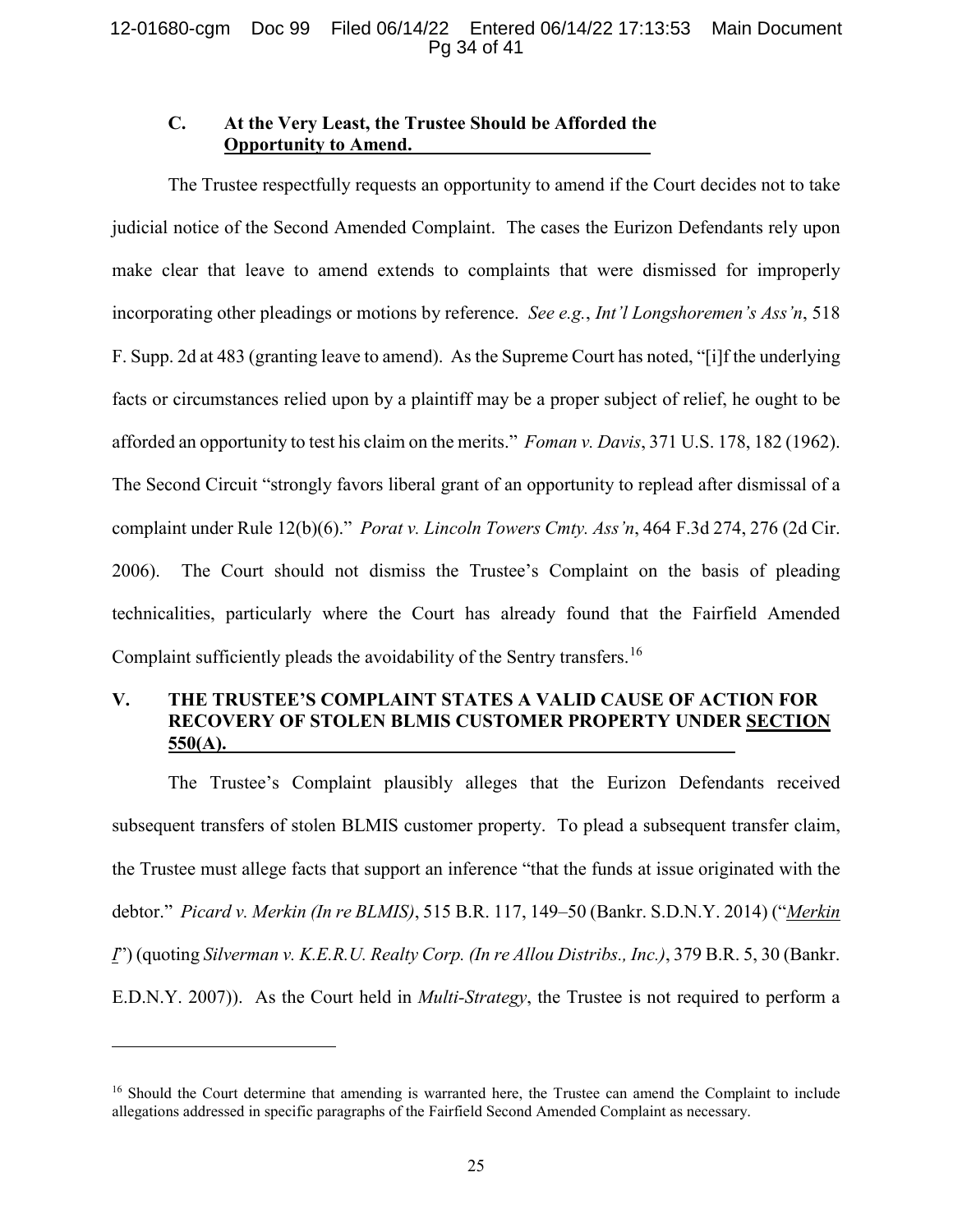#### 12-01680-cgm Doc 99 Filed 06/14/22 Entered 06/14/22 17:13:53 Main Document Pg 35 of 41

<span id="page-34-3"></span><span id="page-34-1"></span>tracing analysis, as the Eurizon Defendants acknowledge (Memorandum at 28), or to present a "'dollar-for-dollar accounting' of 'the exact funds' at issue." *See Multi-Strategy*, Adv. Pro. No. 12-01205, at 13; *see also Merkin*, 515 B.R. at 149–50 (quoting *Picard v. Charles Ellerin Rev. Tr. (In re BLMIS)*, Adv. Pro. No. 10-04398 (BRL), 2012 WL 892514, at \*3 (Bankr. S.D.N.Y. Mar. 14, 2012)). Rather, "the Trustee need only allege sufficient facts to show the relevant pathways through which the funds were transferred from BLMIS to [the subsequent transferee]." *Charles Ellerin Rev. Tr.*, 2012 WL 892514, at \*3; *see also 45 John Lofts*, *LLC v. Meridian Cap. Grp. LLC (In re 45 John Lofts, LLC)*, 599 B.R. 730, 747 (Bankr. S.D.N.Y. 2019). Specifically, the Trustee must allege the "'necessary vital statistics—the who, when, and how much' of the purported transfers to establish an entity as a subsequent transferee of the funds." *Merkin I*, 515 B.R. at 150 (quoting *Silverman*, 379 B.R. at 32).

## <span id="page-34-2"></span><span id="page-34-0"></span>**A. The Trustee's Complaint Meets the Pleading Requirements.**

The Trustee's Complaint provides the necessary vital statistics, i.e., the "who, when, and how much" for each of the subsequent transfers, alleging that (1) the Eurizon Defendants received three transfers totaling \$11,653,515 from Sentry on June 16, 2003, March 15, 2005, and September 15, 2004, and (2) Sentry invested substantially all of its funds with BLMIS. *See* Compl. ¶¶ 51– 52; Exs. C, D. By including this information, the Trustee "provides [the Eurizon Defendants] with the 'who, when, and how much' of each transfer." *See Multi-Strategy*, Adv. Pro. No. 12-01205, at 22. The Trustee's Complaint plausibly alleges that the Eurizon Defendants received subsequent transfers of stolen customer property by outlining the relevant pathways through which such stolen customer property was transferred from BLMIS to Sentry and subsequently to the Eurizon Defendants. Nothing more is required. *See, e.g.*, *Picard v. Mayer (In re BLMIS)*, Adv. Pro. No. 20-01316 (CGM), 2021 WL 4994435, at \*5 (Bankr. S.D.N.Y. Oct. 27, 2021) (rejecting an argument that a "claim ha[d] not been plead with enough specificity as to how and what [the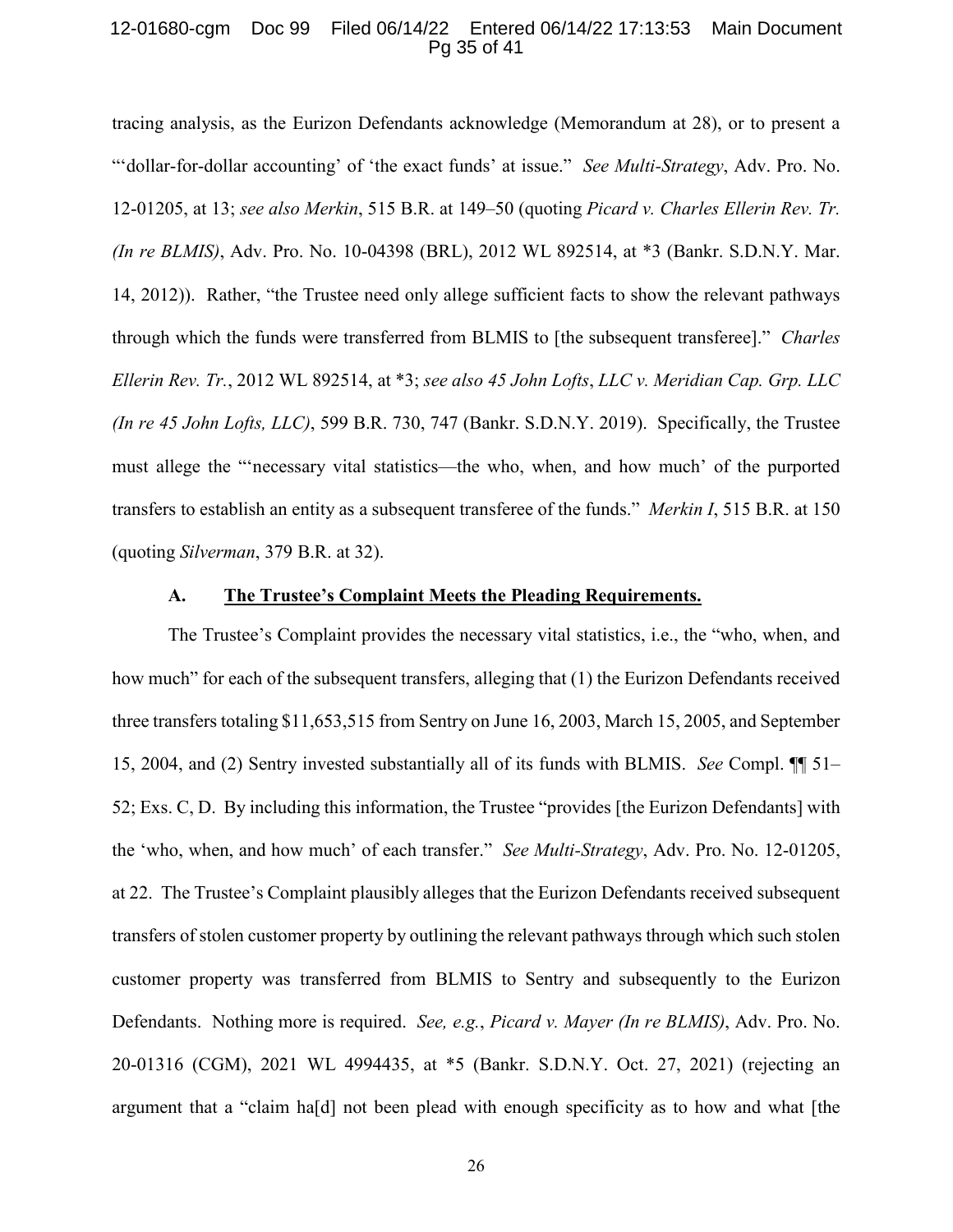#### 12-01680-cgm Doc 99 Filed 06/14/22 Entered 06/14/22 17:13:53 Main Document Pg 36 of 41

defendant] received" and holding that the complaint "contain[ed] sufficient information regarding which transfers the Trustee [was] seeking to recover").

## <span id="page-35-0"></span>**B. The Eurizon Defendants Misstate the Trustee's Pleading Burden.**

The Trustee is not required to tie each subsequent transfer the Eurizon Defendants received to a specific initial transfer from BLMIS. *See Multi-Strategy*, Adv. Pro. No. 12-01205, at 13. In *Merkin I*, the Court refused to dismiss subsequent transfer claims even though the complaint "d[id] not connect each of the subsequent transfers with an initial, voidable transfer emanating from BLMIS." 515 B.R. at 150; *see also 45 John Lofts, LLC*, 599 B.R. at 747 (finding no "requirement to trace individual dollar amounts from the transferor to the transferees to survive a motion to dismiss"). Similarly, the Trustee is not required to detail what portion of each subsequent transfer comprises stolen customer property. *See Merkin I*, 515 B.R. at 152–53 (refusing to dismiss a complaint where "at least some of the subsequent transfers . . . may be recoverable"); *see also Silverman*, 379 B.R. at 30 (finding "if dollar-for-dollar accounting is not required at the proof stage, then surely it is not required at the pleading stage either"). Any argument to the contrary is wrong and disregards the law of the adversary proceedings within this SIPA liquidation proceeding.

<span id="page-35-2"></span><span id="page-35-1"></span>*Picard v. Shapiro* did not change the Trustee's pleading burden. *See Picard v. Shapiro (In re BLMIS)*, 542 B.R. 100, 119 (Bankr. S.D.N.Y. 2015)). In *Shapiro*, the Trustee alleged that certain trusts and members of the Shapiro family received approximately \$54 million in fraudulent transfers from BLMIS, and "upon information and belief," these defendants subsequently transferred this same amount to other defendants. 542 B.R. at 119. Unlike the Complaint against the Eurizon Defendants, the complaint in *Shapiro did not detail any* of the necessary vital statistics of the subsequent transfers. *Id.* There were no allegations regarding the subsequent transferors, the subsequent transferees, or the dates or amounts of the subsequent transfers. *Id.* Consequently,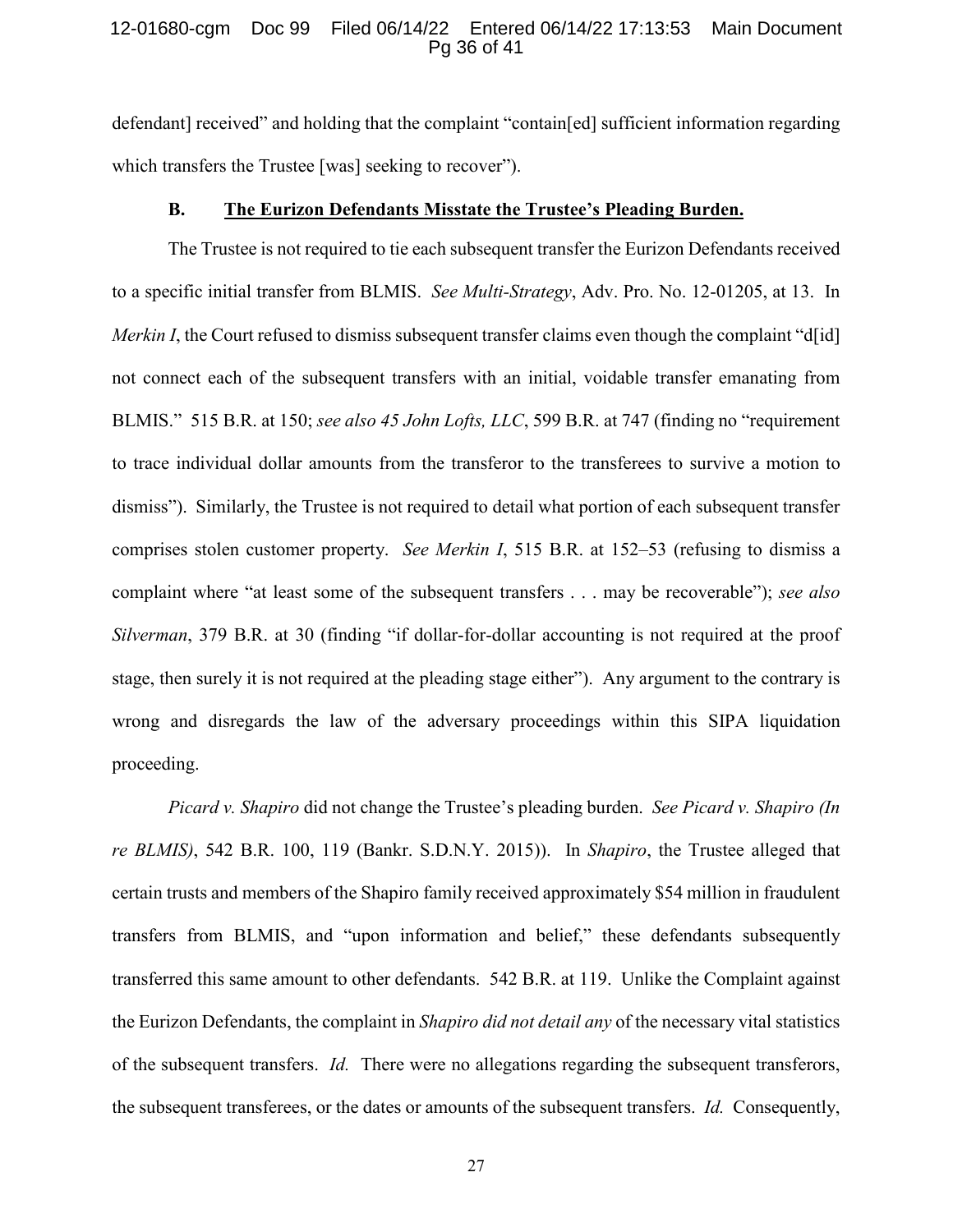#### 12-01680-cgm Doc 99 Filed 06/14/22 Entered 06/14/22 17:13:53 Main Document Pg 37 of 41

<span id="page-36-2"></span>the Court granted the defendants' motion to dismiss the subsequent transfer claim. *Id.* Here, *Shapiro* actually supports denying the Motion because the Trustee sufficiently pleaded the (1) investment relationship between the Eurizon Defendants and Sentry and (2) the vital statistics of each transfer by alleging that (i) the Eurizon Defendants received a total of three transfers from Sentry on June 16, 2003, March 15, 2005, and September 15, 2004 in the aggregate amount of \$11,653,515, and (ii) Sentry invested substantially all of its funds with BLMIS.

<span id="page-36-0"></span>*Angell v. Ber Care, Inc. (In re Caremerica, Inc.)*, 409 B.R. 737 (Bankr. E.D.N.C. 2009) is also inapposite. *Caremerica* involved preferential transfers from a non-debtor bank account where the trustee failed to "rebut the alternative and reasonable possibility that the funds . . . originated from sources other than the debtors." 409 B.R. at 751. This does not apply here because the Trustee identified specific transfers from BLMIS to Sentry and from Sentry to the Eurizon Defendants.

## <span id="page-36-1"></span>**C. The Eurizon Defendants' Tracing Arguments are Inappropriate for a Motion to Dismiss.**

The Eurizon Defendants' other fact-based tracing arguments fare no better. First, the Trustee is not required to trace the flow of stolen customer property at the pleading stage. "The law does not place such a difficult burden on trustees. The commingling of legitimate funds with funds transferred from a debtor does not defeat tracing." *Kelley v. Westford Special Situations Master Fund, L.P.*, No. 19-CV-1073 (ECT/KMM), 2020 WL 3077151, at \*4 (D. Minn. June 10, 2020) (citing *Charles Ellerin Rev. Tr.*, 2012 WL 892514, at \*2)). The Eurizon Defendants' "impossibility" argument is also fatally flawed. As the Court held in *Multi-Strategy*, "Defendant's calculation ignores any money received by Fairfield Sentry prior to December 11, 2002. The Court is not convinced that this is the only method of calculating customer property." *Multi-Strategy*, Adv. Pro. No. 12-01205, at 22.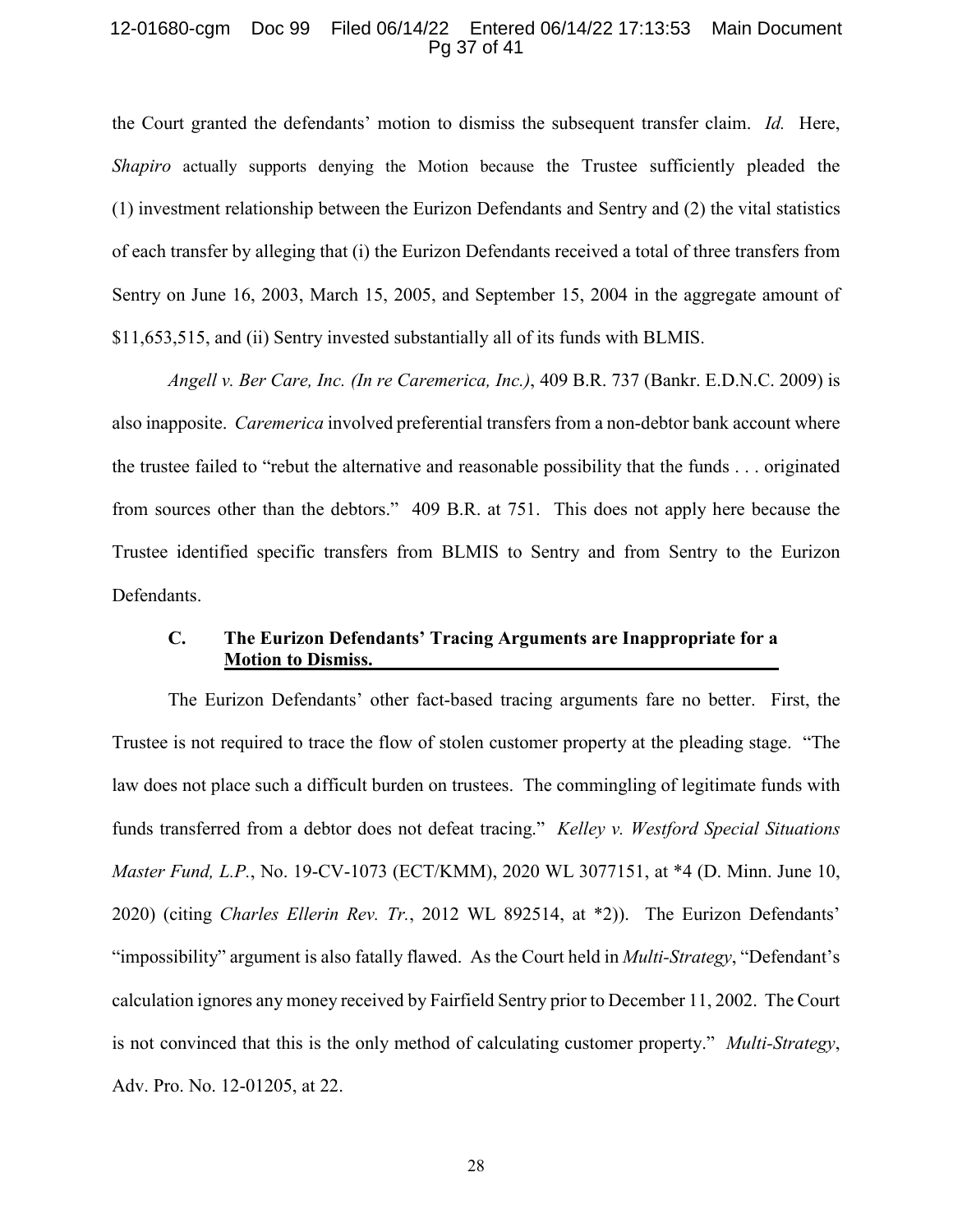#### 12-01680-cgm Doc 99 Filed 06/14/22 Entered 06/14/22 17:13:53 Main Document Pg 38 of 41

Second, determining whether Sentry paid other investors with stolen customer property it received from BLMIS prior to making any transfers to the Eurizon Defendants is a fact-intensive inquiry, which is inappropriate for resolution at this stage of the pleadings. The declaration of the Eurizon Defendants' counsel (Ditchfield Decl.), which applies some undefined tracing methodology to contest the subsequent transfers in this proceeding, is improper on a motion to dismiss and only emphasizes the need for discovery to resolve these issues. The Ditchfield Decl. is nothing more than an attempt to interject improper testimony into a Rule 12(b)(6) context. *See Sass v. Barclays Bank PLC (In re Am. Home Mortg., Holdings, Inc.)*, 501 B.R. 44, 64 (Bankr. D. Del. 2013) (holding that matters subject to factual and expert evidence are "inappropriate to decide on a motion to dismiss").

<span id="page-37-2"></span><span id="page-37-1"></span><span id="page-37-0"></span>The Eurizon Defendants are in effect applying their own undisclosed tracing methodology. But it is for the Court to decide—after fact and expert discovery—on the appropriate tracing methodology to apply to this case under the circumstances. *See Picard v. Merkin (In re BLMIS)*, 581 B.R. 370, 386 (Bankr. S.D.N.Y. 2017) ("[T]he Court's selection of an appropriate methodology is committed to the Court's discretion."); *Charles Ellerin Rev. Tr.*, 2012 WL 892514, at \*3 n.7 ("Courts have broad discretion to determine which monies of commingled funds derive from fraudulent sources.") (citing *United States v. Henshaw*, 388 F.3d 738, 741 (10th Cir. 2004) (finding "courts exercise case-specific judgment to select the method best suited to achieve a fair and equitable result on the facts before them")). $17$ 

 $\overline{a}$ 

<span id="page-37-3"></span><sup>&</sup>lt;sup>17</sup> The different tracing methodologies include: (1) Last In, First Out (LIFO), (2) First In, First Out (FIFO), (3) Lowest Intermediate Balance Rule (LIBR), (4) Restated Tracing Rules (Restated LIBR), and (5) Proportionality, and these "methodologies reflect legal rules or fictions designed to assist a Court in dealing with an improper transfer from a commingled fund." *Merkin*, 581 B.R. at 386.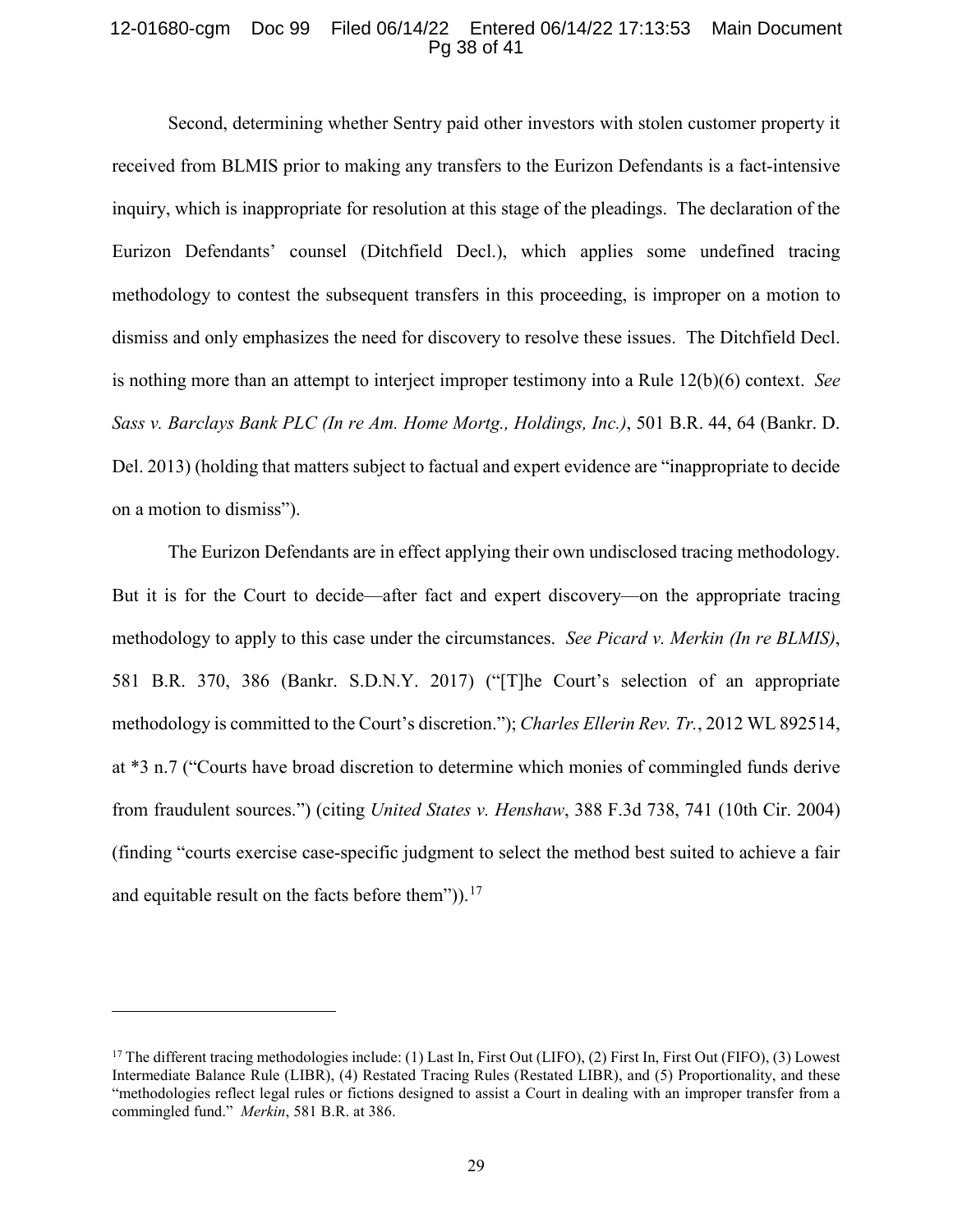#### 12-01680-cgm Doc 99 Filed 06/14/22 Entered 06/14/22 17:13:53 Main Document Pg 39 of 41

<span id="page-38-0"></span>The argument that every subsequent transfer made prior to the transfers the Eurizon Defendants received was sourced solely by stolen customer property is also fact intensive and requires fact and expert discovery. Neither the Complaint nor its exhibits establish this, and at this stage of the proceedings, the Trustee is not required to plead, much less establish, that an alleged subsequent transfer is comprised solely of stolen customer property. *See Westford Special Situations*, 2020 WL 3077151, at \*4 (holding that where a debtors' funds are commingled with "cash from new subscribing investors," a trustee is not required to establish that the transfers "originated solely" with the debtor or even to account for "the exact funds at issue" on summary judgment).

The Trustee is a stranger to the transactions between Sentry and the Eurizon Defendants and is entitled to discovery regarding the above-referenced transactions by and between Sentry and the Eurizon Defendants. "[I]n a case such as this one, where the Trustee's lack of personal knowledge is compounded with complicated issues and transactions [that] extend over lengthy periods of time, the trustee's handicap increases, and even greater latitude should be afforded." *Picard v. Cohmad Sec. Corp. (In re BLMIS)*, 454 B.R. 317, 329 (Bankr. S.D.N.Y. 2011) (cleaned up). This is one reason why the Court in *Merkin I* denied the defendants' motion to dismiss, finding "[t]he subsequent transfer claim must ultimately be proved through the books and records of the defendants." 515 B.R. at 151.<sup>18</sup> And even after fact and expert discovery, there may be fact disputes that require a trial. For example, in *Merkin*, the Court denied the defendants' motion in

<span id="page-38-1"></span> $\ddot{\phantom{a}}$ 

<span id="page-38-2"></span><sup>&</sup>lt;sup>18</sup> The Eurizon Defendants argue that this case is unlike *Merkin I* in that the Trustee has had access to the Fairfield books and records "for over a decade." *See* Memorandum at 32. This is untrue. The Trustee does not have all of Fairfield Sentry's books and records, and discovery in the Trustee's actions against the Fairfield management defendants is continuing. *See, e.g.*, Stipulated Case Mgmt. Order, *Fairfield Inv.*, Adv. Pro. No. 09-01239 (CGM) (Bankr. S.D.N.Y. Dec. 6, 2021), ECF No. 353 (setting a November 22, 2022 deadline for fact discovery and an August 22, 2023 deadline for expert discovery). The Eurizon Defendants also no doubt have records they can provide on these same transactions.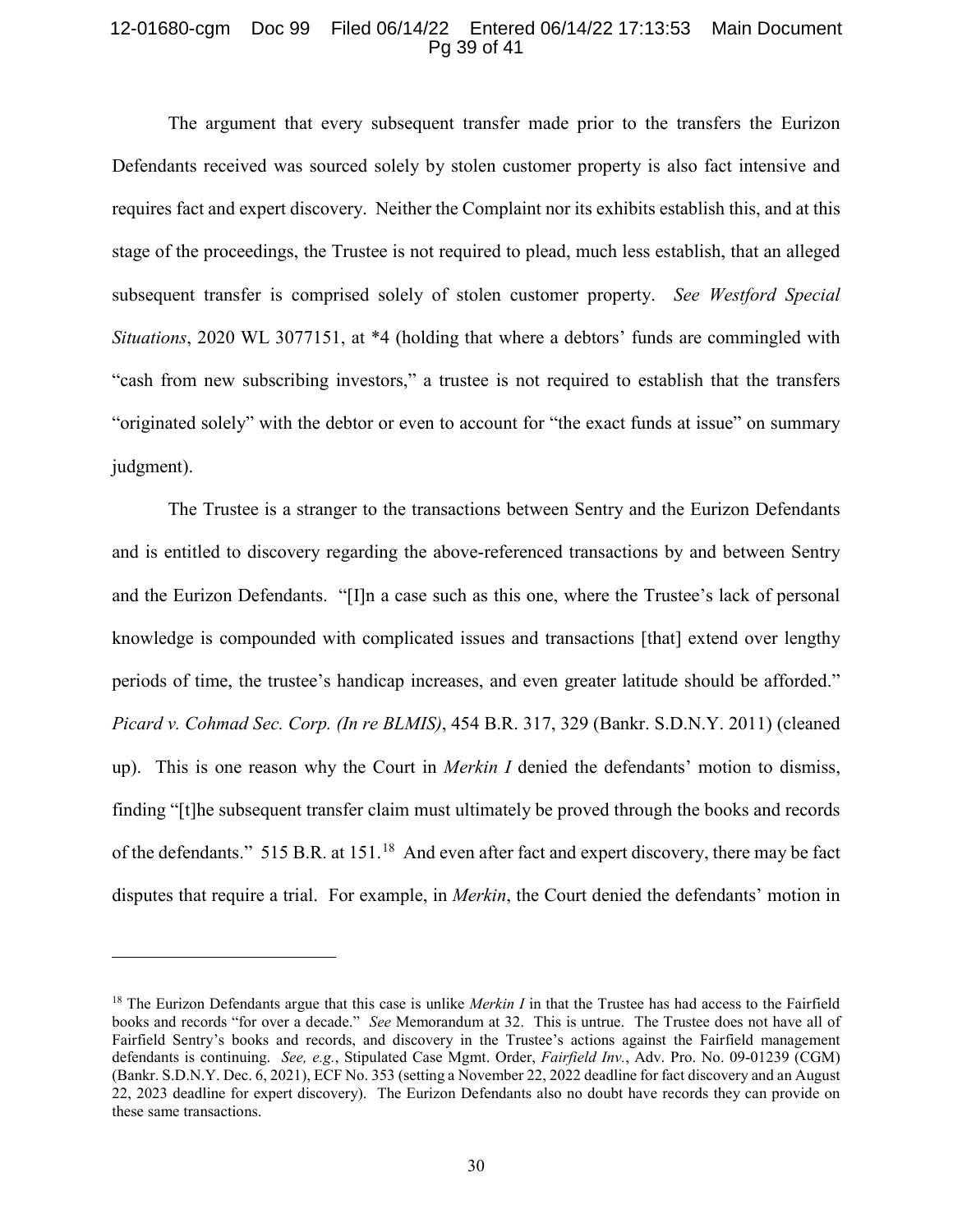#### 12-01680-cgm Doc 99 Filed 06/14/22 Entered 06/14/22 17:13:53 Main Document Pg 40 of 41

<span id="page-39-3"></span><span id="page-39-2"></span>limine to exclude the Trustee's accounting expert, finding expert testimony at trial "may assist the Court in making its own determination as to the proper methodology." 581 B.R. at 386; *see also Westford Special Solutions*, 2020 WL 3077151, at \*5 (denying summary judgment because of a fact dispute after the trustee introduced an expert report and associated documents from which a jury may infer the defendants received subsequent transfers of property from the Petters Ponzi scheme).

Third, the amount of time that elapsed between Sentry's receipt of certain initial transfers from BLMIS and Sentry's subsequent transfers to the Eurizon Defendants is a variation of the Eurizon Defendants' aforementioned tracing argument that Sentry transferred BLMIS's stolen customer property to other investors before getting to the Eurizon Defendants. For the reasons stated above, tracing arguments are inappropriate on a motion to dismiss. And even if it may prove difficult for the Trustee to trace these transfers, this is not grounds for dismissal at the pleading stage. *See Merkin I*, 515 B.R. at 152 (finding it "premature to cut off the Trustee's opportunity to satisfy his [tracing] burden on a motion to dismiss" merely because the tracing may prove difficult); *Gowan v. Amaranth Advisors L.L.C. (In re Dreier LLP)*, Adv. Pro. No. 10-03493 (SMB), 2014 WL 47774, at \*15 (Bankr. S.D.N.Y. Jan. 3, 2014) ("[T]he [subsequent transferees'] speculation that tracing is 'not likely' to reveal a subsequent transfer . . . hardly justifies granting [their cross-motion for summary judgment].").

#### <span id="page-39-4"></span><span id="page-39-0"></span>**D. The Eurizon Defendants' Claims of Double Recovery are Premature.**

<span id="page-39-1"></span>There is no dispute that the Trustee is limited to "a single satisfaction" under Section 550(a). *See* 11 U.S.C. § 550(d). Indeed, any concern the Eurizon Defendants' have about the Trustee recovering more than he is entitled to "is unfounded." *See Multi-Strategy*, Adv. Pro. No. 12-01205, at 22. The Trustee "can recover from any combination of [transferees]" up to the amount avoided. *Helms v. Metro. Life Ins. Co. (In re O'Malley)*, 601 B.R. 629, 656 (Bankr. N.D.